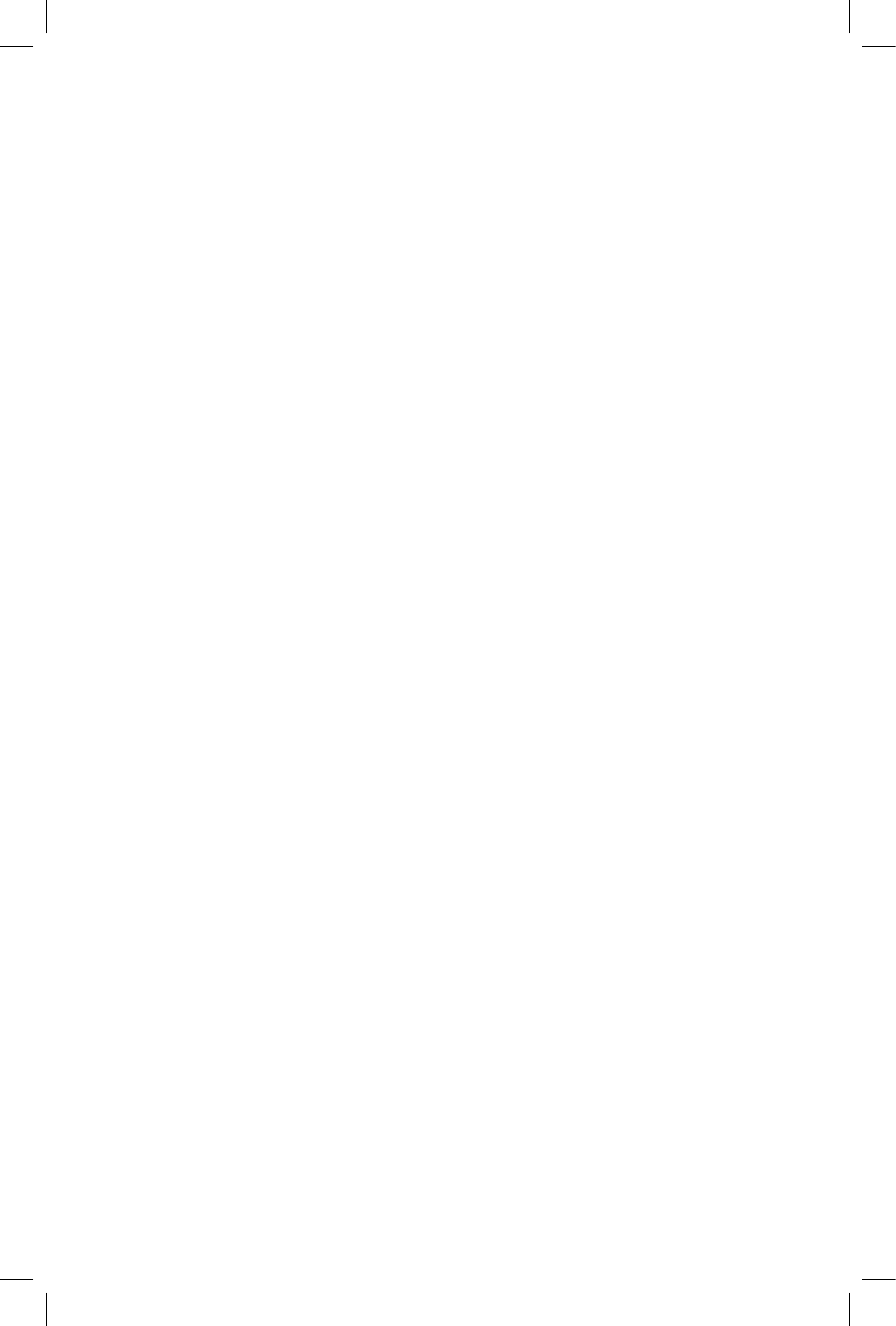© The Publishing Hub, 2016

Transcription: Aerten Buell Editing: Cinzia Bianco and Mitchell Belfer

This is a joint publication with CEJISS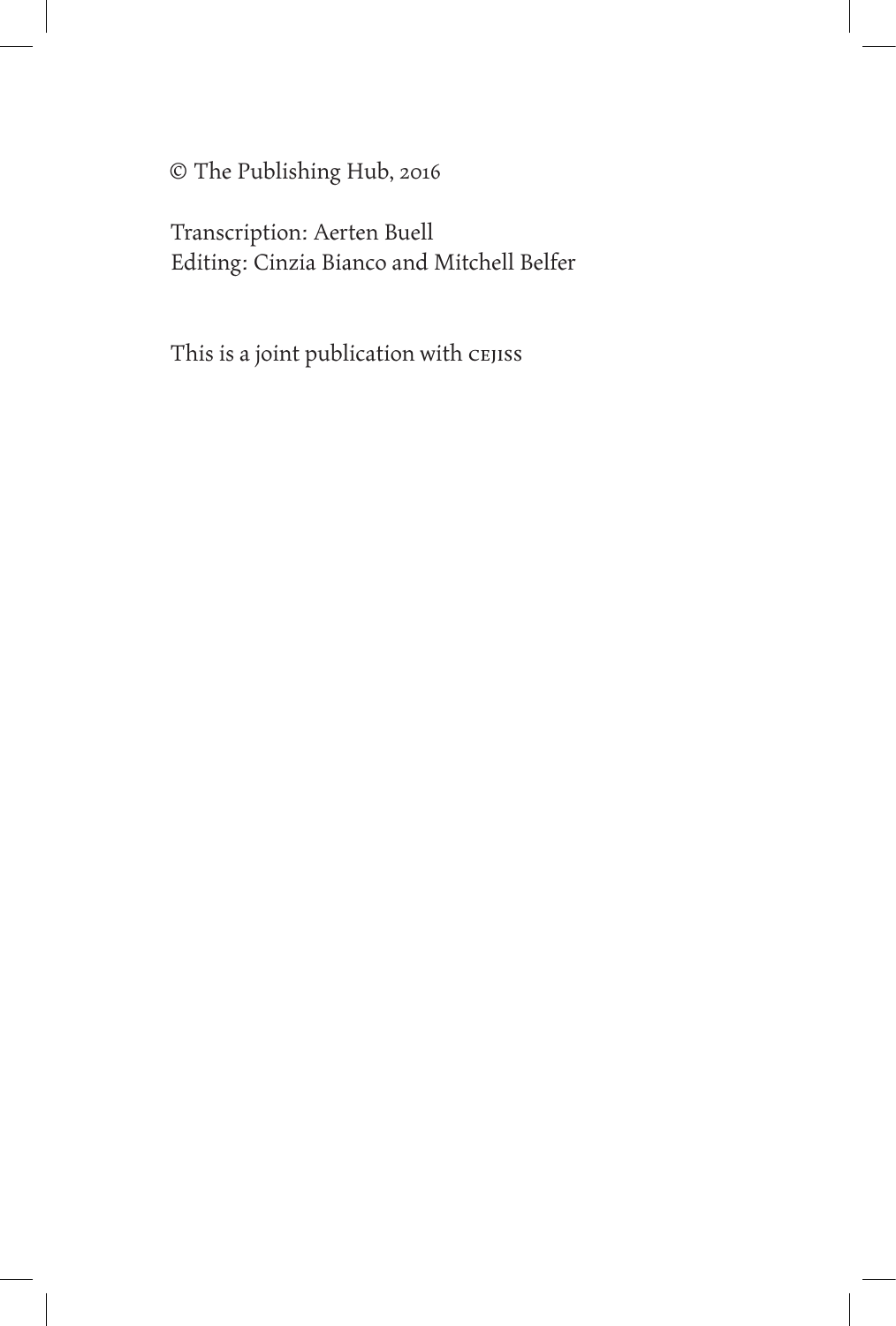# The Rome Dialogues

Identity Formation in an Age of Terrorism

The Publishing Hub 2016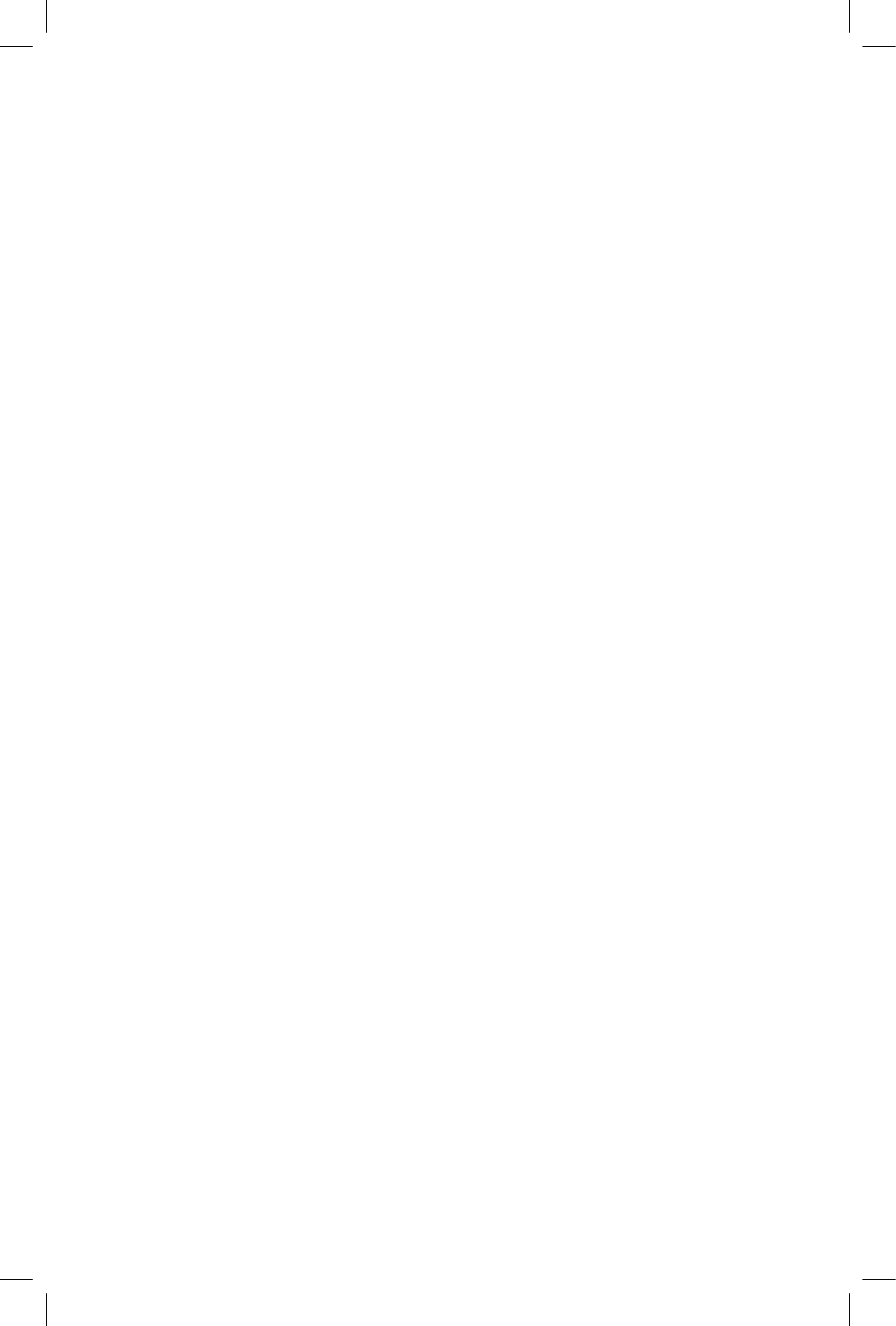#### **Contents**

9 Introduction to Rome Dialogue II

> 10 The Panel

13 Part 1: Moderated by Cinzia Bianco

48 Part 2: Moderated by Mitchell Belfer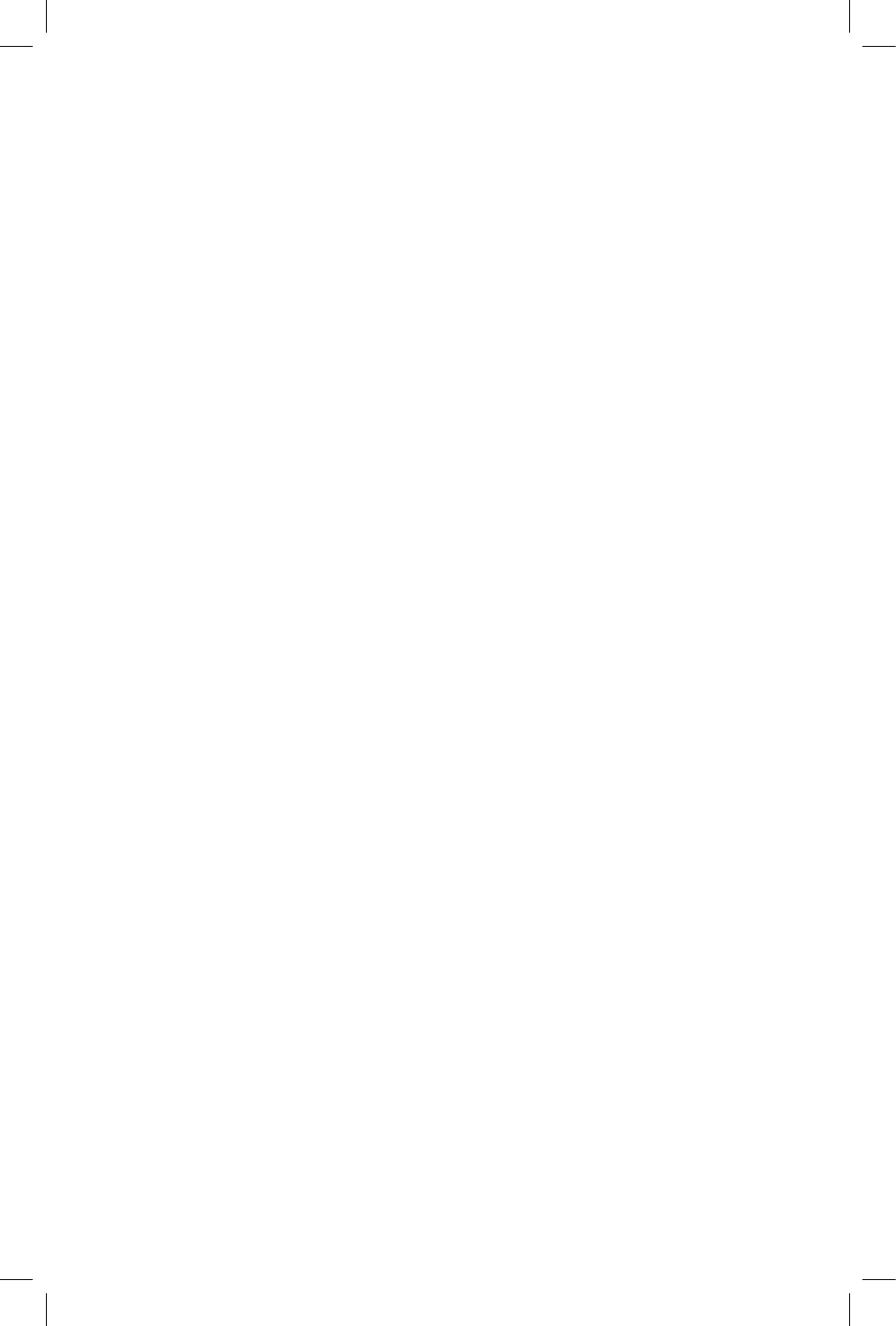#### Introduction to the EGIC

The Euro-Gulf Information Centre (EGIC) is an initiative that aims to build social, political, strategic, cultural and economic bridges between the people of Europe and the Arabian Gulf.

While the EGIC was only formed on 01 October 2015 as a legal association in Rome, Italy, it draws on the expertise of a multitude of scholars, policy makers, economists and members of European and Gulf civil societies to enhance inter-regional relations.

The EGIC has tasked itself with five activities over the short, medium and long terms:

Publishing Hub—the first objective of the Centre is to act as a publishing hub on information related to the wider Arabian Gulf. This entails the launching of a new journal (re: The Arabian Gulf), book series, policy papers and newsletters. Literature will be made available in several languages (Arabic, English, Italian, German, French and several of the Slavonic languages) and be done in both hard and soft copy formats.

Seminars, Conferences and Roundtables—in order to continue to attract attention for the Centre, a series of seminars, conferences and roundtable discussions will take place on a regular basis.

Specialised Certificate, Internships and Scholarship Programmes—the EGIC will begin a targeted certificate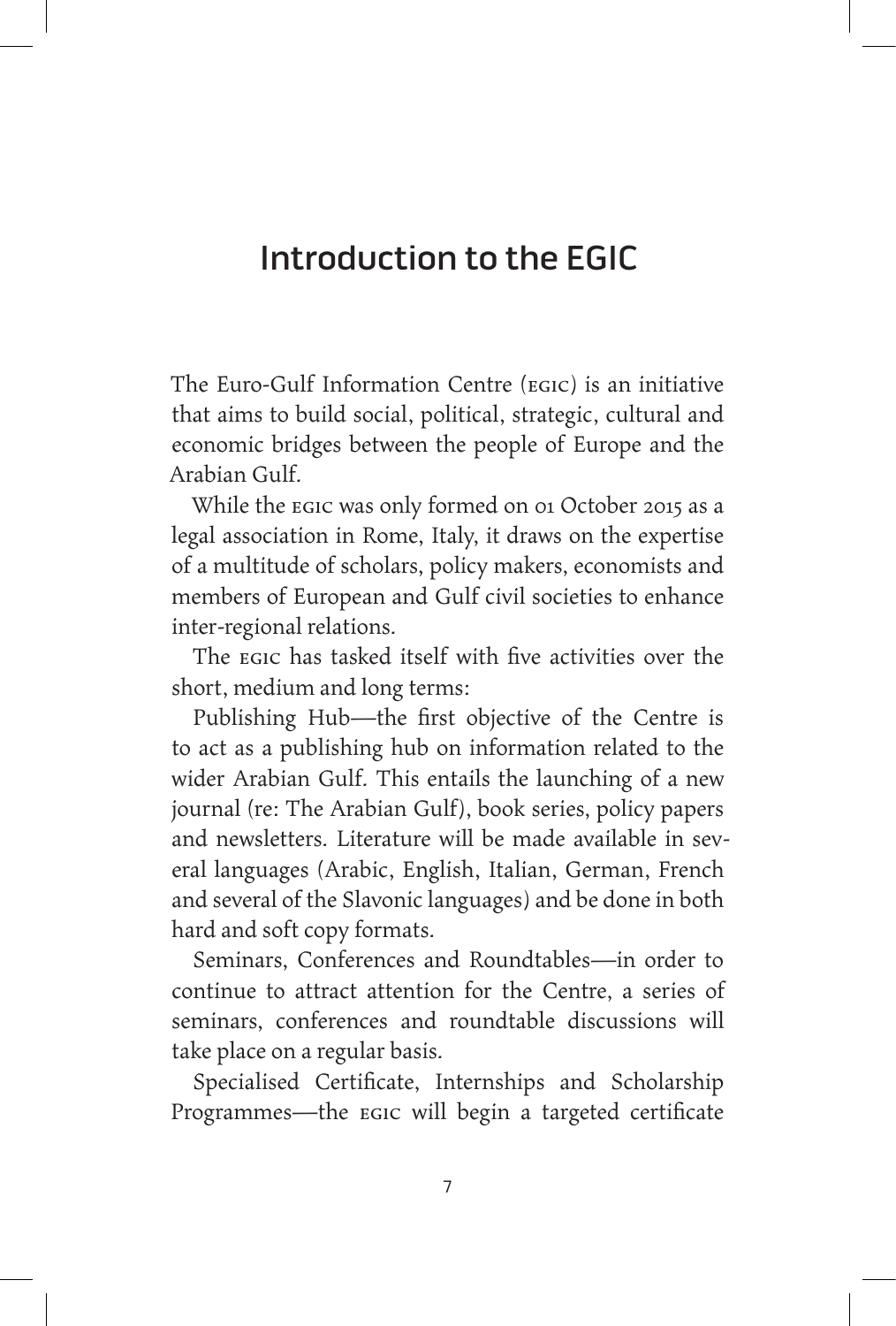programme for university-ages students, run as Spring Schools. Themes will vary, but stay related to European-Arabian Gulf dynamics. Also, the EGIC will also offer a three month internship based on the European ERASMUS Programme. This programme will focus on building the skill-set required of a socio-political organisation and includes: organisational, writing, presentation and innovative thinking skills. Finally, the EGIC will offer monthly and annual scholarships for research on Arabian Gulf-related topics.

Cultural Events—the EGIC strives to offer a comprehensive cultural platform to expose the peoples of Europe and the Gulf to each other's cultural rites, rituals, festivals and writings. From book launches, poetry readings, talks, films and cookery, the EGIC aims to bring people together.

Web and Tech—the ECGS has adopted a tech-savvy approach that entails the use of high-tech platforms to generate an interactive platform beyond the physical boundaries of the EGIC headquarters. All EGIC research and events will be made Open Access and the deployed technologies will reflect this approach.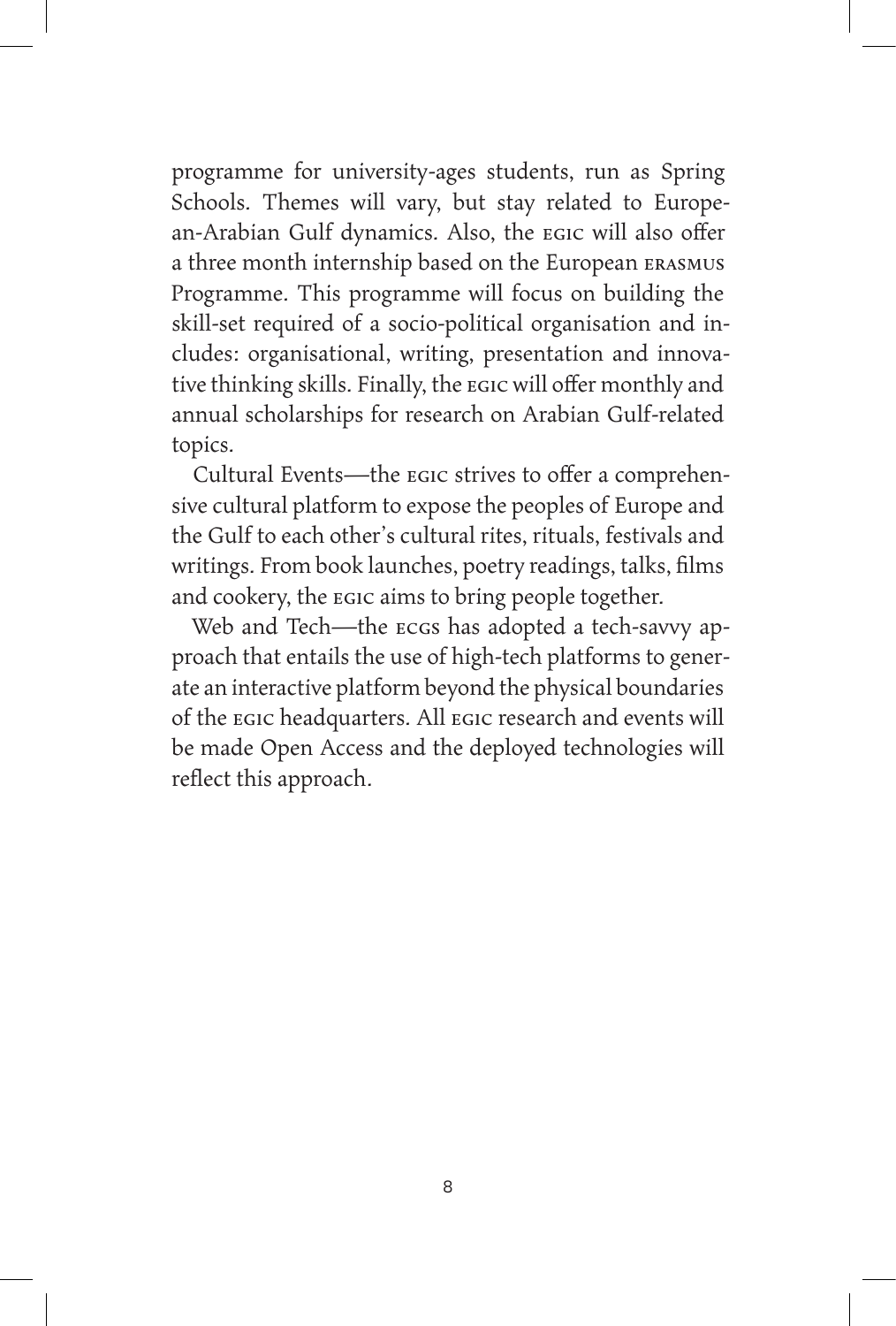## Introduction to Rome Dialogue II

While this round of the Rome Dialogues was focused on how identities are being affected – around the world – by a seemingly never-ending war on terrorism it quickly expanded to include discussions on political and social ethics, the struggle to retain political liberty in contexts of securitisation and, importantly, specific elements of current discourses, narratives and actors that typically fall below the radar. Instead of a formal conference or round-table setting, the Rome Dialogues act as an open forum for debate and discussion—a space where speakers and the audience are able to bounce ideas off one another for the purpose of moving the debate forward. In this Dialogue, the composition of the panel assembled also helped to produce a dynamic atmosphere and the goal of covering important ground in understanding the impact on identities terrorism and the war against it are producing. From personal stories and experiences to recounting policy failures and successes this Dialogue was, by all accounts, an important step forward.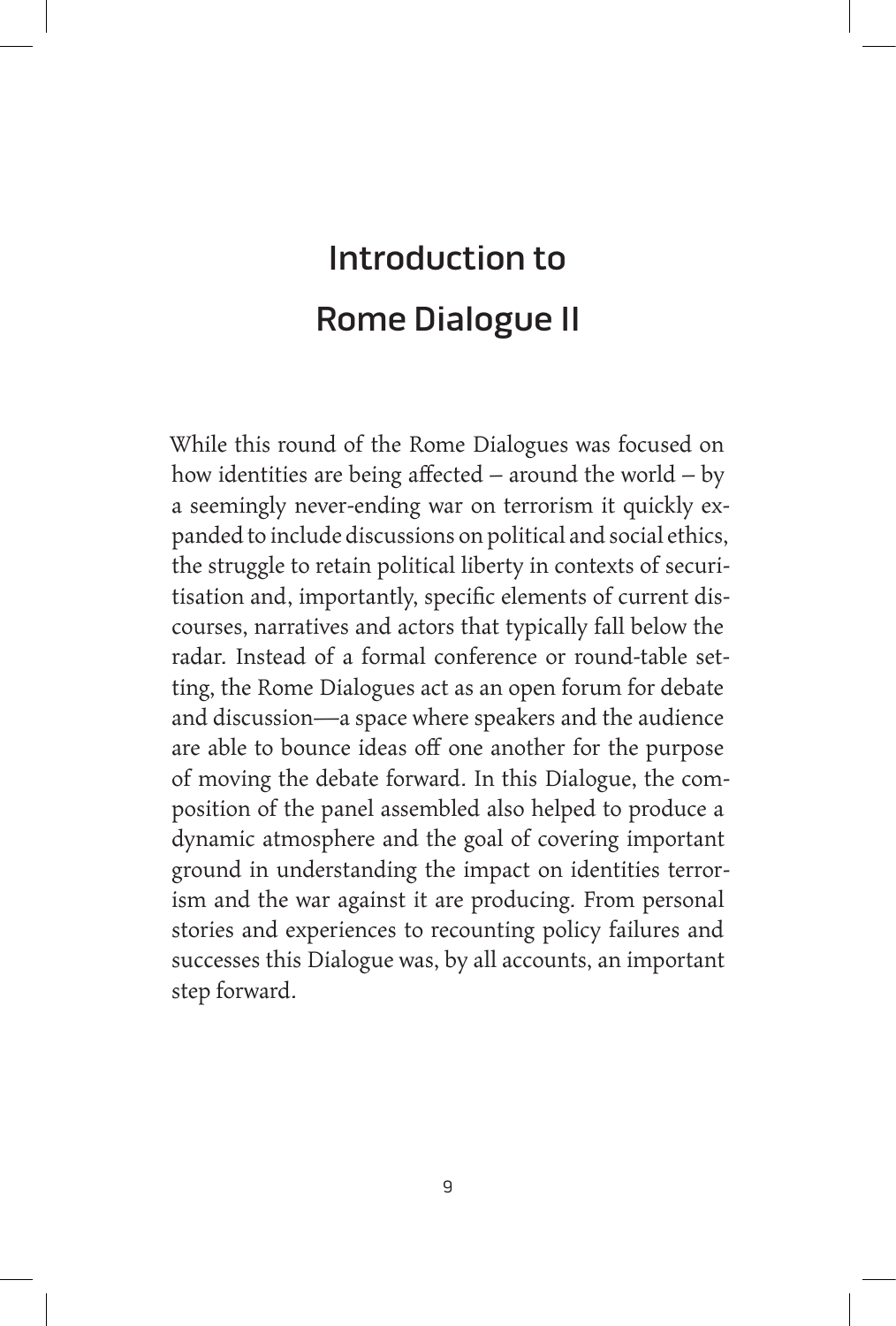### Members of the Dialogue 15 January 2016

*Shaista Aziz*—is a freelance journalist specialising on gender, race, identity and Pakistan. Shaista is a former BBC and Aljazeera journalist and has written regularly for The Guardian on issues impacting Muslim women and the politics of identity. Shaista has spent more fifteen years working across the Middle East and Pakistan.

*Michael Driessen*—is Assistant Professor of Political Science and International Affairs at John Cabot University in Rome where he teaches courses on Religion and Politics, Middle East Studies and War, Peace and Conflict Resolution. Driessen is the author of many works, books and articles.

*Jason Ireland*—holds a Masters in Terrorism, Security and Society from the War Studies Department at King's College London. He is a former member of the British Army and has considerable experience in private security operations across the Middle East and Afghanistan. He has worked in Iraq through key periods of time; prior to the us withdrawal in Iraq in 2011 and through to the emergence of the so-called Islamic State.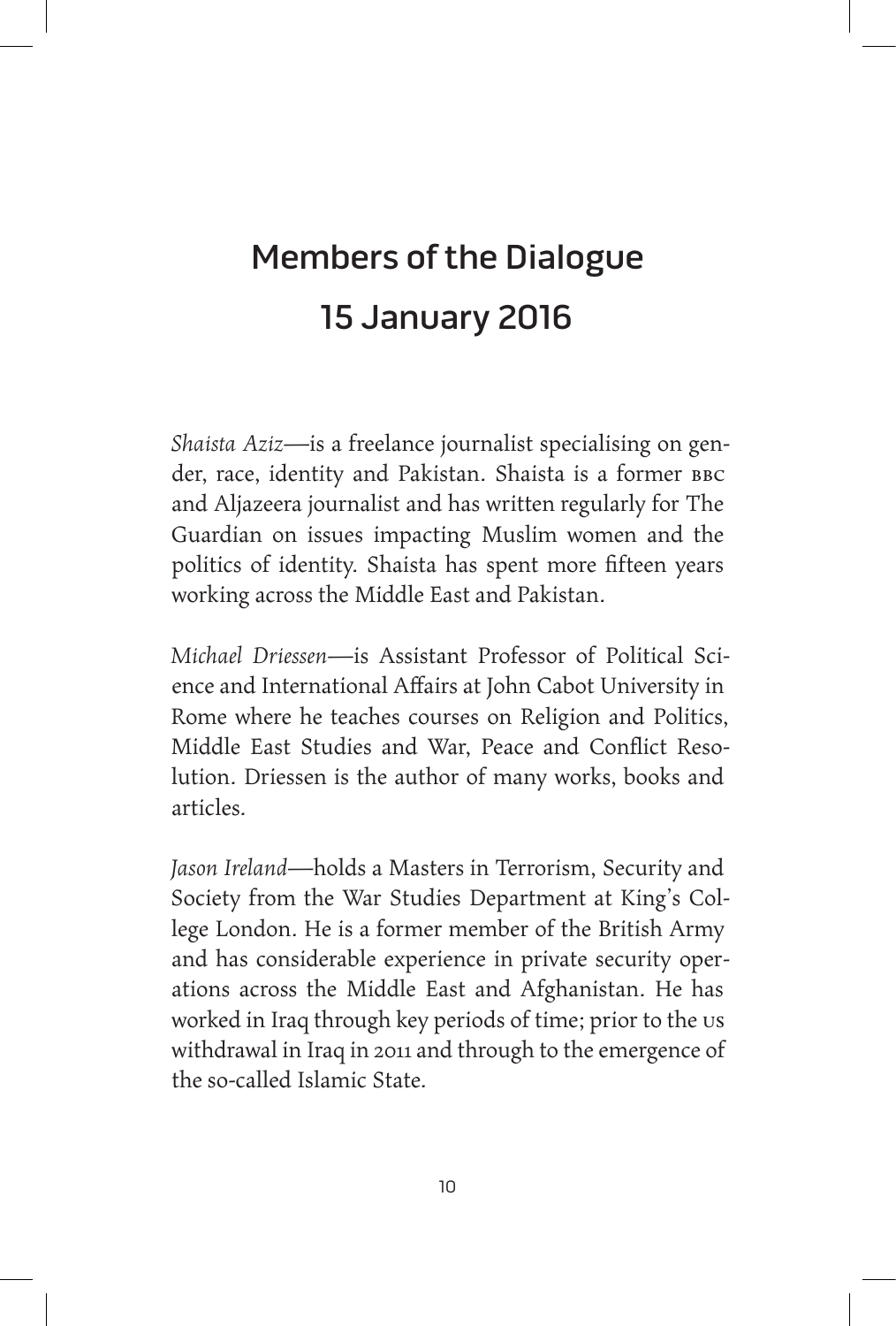*Layelle Saad*—is the GCC and Middle East Editor for Gulf News in Dubai. She has a Masters Degree from George Washington University in Middle East Studies and a BA in Journalism from the University of South Florida. She has been working in her field for over ten years and makes regular appearances on Arabic News Channels.

*Abubakar Siddique*—is a journalist specialising in coverage of Afghanistan and Pakistan. He now edits RFE/RL's "Gandhara (http://gandhara.rferl.org)" website. He has spent the past fifteen years researching and writing about security, political, humanitarian and cultural issues in Pakistan, Afghanistan and the Pashtun heartland where he was born. In addition to his reporting, Siddique has spoken at Western think tanks and has contributed articles, chapters and research papers to a range of publications. Siddique's unique expertise is brought to bear in The Pashtun Question: The Unresolved Key to the Future of Pakistan and Afghanistan, London: Hurst and Company, 2014.

#### Dialogue Moderators

*Mitchell Belfer*—is President of the Euro-Gulf Information Centre, Head of the Department of International Relations and European Studies and the Editor in Chief of the Central European Journal of International and Security Studies at the Metropolitan University Prague in the Czech Republic. He holds a Ph.D. and an MPA in International Relations Theory and his academic interests gravitate around: alliance theory, small states, dangerous regions, the international relations of the Arabian Gulf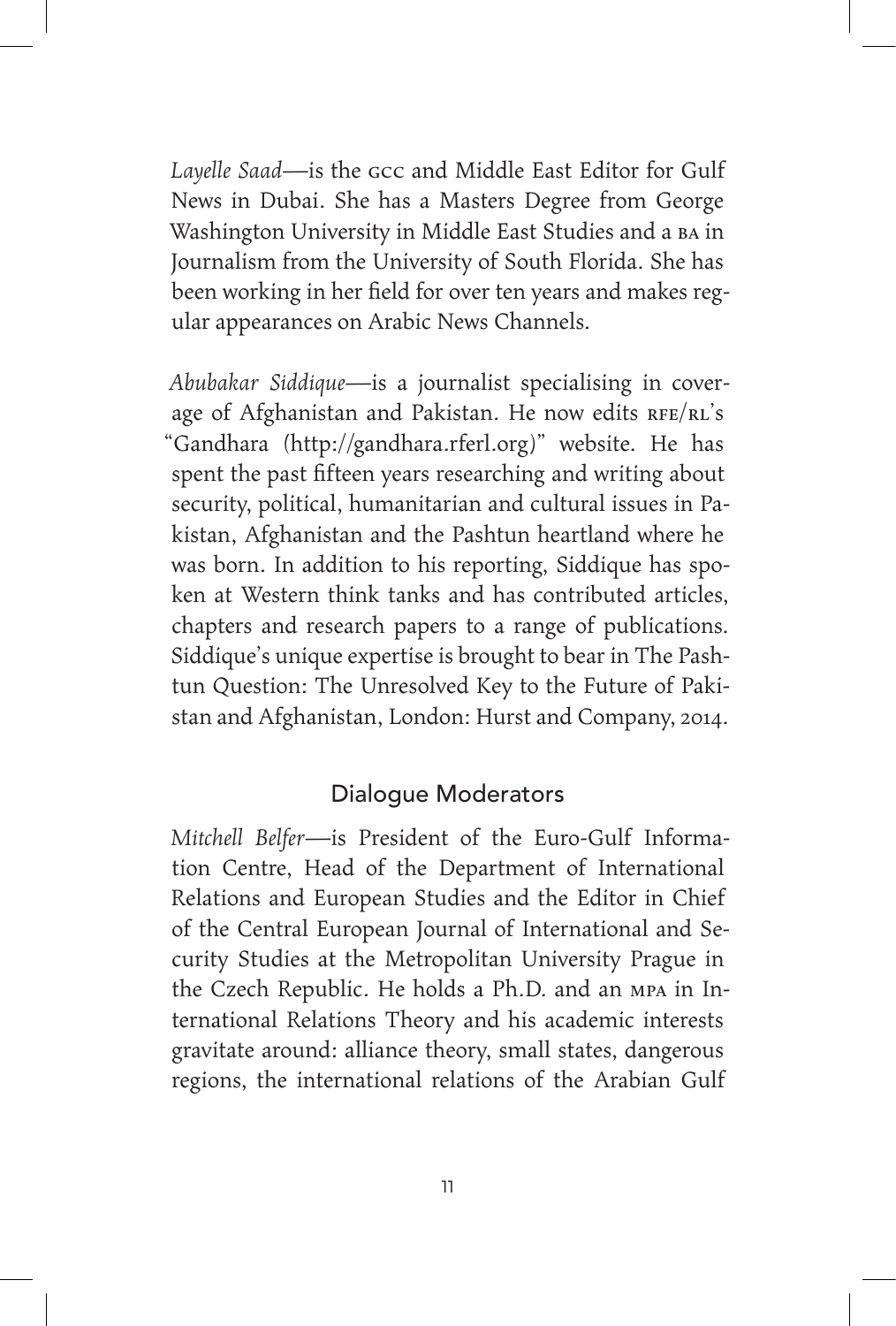and Middle East, asymmetrical violence and general security-related issues. Mitchell frequently contributes to news media and academic research. His last monograph – Small State, Dangerous Region: A Strategic Assessment of Bahrain – was published in 2014 by Peter Lang, Frankfurt, Germany.

*Cinzia Bianco*—is an Analyst and Programme Manager at the Euro-Gulf Information Centre. Previously she carried on a 6-months-long Research Fellowship in the Gulf region (Oman, Qatar, UAE, Kuwait), for the European Commission's "Sharaka" project, researching on EU-GCC relations. She also worked as an Analyst for the NATO Defence College Foundation. Cinzia obtained a Master's degree in Middle East and Mediterranean Studies from King's College London. Her research interests and expertise include: EU-GCC relations, Foreign Policy and Politics of the Gulf countries.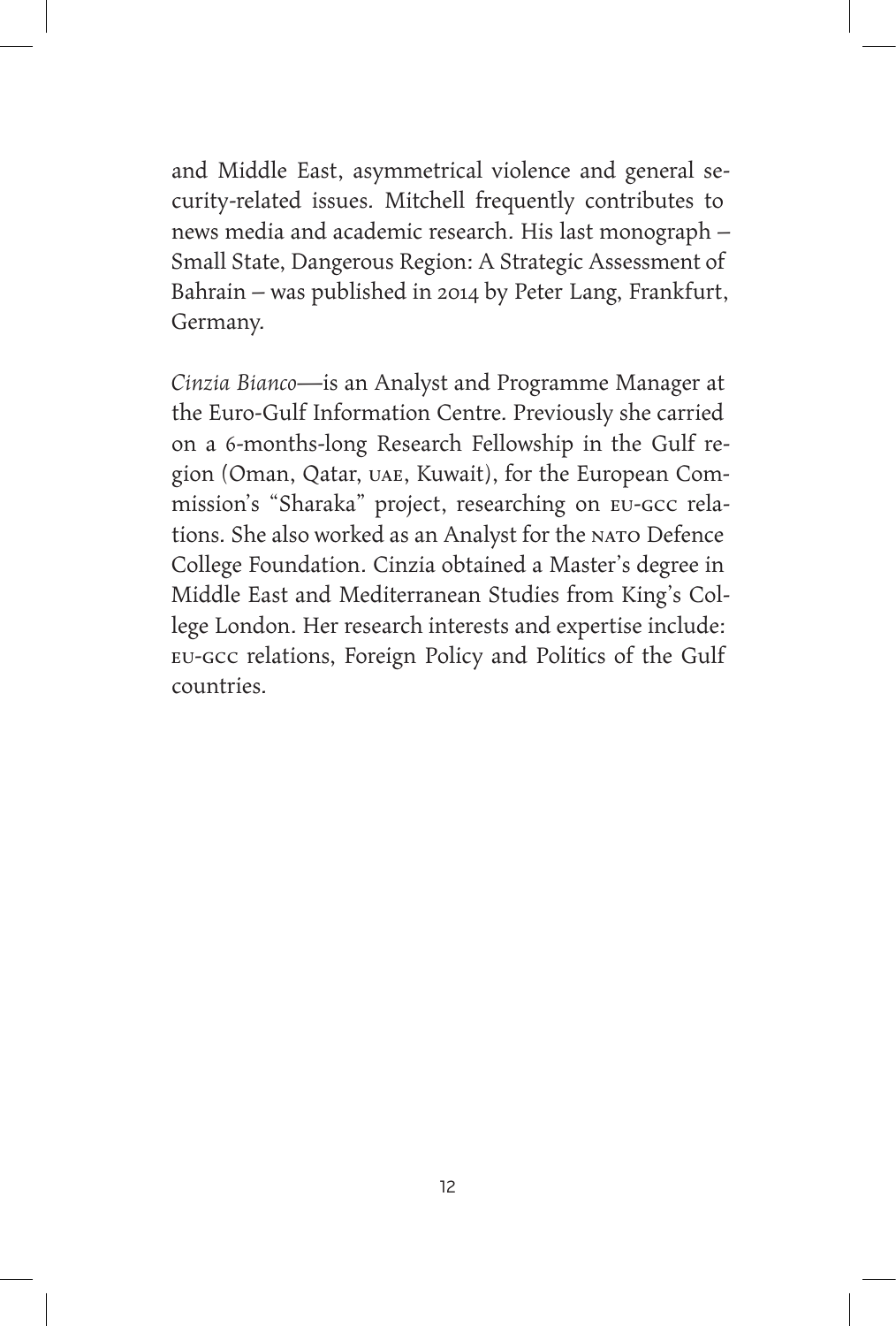### Part I

*Cinzia Bianco*: We are lucky today to have such a diverse table with experts from different backgrounds and of different fields. I would like to ask the speakers to introduce themselves and give us their look on how they see the theme of identity formation in the age of terror.

*Abubakar Siddique*: I am a journalist, but previously I was an aspiring anthropologist. I was born in Waziristan, which is a tribal area between Afghanistan and Pakistan, one of the last remaining tribal societies. If you go by the anthropological definition, a tribal society is a segmentary lineage society where society is based on patrilineal descent and that means that the economy and politics of the society is controlled by what we call the tribes. I had this unique opportunity of basically living in two different worlds: first in Waziristan, where I was born and grew up, and then in the West, as I have lived and worked in the Czech Republic. I basically cover Afghanistan and Pakistan and you are all welcome to visit the website I write for: gandhara.rferl.org.

My career is largely related to this whole issue of terrorism. When I first graduated as an anthropologist, back in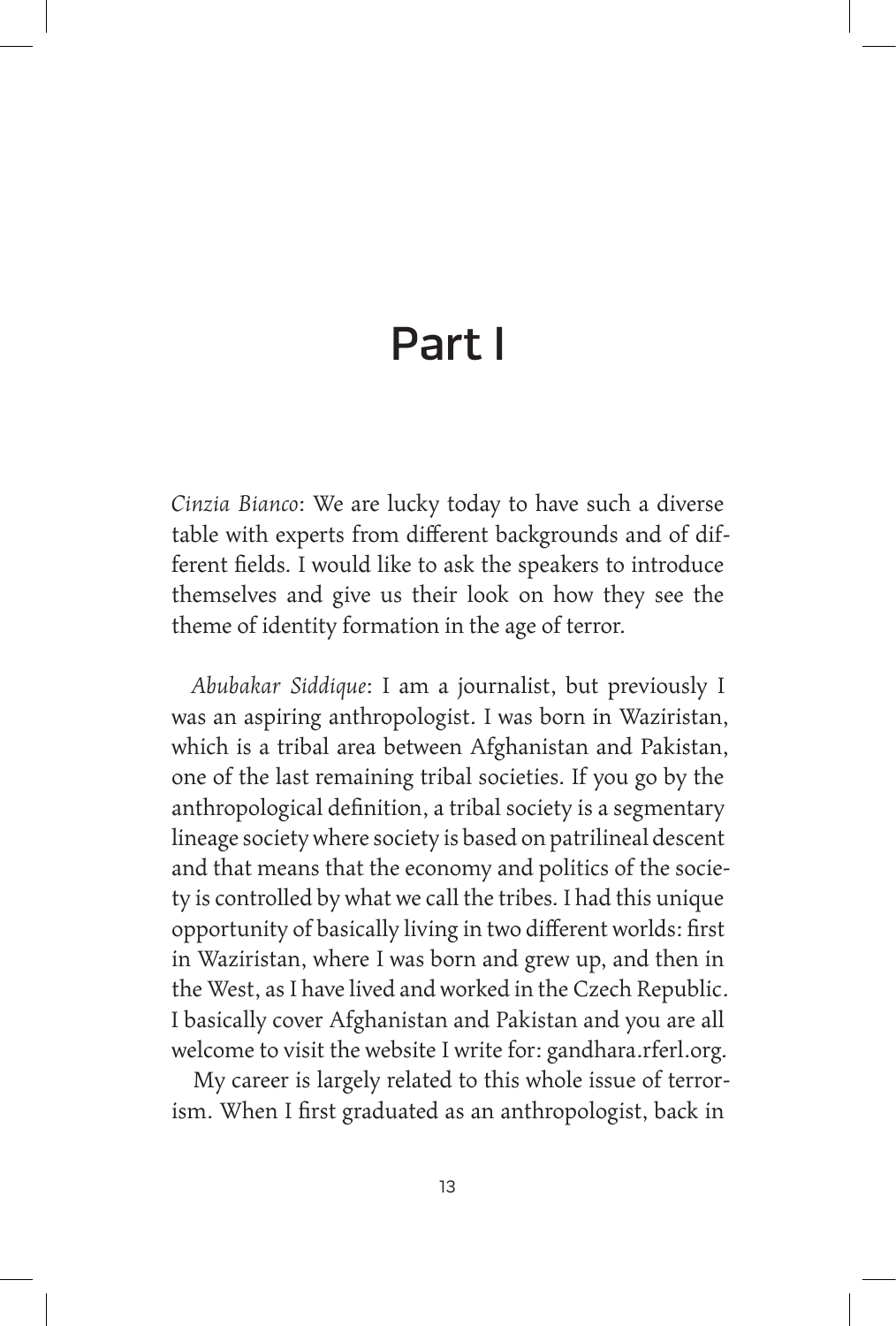1999, I discovered that there were no jobs in anthropology in my country and there were only a few people who even understood what anthropology is all about. I was told that anthropology is a study of ants or something. I remember that I was very bored as a student of anthropology by the complexity of academic writings. At the same time I was always fascinated by journalism because I thought that the journalistic writing – the Western one – was a great way to introduce people to each other and write about cultures and people so that they can understand each other better. You can learn a lot about one place or particular issue even without being there, or seeing it with your eyes. So that's how I ended up being a journalist. And that's how I have covered the issue of terrorism in relation to identities from both sides in a way.

I think in my case identity has been mainly local and changed with I went and what I did. When I was in Waziristan my identity was being a member of a tribe or a clan, but that changed into an ethnic identity when I moved to the capital – Islamabad – because I was a Pashtun. Pashtuns are the second largest ethnic group in Pakistan, and they are in my view victims of a very complicated Pakistani strategic game, which didn't end but intensified with the advent of the "War on Terrorism." This is what my research is about—the Pashtuns have become the worst victims of all kinds of stereotypes. The Pashtuns are also one of the worst victims among the Muslim peoples of colonial states and colonial boundaries because they were divided into two different state systems – India and Afghanistan – by the British. This border demarcated in 1893 was named the Durand Line after a diplomat in British India, Sir Mortimer Durand. So it is still all an open wound in a sense.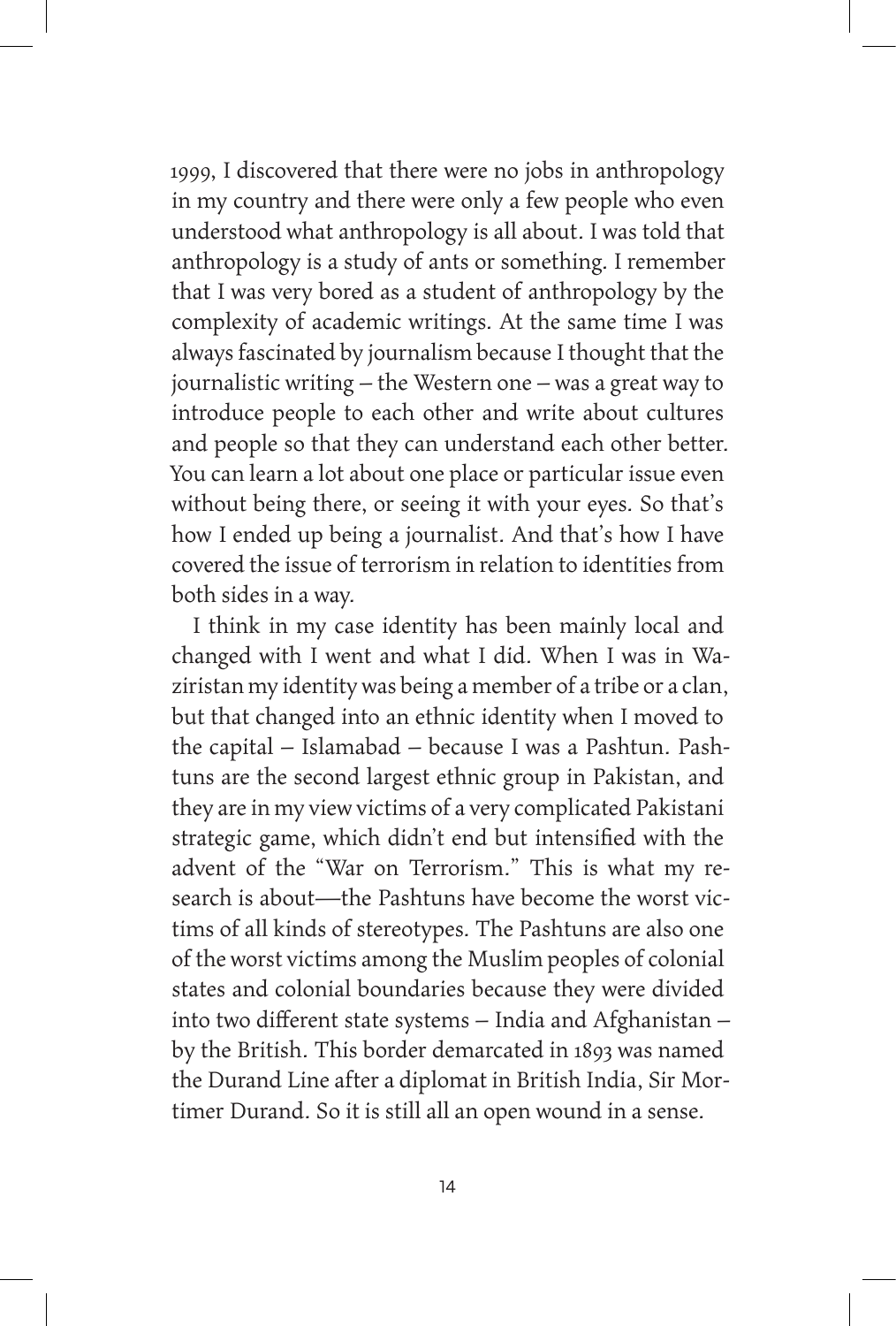Moreover, this issue added to the complexity of the anti-Soviet war in Afghanistan in which, for the first time, states, I think deliberately, decided to sponsor asymmetric warfare in the form of Afghan mujahidin—where we saw the birth of Al Qaeda. The pioneering Arab members of Al-Qaeda were mostly prisoners in their own particular countries; either very radical extremist clerics or sometimes low level criminals who were rotting in these prisons, sent to Afghanistan by governments who were trying to get rid of them. In fact, a lot of people were inspired and they sent their relatives and kids to Afghanistan, Osama bin Laden being the most notable example. And then there was in a sense the formation of a global jihadist movement. The Afghan war provided these people with the opportunity to network. One example could be 1998 when Osama bin Laden and Al Zawahiri announced the formation of modern Al-Qaeda. Their press conference was held in a small town called Khost in Afghanistan and most of the journalists who covered that conference came from Pakistan, because there was no press in Afghanistan at that time. They declared war on the West, on the Christians and the Jews. While this attracted significant global attention what got no attention is that none of the leaders of Al-Qaeda at that time was Pashtun. And yet nobody asked the people about why and how they were using the Pashtun region as a base, to plan 9/11 as well as many more attacks. They were all traced back to this region, to the region where I come from, where I grew up and that I could intimately understand. That's where we journalists have done an awful job: we oversimplify things, we don't do what we are required to do, which is good reporting, finding reliable source to dig out facts—and we begin stereotyping.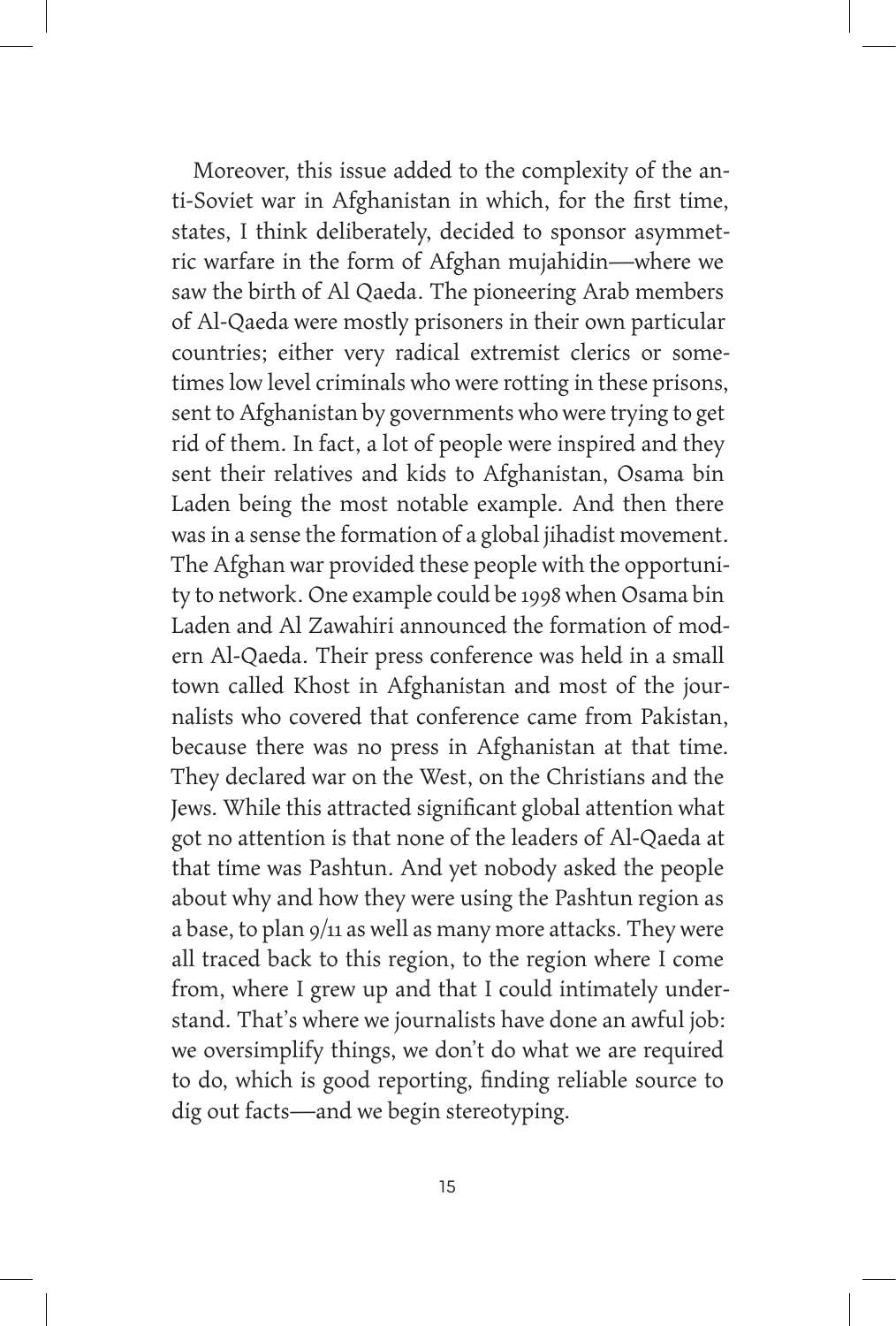In Pakistan before 9/11 there was no issue with being from the tribal areas because people of tribal areas, although they might be economically poor, or have lower education levels compared to the rest of Pakistan, have a lot of pride in their origins. So there was for example no problem with buying property in Islamabad, or doing business, but after 9/11 things changed, because tribal area within Pakistan was seen as this epicentre of terrorism. When the United States (US) started its war in Afghanistan and Al-Qaeda was forced to leave Afghanistan, they all came to tribal areas, primarily Waziristan. By 2003 Waziristan was the headquarters of Al-Qaeda and allied jihadist movements such as the Islamic Movement of Uzbekistan. How many local people were with Al Qaeda? There were a few. A lot of locals were recruited: like in any society there were some radicalised people, but other people were recruited because Al Qaeda gave them money, rented their houses and supported them. And the state here is the main problem because states are using these militias on a very opportunistic basis, not on a strategic basis.

The Pakistani state denied this problem for a very long time and then when they started addressing the problem, in 2004, three years after Al-Qaeda was already in Pakistan, they did it absolutely wrong. Up until 2004 all Pakistani leaders denied that there was Al-Qaeda in Pakistan. Then in 2004, when they were forced to admit the problem, they launched a military campaign. But military force is not an answer to radicalisation in a society. You need to have comprehensive strategies. You need to first contain terrorist violence and then gradually resolve radicalisation. And in the case of tribal areas it was very easy. There was a myth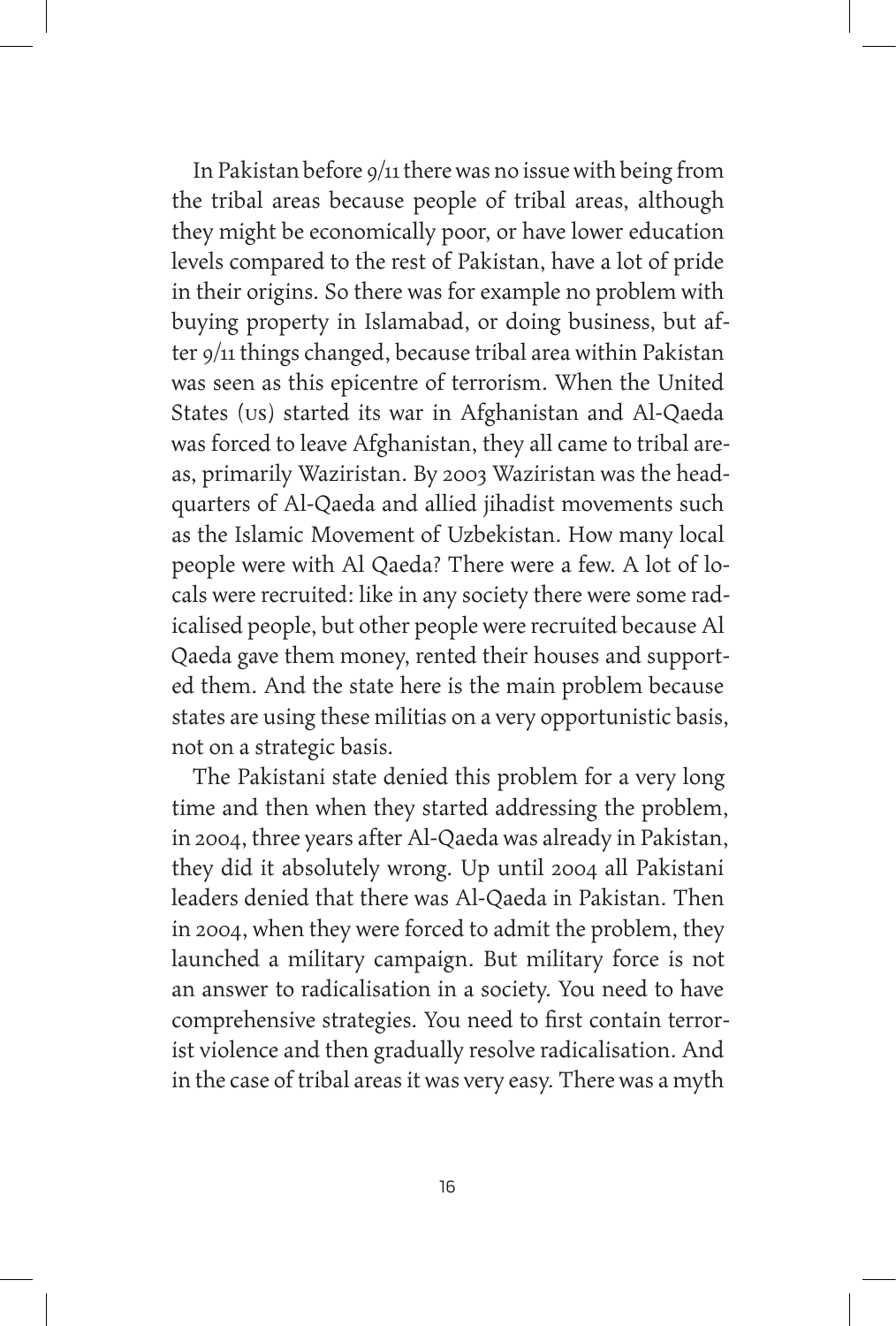in the rest of Pakistan and in the world that tribal areas are inaccessible and anybody can hide there. This is not true. Because everybody in a tribal society knows everybody; hence if you go to a village as a guest the first question that people will ask your host – and you have to have a host – who is your guest. And then they will come and greet the guest and ask about the guest's name, origin, family. There are no secrets in tribal societies because they know each other from generations. We are a very close tightly knit community. In urban places people have associations based on class, or occupation, socialisation and things like that. In tribal society it is the kind of society based on blood line so it is not possible to hide anything.

But the Pakistani government was denying that anybody was hiding there. And in the meanwhile what happened was that this "War on Terrorism" thing became a business. The Pakistani government was receiving a lot of money from the Americans for combatting Al-Qaeda. The continuous flow of that money was closely tied to instability and fears so terrorism was never defeated. Washington perhaps had the right security objectives because there were the attacks in London and they were traced back to Al-Qaeda in the tribal areas. So the Americans had to do something about it. But my point here is that the solution to terrorism was not a comprehensive one and it failed to achieve de-radicalisation.

In 2005 I received a scholarship and I went to New York. This was the first time that I felt that being a Muslim was part of my identity. Because when I was in a Muslim society, Islam was never an issue for me because everybody was a Muslim. Everybody around me was predominantly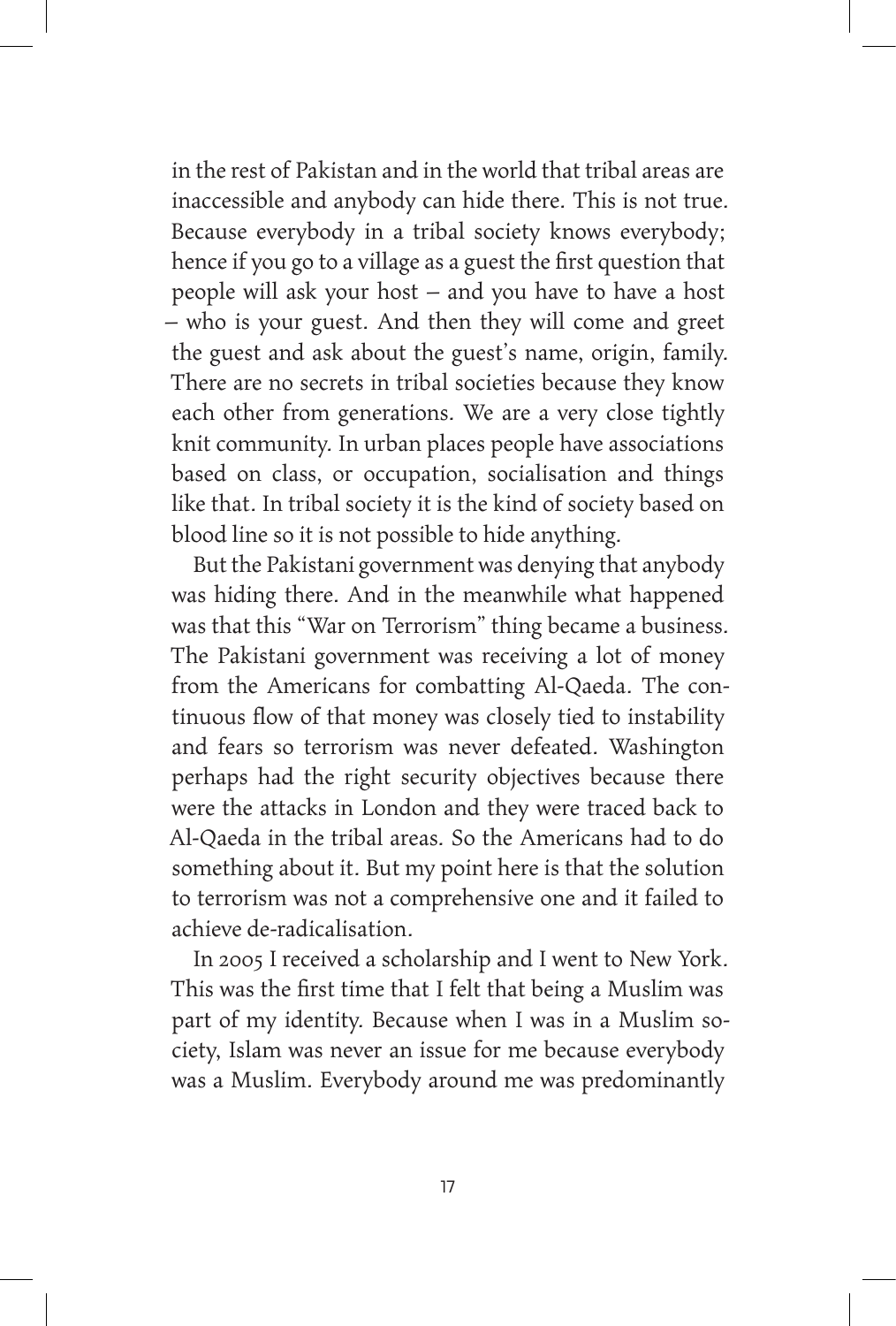Sunni so it was not my primary identity. But then I am in NYU, I am a working journalist, I am graduate student, so I am among grown-ups and I heard some very simplistic notions about Islam and terrorism.

But in my society the people that I grew up with or was inspired by…they were extremely secular, in spirit and in their politics. For example, a great reformer among the Pashtuns, Abdul Ghaffar Khan, leader of perhaps the biggest nonviolent Muslim movement in the 20<sup>th</sup> century. He died in 1988 and there is still a political party that brings his legacy forward. But how many people in the West have written about it? Have held him as an example for practicing Muslims who are not violent, who would genuinely believe in reforming their societies? Abdul Ghaffar Khan was born in a relative underdeveloped village in Charsadda, close to Peshawar, were he stood against the British Empire. Its policies were so cruel and there was a law for which the British detained anyone without any serious reason: they would punish a whole tribe or the whole community for the alleged crimes of one person, they would regularly raid people's houses. And Abdul Ghaffar Khan stood up against this. Has he ever won a Nobel peace prize? No. Is he known among in the West? Has anybody done research about him, as an example of non-violent activist of this clan or something like this? Very few have written about him.

And the last point I want to make is that I feel that there is generally a greater degree of understanding because Islam, Muslims societies, are really diverse. Even Arabs are not one people because, although they speak the same language, or roughly the same language, there are a lot of differences based on national features. So there is a great need of places like the Euro-Gulf Information Centre that work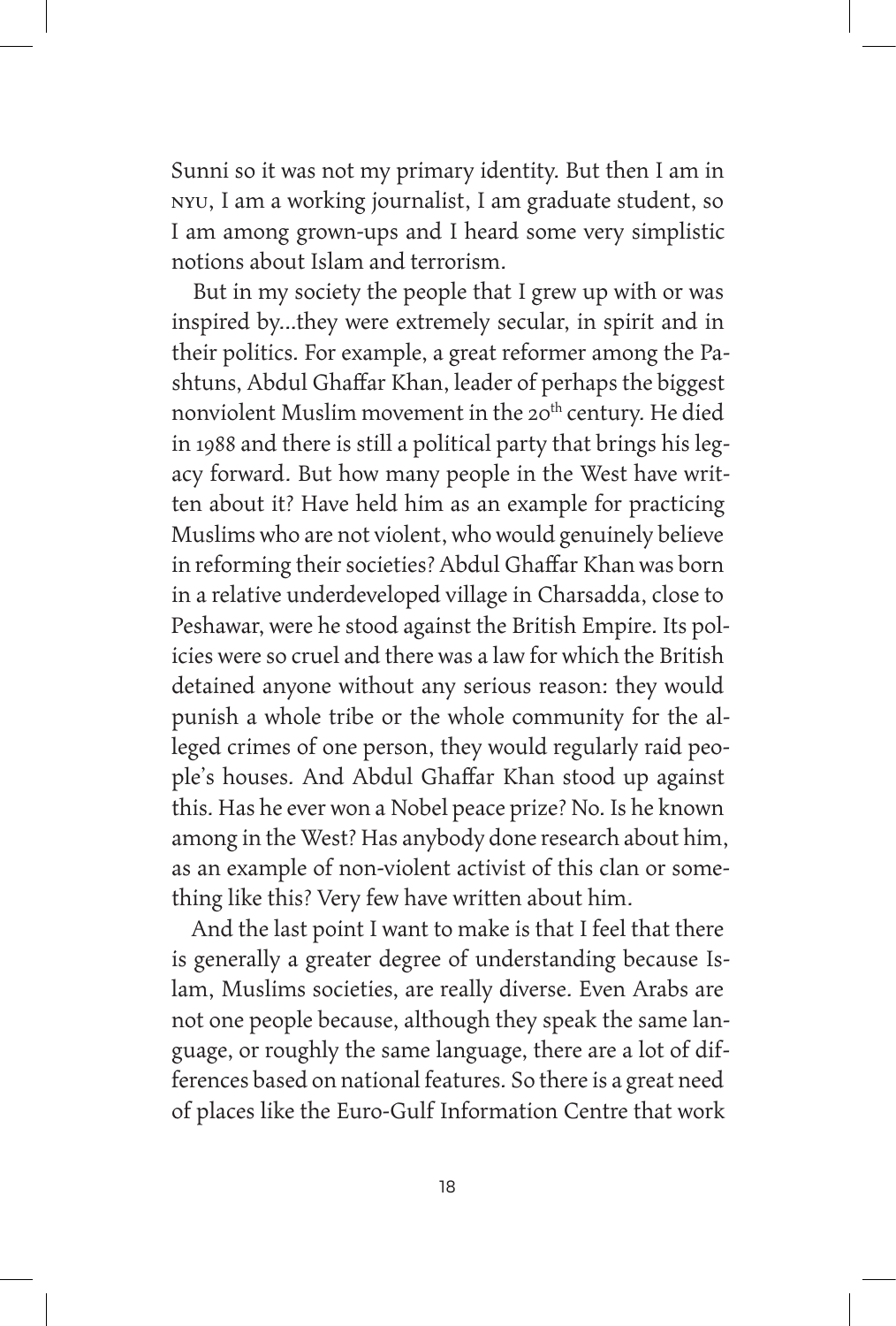on strengthening mutual understanding. Good scholarship and particularly good journalism is rare. I feel that in the West, Islam and Muslims have become in a sense like punching bags, you can blame anything on them. All these people who are coming from Syria, most of them are fleeing war and oppression. And because of the terrorists involved in the Paris attacks left a Syrian passport, refugees are facing all sorts of problems in this continent. Security approaches, built without deep understanding, are based on some kind of fancy notions. Fancy notion number one is that it is sufficient to tighten border controls. In reality you have to address the issue where it is - unless you resolve the complex conflict in Afghanistan, Afghanistan will always be prone to become a base for international terrorism as it happened in the 1990s and now might happen with the Islamic State. So unless you strengthen Afghan institutions, the Taliban and the Afghans cannot negotiate peace and there cannot be a peaceful transition. Unless Afghanistan is taken as a stable country, capable of defending its territory you will have this terrorism problem. So the problem of terrorism in the West has to be addressed by continuous engagement and there will have to be a serious debate. Is it effective to have drone strikes? Or do you have to engage in terms of education, health care, and, the most important thing, support to moderate voices? I don't necessarily mean pro-Western; I mean moderate voices who have roots in their societies.

*Bianco*: Thank you, Abubakar. Jason, do you think that Iraq needs more engagement from Western countries, the kind of engagement that Abubakar just described as a way to help the country to go through this difficult stage?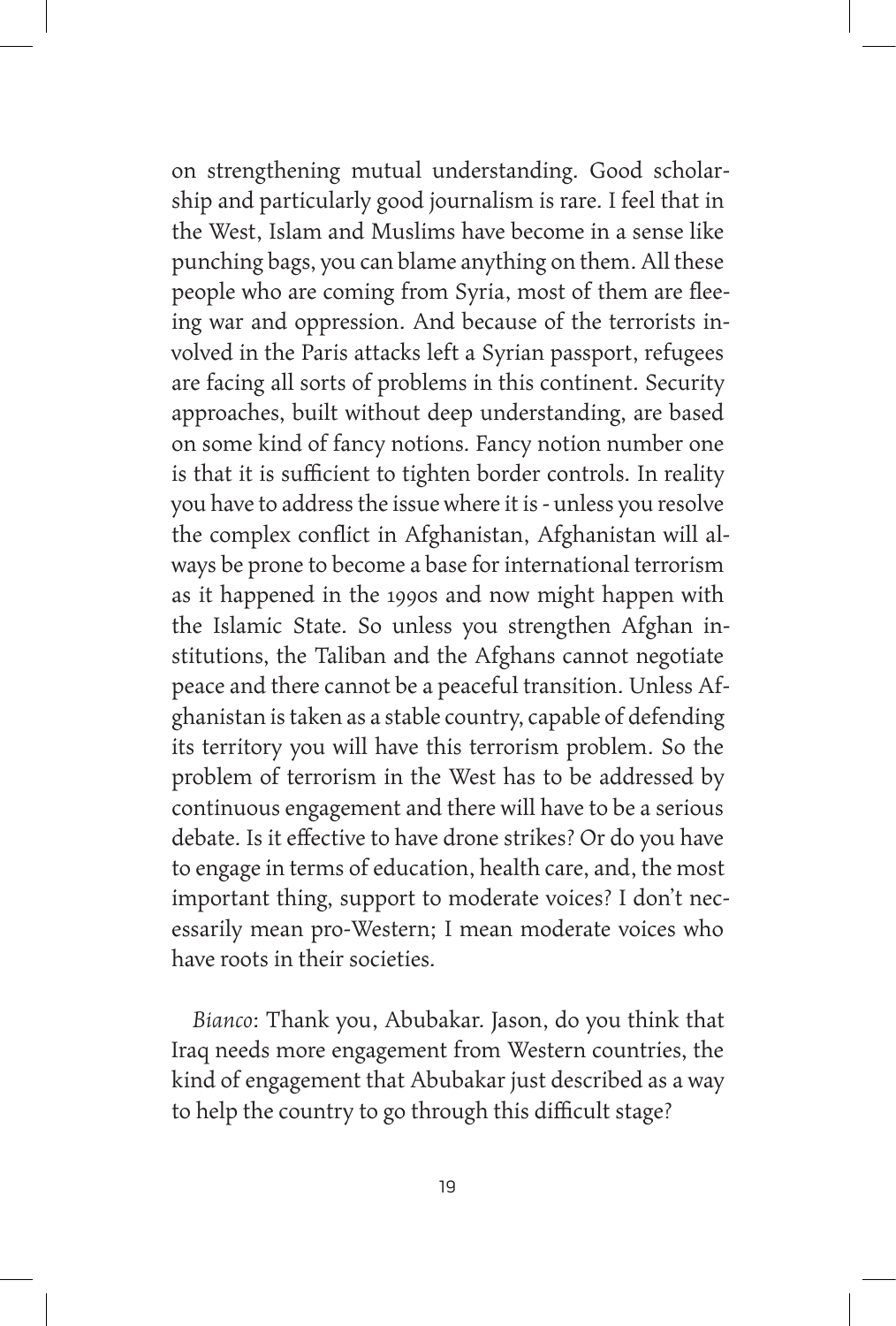*Jason Ireland*: So my background is a mixture of military, British army specifically, and also private security. I have worked across the Middle East and also I have spent some time in Afghanistan. My interest in Iraq stemmed partly from working there but also through my research interest at King's College London. I have a very strong interest in private security operations and how they intensified and changed throughout the time in Iraq. My interest also focuses on the Surge strategy and the various armed nonstate groups in Iraq. I have investigated the Sunni tribal areas and what kind of support they received from the us military and the Iraqi government during the Surge but also what kind of commitment they had to give at the time, leading to the problems they allowed themselves to get into when the Americans withdrew in 2011, leaving themselves open to reprisals and reduction of power by the Shia-led government. I spent time in Iraq prior to the us withdrawal, leading up to the end of 2014. Then the Americans left the country to the mainly Shia government and that had ramifications to what we are seeing today. Since 2014 I have seen huge shifts concerning the Iraqi population in terms of how events developed, of course this has also been a consequence of the conflict in Syria. I believe that it is a very topical discussion within the wider debate concerning the global War on Terrorism, chiefly; How Shia groups working between Iraq and Syria have become allies and have filled a security vacuum when the Iraqi security forces have fallen apart and also again the ramifications; or how popular mobilisation led to an Iraq that was filled by inter-tribal violence and criminal gangs.

To answer your question, I feel that engagement from the West can be very self-focused and lacking in historical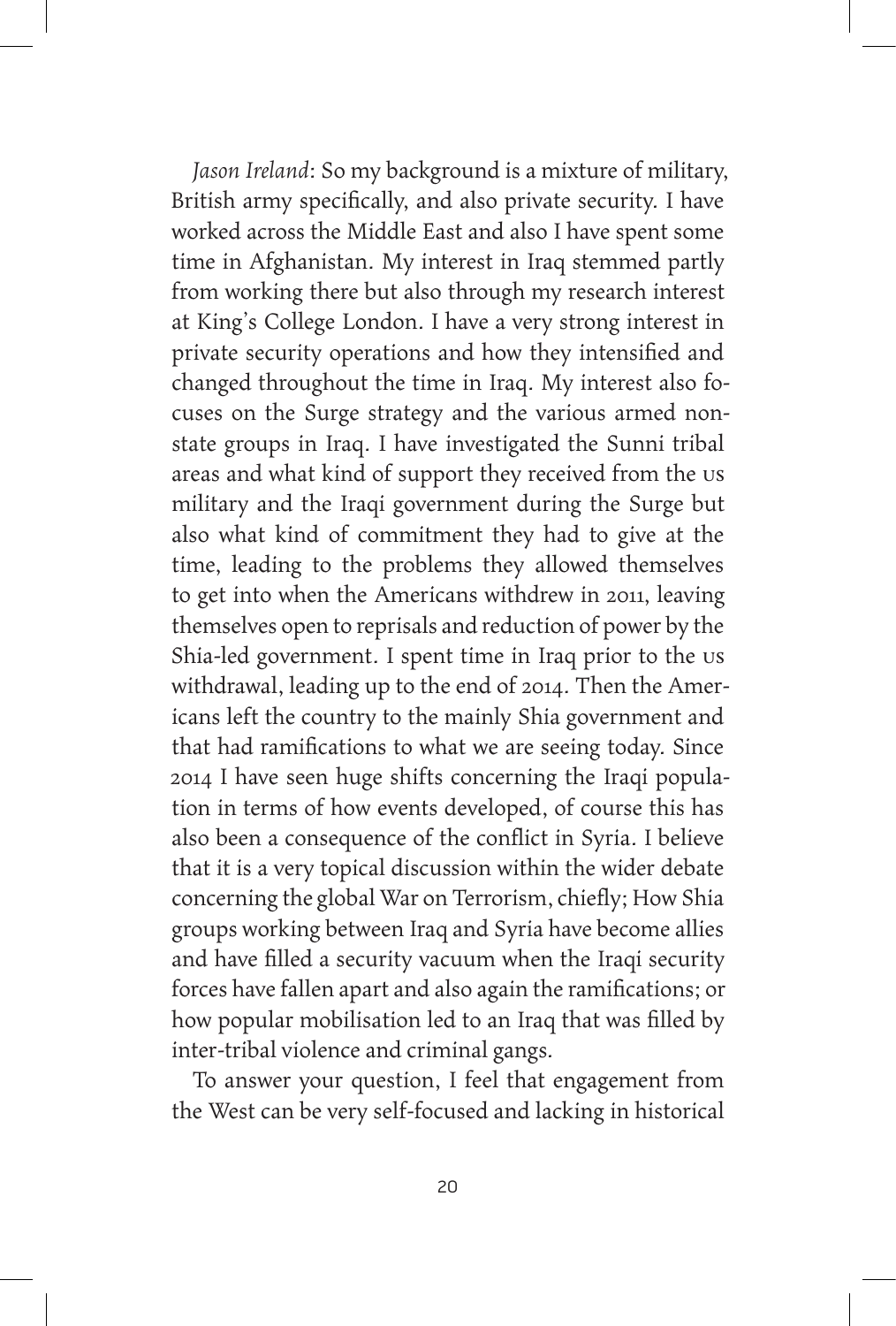context, despite the British having a very long history of being in Iraq through numerous periods of time. I believe we still make the same mistakes and really haven't grasped Iraqi culture or wider Arab culture. That's why the West has, for instance, for a long time, struggled to have Iraqi experts. When the Americans first invaded Iraq, the us military were found lacking Arab specialists; specifically Iraq specialists and interpreters and this just showed what kind of problems they would come across in the future. On the other side, the Iranian involvement, regardless of how destructive it can become, it is of course debatable at the moment. They have vested interests because of the reaction of the Shia population in Iraq towards Iran. Turkey has also had a lot of influence and it can be quite critical. Saudi Arabia is also a central actor.

I think, at the end of the day, they have still vested interest in Iraq's stabilisation but that actually could come only from the Iraqis themselves, however I'm well aware of the overly optimistic nature of that statement. When the Americans empowered their city tribes in places like Ramadi, Anbar, to stand up against jihadist groups, Al-Qaeda in Iraq or the Islamic State in Iraq, initially it was a success because Shia violence had started to taper off, partly because of the ceasefire that was adhered to by a number of Shia armed groups, most notably Moqtadr As-Sadr's men. Funding was given to Sunni tribes but also there was a rejection to jihadists from within the Sunni tribes because the particular version of enforced version of Islam that the jihadist groups were preaching was rejected by the tribes. It took some time to do that and hopefully we can learn some lessons moving forward, looking for leverage against this modern day phenomenon called Islamic State. The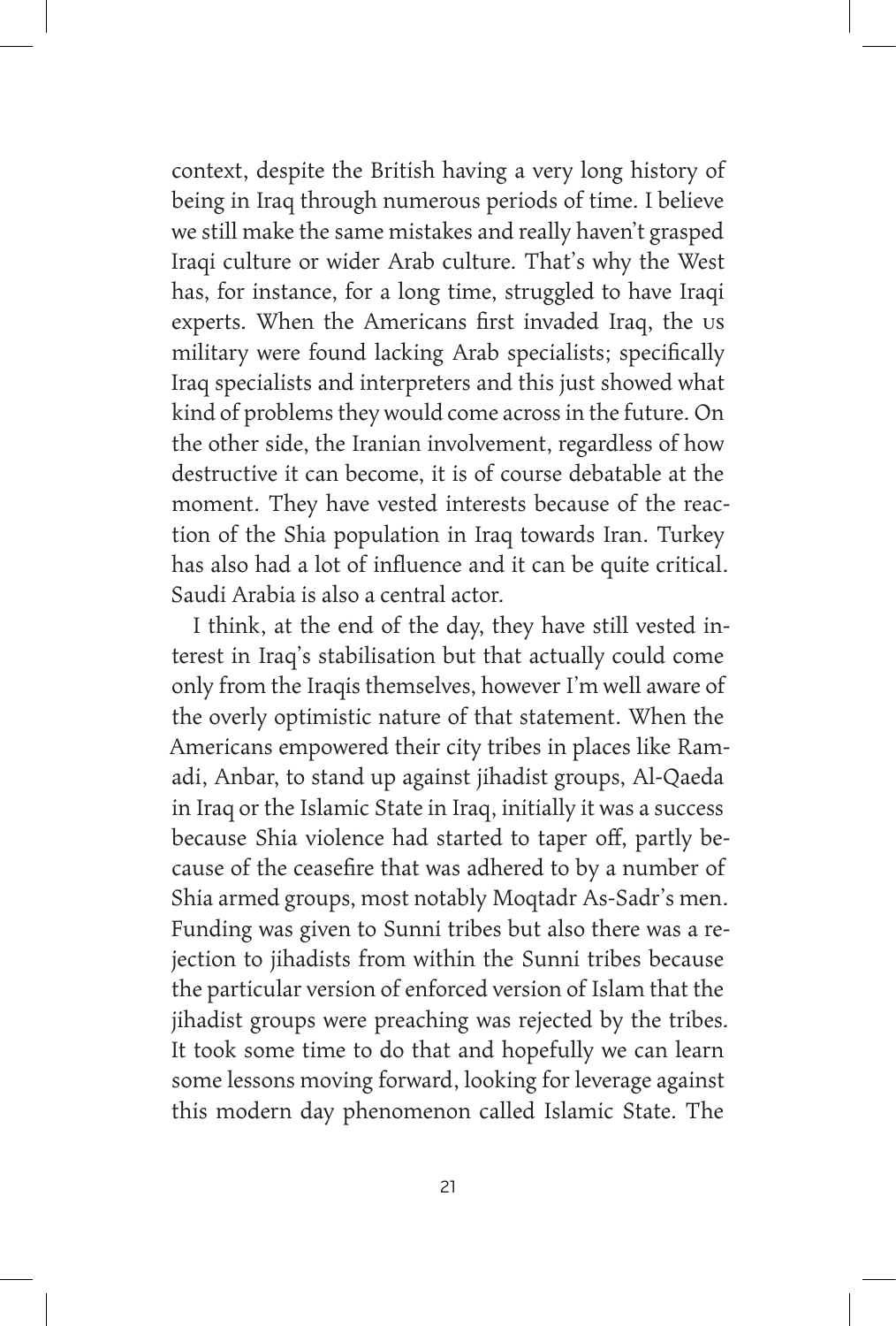problems came when the funding stopped and meanwhile there had been huge shifts in tribal structures, so groups like Al-Qaeda in Iraq had empowered the younger members of some of these tribes who didn't follow tribal hierarchy. These people were pushed away from the tribes and empowered themselves with American support. So when Americans support was eventually reduced in readiness for when they left the country, the only actors that held the power at the Iraqi government level were Shia militias in tandem with various special police and military units, both of which were intertwined with Shia militia groups. I feel that these parties – the Iraqi government, Shia militias – regardless if supported by Iran or not, have side-lined the Sunni tribes disproportionately and pushed them towards extremist groups.

*Bianco*: Thank you, Jason. You mentioned a very tricky point which is the regional engagement in Iraq and what might be the vested interests of the regional powers to stabilise or destabilise the country.

Layelle, do you think that the vested interests of the regional powers are more towards stabilisation or destabilisation of the country, at this moment in time?

*Layelle Saad*: Interesting question. I am a journalist, based in Dubai; I work for Gulf News. I focus on the Gulf and European relations. Prior to that, I grew up in the States [US] and I was working for Al Jazeera on US politics for the Middle Eastern audience. I got my Masters degree in Washington, focusing on Middle Eastern studies. My background is interesting because my father is Lebanese and I consider myself part of the regional politics and his-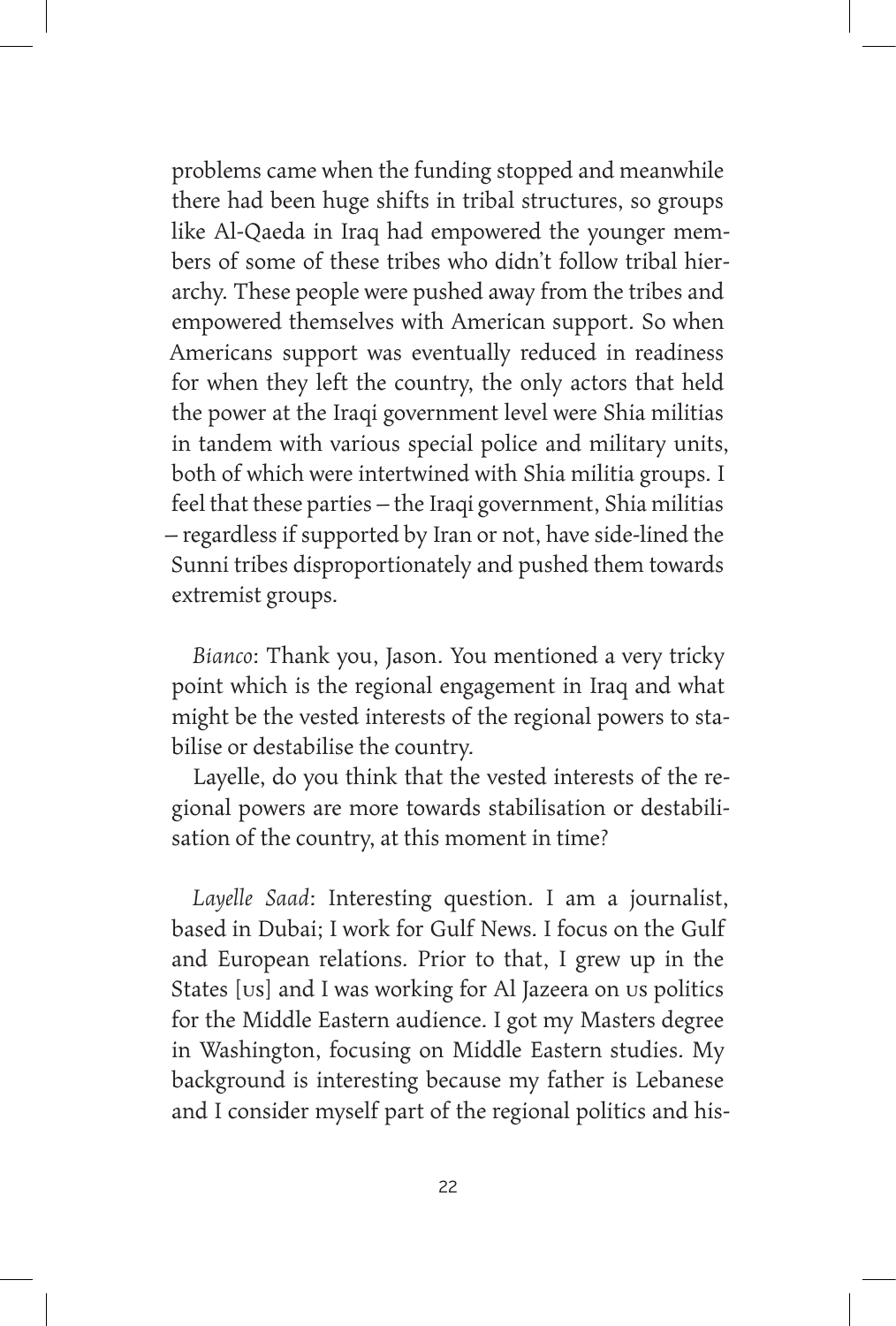tory because he fled the Lebanese civil war and we went to Paris and then the US. My mother is an American. So I grew up in America and I always, like most Arabs living abroad, were extremely interested in our home countries and the politics. If you go into an Arab home, as soon as you get into the door, they bring you coffee and people start smoking and talking about politics. So from my young age I was interested in it. And growing up in the city it was very interesting because I really didn't feel different from my other friends that I went to school with.

But things changed. Around the time of the Iraq war I was at university. So at that moment I started to really pick up quickly on how powerful the media is. Because you have the Arabs who are trying to understand Americans and the way the media in the Arab world portrays America is that they are aggressive and imperialistic*.* And as I was growing up in America, I knew that the majority of people were just kind people, very understanding. Maybe they are not much exposed to the outside world, but once you talk to them and tell them your side they are very receptive. So I would be frustrated to defend Americans to the Arabs in the Middle East, but, on the other side, there is a lot of misinformation about the Arab world in America.

So around the time of the Iraq war I saw that there were people who said no, we don't want to go to war. And then you just go to war, and for what? At the end of the day there were no weapons of mass destruction, and you can make the claim that Iraq now is actually a product of what happened back then. From the Middle Eastern and Gulf perspective on what is happening to the country, I unfortunately feel like there is the tendency towards destabilising Iraq. It is mostly coming from the Iranian side. And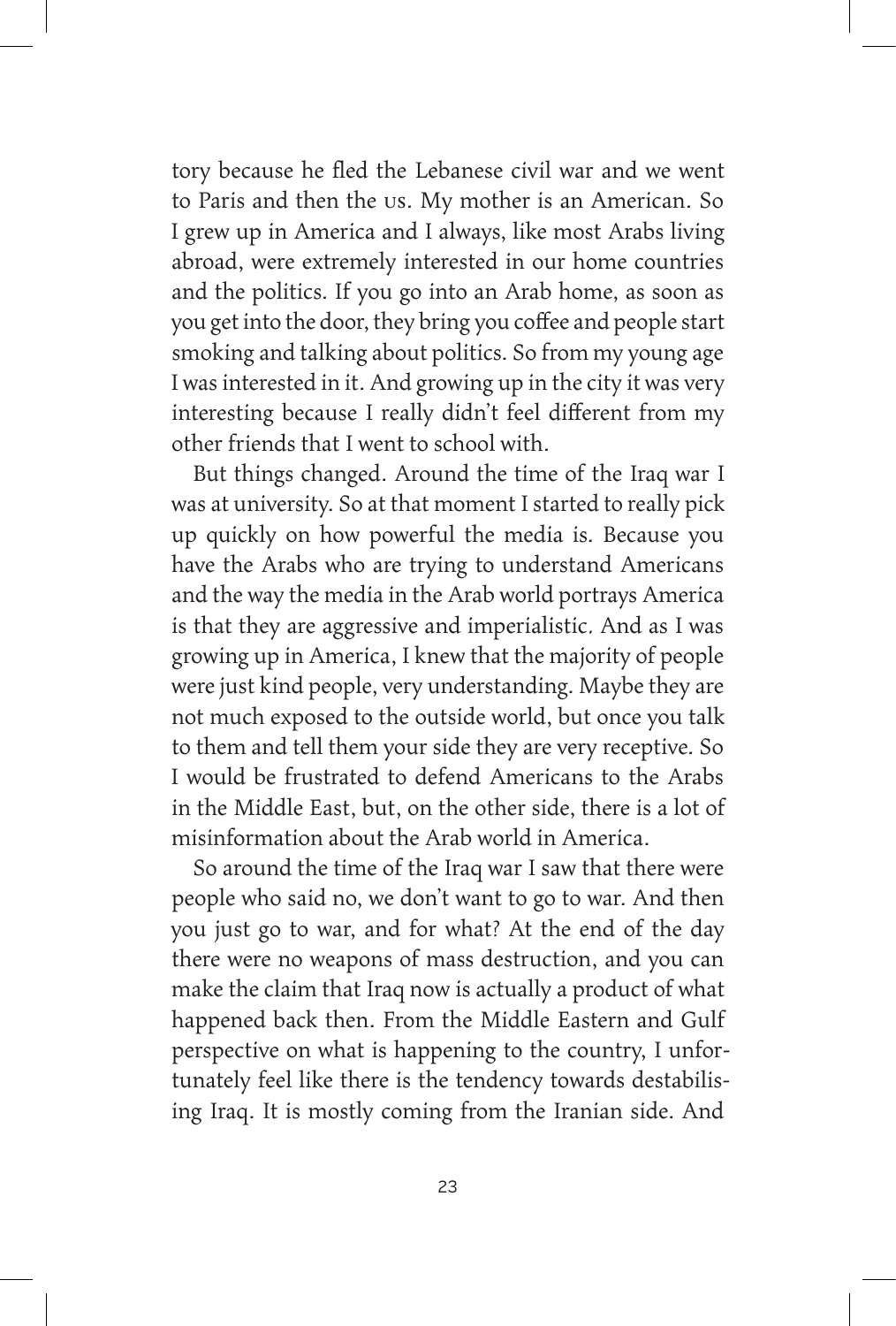this is a view shared by a lot of people in the Arab world. Specifically in the Gulf countries, they believe that Iran has – since the 1979 revolution – a vested interest in destabilising the region and now, more than ever, with the Saudi-Iran crisis. And this has reached a boiling point where Gulf Arabs and Arabs in general, feel that the American disengagement in the region will have very negative effects. As Jason was mentioning in Iraq there was a power vacuum. You had Saddam Hussein's party ruling for decades and all of a sudden that was eliminated and obviously the strongest regional power – Iraq's neighbour, Iran – would swoop in. American policy was a bit short-sighted on this and now we are seeing the results, the birth of the very extremist organisations Al-Qaeda and the Islamic State. As Jason said, this was largely rejected by the Islamists, but what happened was that they were running out of options. Marginalisation of Sunni tribes in Iraq made people more open to such extremist groups. After many joined IS they have realised, very quickly on, that this was not what they have signed up for, and not what Islam preaches, so there was a large pull-back. But unfortunately in the media, as I mentioned earlier, this is not reported. So as a journalist I try to make sure to get that point across to Western eyes – that whatever you read in the media needs to be turned around, thought about, because if you watch what is happening in the media on both sides, we would all think the other side it is crazy. But that is the power of media to turn everything around.

*Bianco*: Thank you, Layelle. Shaista, is there still some space in the society, or in the political scene—for the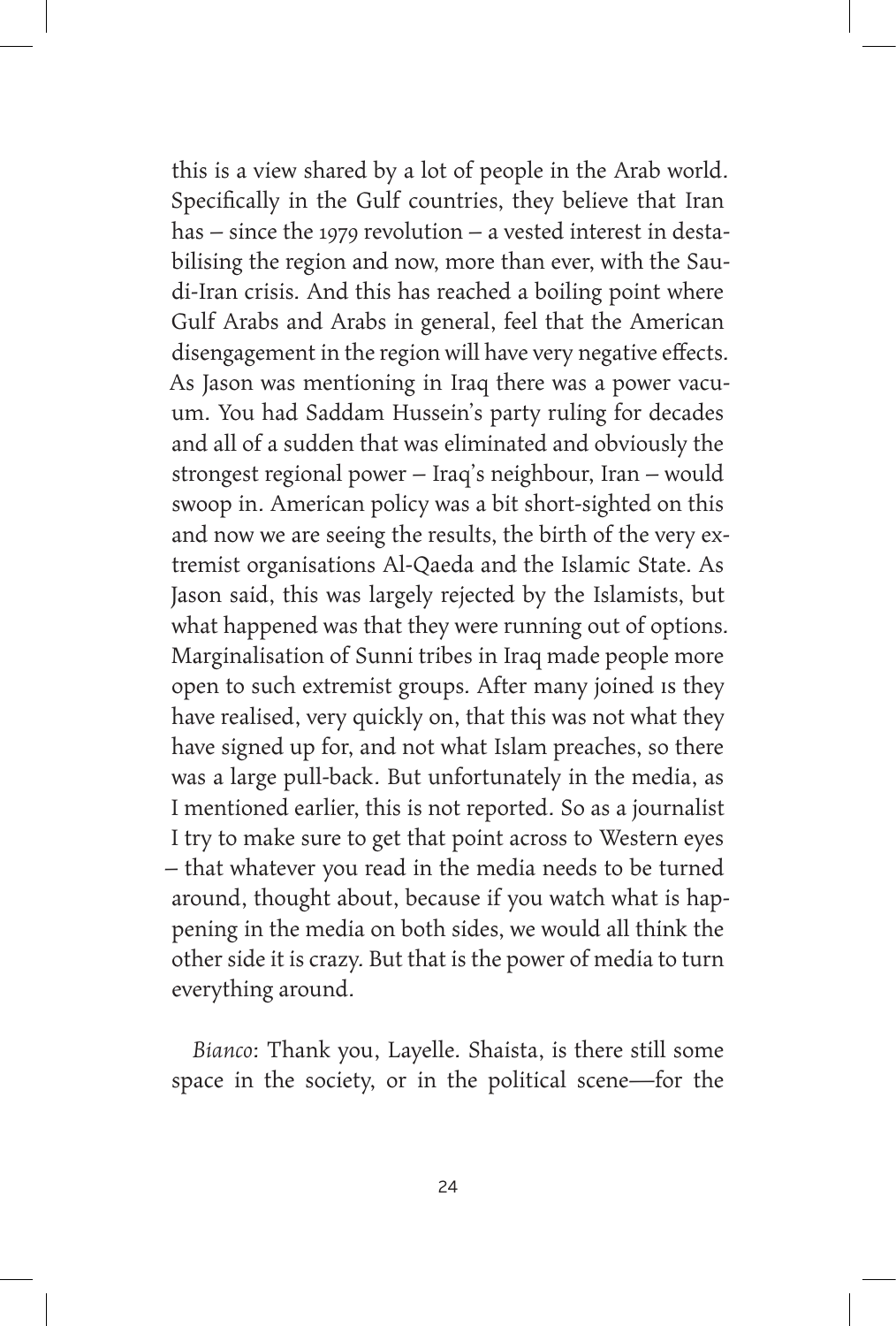kind of reformist ideas of Abdul Ghaffar Khan, the leader Abubakar mentioned? Is there still space for peaceful reformism?

*Shaista Aziz*: I am a British Pakistani. I am British and European. And I am also Pakistani. I am a Muslim, I choose to wear a hijab and I am a woman. So the world has been talking about my type of people for a very, very long time.

I was very interested in being here today, thank you very much for the invitation. The subject we are trying to deconstruct matters and it is really great to be here in such a diverse group of people. I am a journalist; I have been working in journalism for a long time. I worked in BBC for 10 years as a producer in the UK, for Al Jazeera, I have travelled a lot across the Middle East region, and I have also been working for a lot of international organisations. So I have travelled across the region, from Yemen to Gaza, Iran, spent a lot of time in Iraq, and places like that, and guess what. What you see on the ground doesn't necessarily match with what you see on television and as a journalist I am very interested in why is this.

My special interest is in identity. What does it mean to be more than one thing. The world is changing very quickly and I think people are still quite uncomfortable if they come across someone that is more than one thing. I think it is becoming tricky to navigate and find space and to basically be who you are, If you are more than one thing. I think this is the thing that people are finding difficult to get their heads around. Particularly politicians, government, people with agendas and vested interests. I spent a lot of time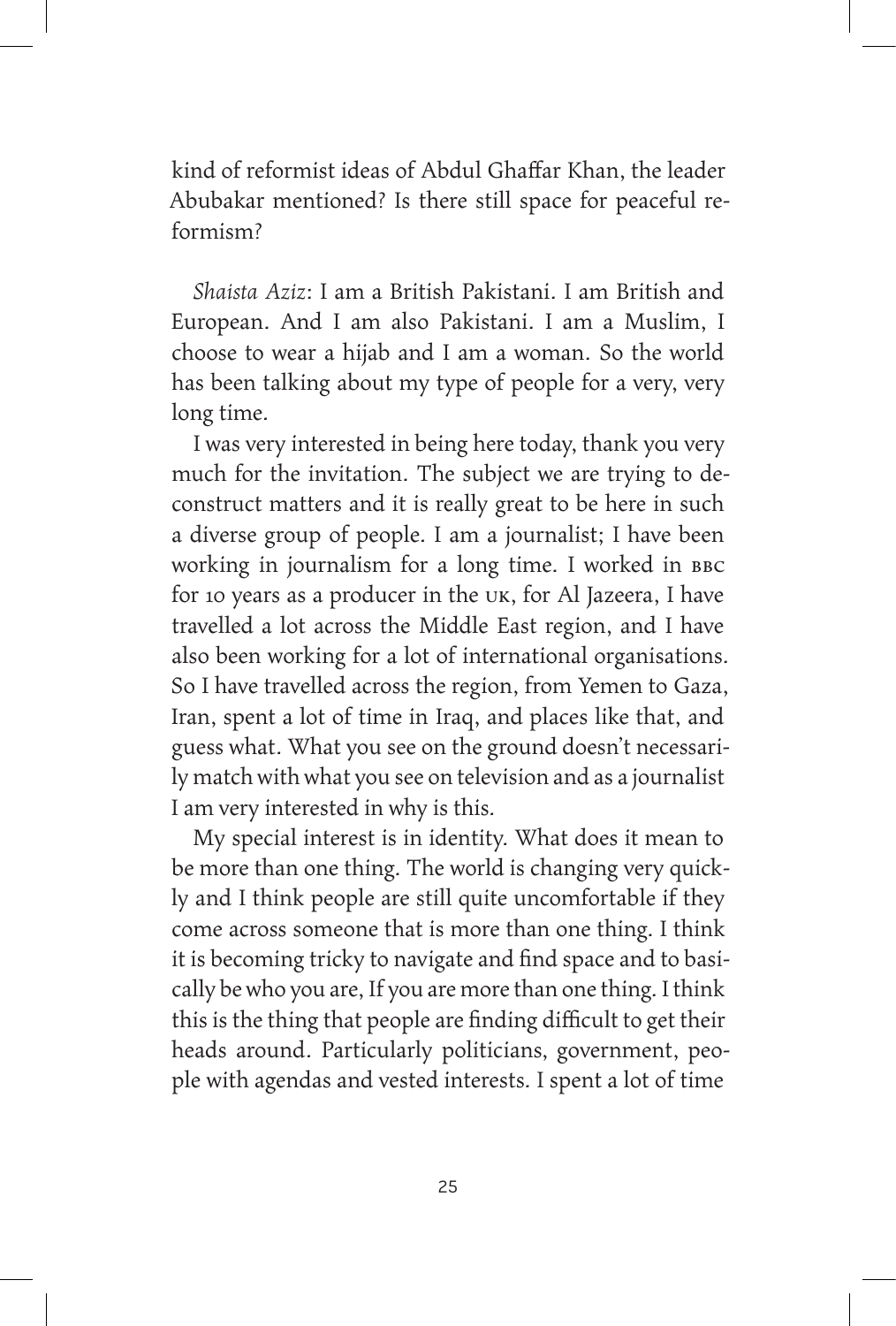at looking at these issues and deconstructing it. Last year I spent a lot of time in France, I was asked by BBC to make a documentary about Charlie Hebdo, and I was looking at what it means to be a young French Muslim after Charlie Hebdo. So I went to Paris in February and I spent there between 4 and 6 weeks travelling around. I have interviewed some very interesting people. We got amazing access: we have interviewed former Charlie Hebdo staff members and lots of high profile people who are responsible for formulating this so-called debate in France around issues of identity [...] Talking about European Muslims, their realities were so far remote from what I think most people realities are. It was really interesting and the main stories that were kind of coming out where people feeling rejected. They said they didn't feel like they could be French. That France has rejected them as being French. They said they have been born in France, they speak French and they have gone through the entire French school system and they said they feel rejected by the country. So the response to this documentary is really interesting. What I basically found as a result of getting this amazing access was that young Muslims feel rejected by the country they live in. Every time they step out of the door the issue of identity is up in their face. French people are asking you what your origin is…every single day. When I was in France I was asked this question two or three times a day. Nobody could actually just accept that I am who I am. This issue of origin, or identity, is absolutely key to everything.

I went to the French parliament to interview Marie Le Pen and I was told by the receptionist that a hijab was not allowed. I kept quiet to hear what she had to say and then I said to her, 'I am British.' She looked horrified, and I said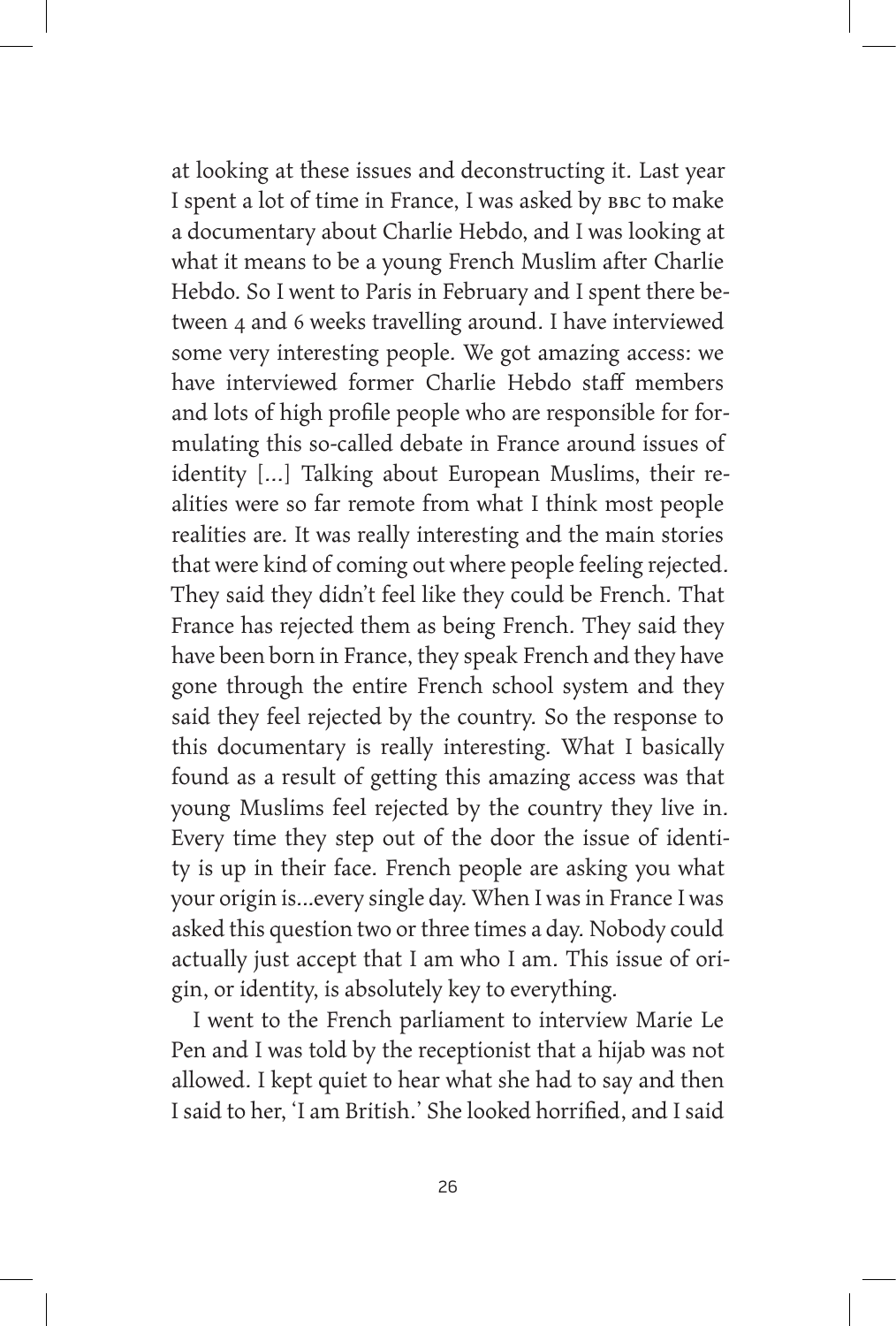to her, 'I am as British as Fish and Chips, so what do you do now?' And she just didn't know what to do. She said, 'Ok, well you are not French,' and I said: 'No, no,' and she said, 'Well you can come in.' Wow. So that was my experience to enter the democratic French parliament. On the opposite side what has happened in a lot of European countries, particularly among young people who are not Muslim, is that there is a crisis of identity. Henceforth you will see there is growing numbers of people, under 30, supporting far right extremist groups. And this is happening in France, it is happening in the UK, it is happening in the whole European context. So I think this is all around the issue of national identity and it is fuelling extremism across borders. I am very interested in this issue. Very few things are black and white. There are many shades in between. Sadly, what we have seen in mass media is a lot of labelling, and the middle ground is vanishing. This is not just in Pakistan: it is across Europe. We keep talking about free speech but is there a free speech? I am not so sure. So the space for reformists, to connect to your question, is shrinking. To me, as I travel a lot, I think the space has started shrinking as fast as possible and this is what I find very dangerous.

When I was growing up, at school, I was called a Paki. I was never called a Muslim. My nephew, 10 years old, British, speaks better English than a white child perhaps. He was in a park with his friends. All of a sudden people between 16-17 years old surrounded him and his friends, who were mixed group of boys and he said, 'Which one of you is a Muslim?' And his friends were watching him. So they actually wanted to know which one is a Muslim, because they still want to know which one of these identities is there. So my nephew stood up for himself and started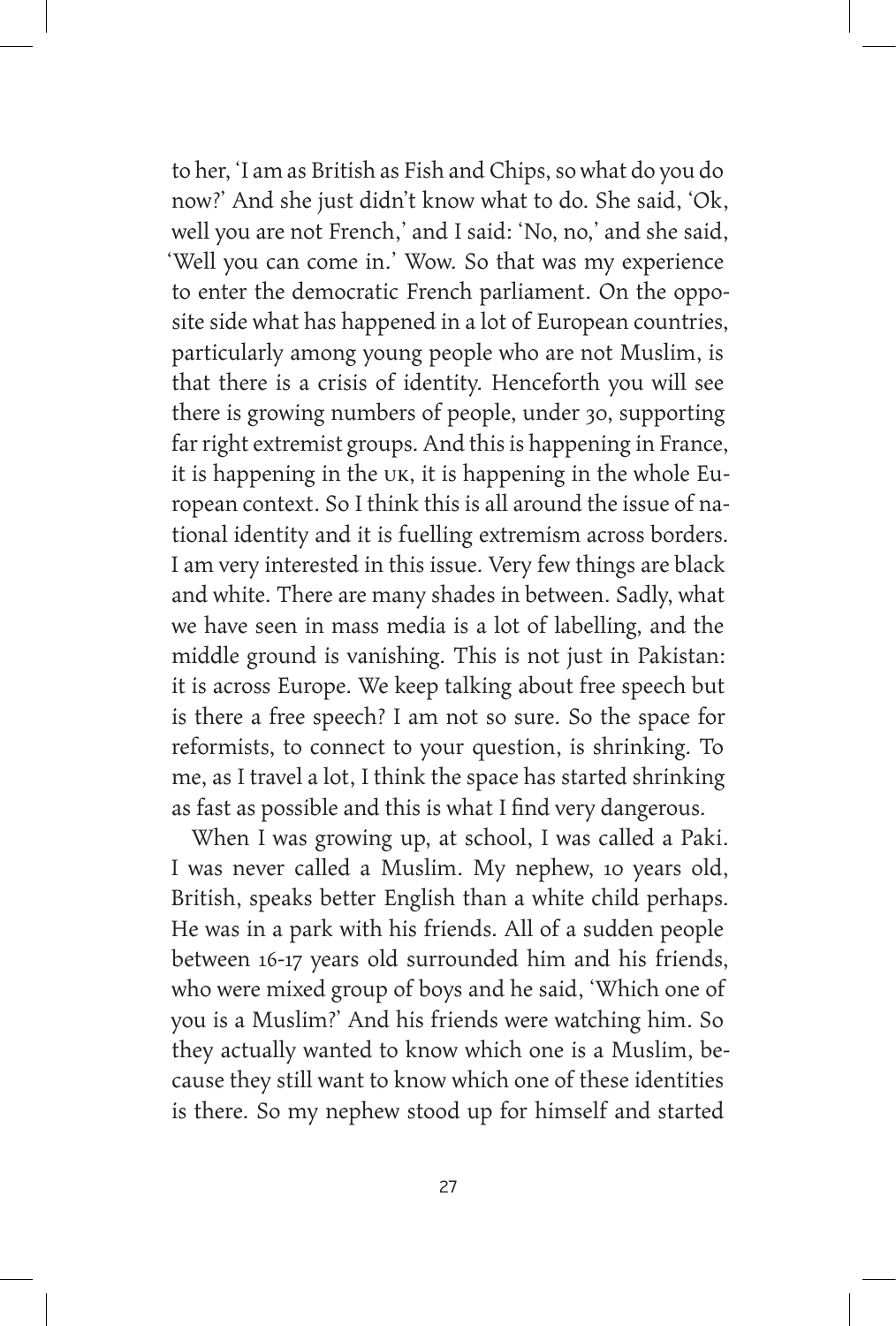having some kind of a rational debate on the boys and I thought that was very revealing. And I think that's what's happening. For a lot of young people their only kind of rational point for who in the world they are is 9/11. When I was growing up, at the time of the Salman Rushdie affair and book burning going on, the world was different from what we see now. Now what we are seeing is a whole generation of people who are British, or European.

On one level they are being told you need to feel proud of who you are, you need to belong to this country. On the other side they are being told, 'Can you please prove loyalty to your country?' This is very difficult for young people. It is very hard to actually negotiate these whole issues around identity and there are a very few people they can talk to and people that they can go to that could actually advise them and understand them. In the UK for example if you go to a doctor, to your general practitioner, he can actually report you as potentially being an extremist. If you are talking to your practitioner about having mental health issues, and not being able to cope with what's going on, you can be reported. If you send your child to school and your child starts talking to a teacher about Gaza or something that has been going on in the world that child can be reported, or the family, as that there might be potentially extremism going on. So this space to talk about things and to examine things is shrinking and it is actually becoming very dangerous.

When I was growing up nobody cared if I was Sunni or Shia. I grew up in a very nice area, I was raised by very good parents. My father was 16 when he came to the UK, so now he would be a dirty economic migrant coming to take our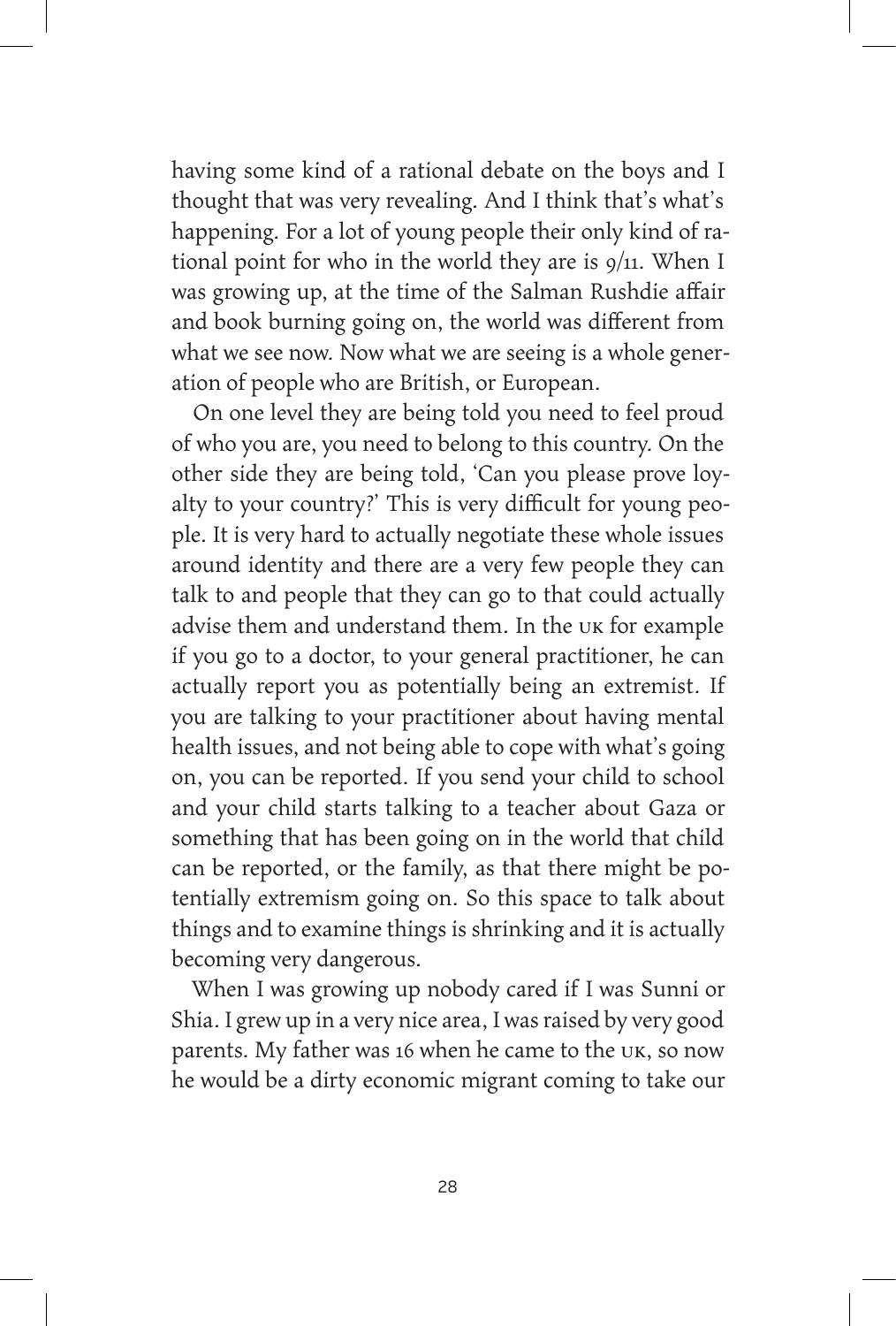jobs. I went to Church of England when at school, every Wednesday we were going to a church, there was no problem and I didn't have any attacks on me or anything like that. And after school I went to a mosque. This is how I was raised. And I have travelled into lots of different parts of world and when white European people talk to me a few of them thought I was making this up. But this is how I was raised. And now as an adult I am frequently being asked 'Are you Sunni or Shia?' I am asked this quite a lot and I find it amazing that this question keeps coming up. I refuse to answer this question. I worked for international human rights organisation and one of my directors one day randomly said: 'You know I was wondering if you were a Sunni or a Shia.' And I said, 'I am wondering whether you are homosexual or heterosexual.' She was horrified. And I said, 'Does it matter? Is it anybody's business?' And she said, 'No.' And I said, 'So why did you want to know if I am Sunni or Shia?' She had nothing to say.

I think media definitely – mass media – is fuelling this. We are living in a time where we have more information than in any other point in the history. We can access information any time, day or night. We have lots of noise and no understanding. And there is little analysis, there is just a lot of noise. And hysteria. And this I think needs to be solved collectively the people who are concerned by this issue. Like you said, everything is oversimplified. These are not simple issues. The biggest problem that Europe is facing is, around this issue of identity, people are being demonised and it needs to stop. What we have seen in the last 14 years in the so called War on Terror has been a horrific blur. And what we see now I think is the reaction.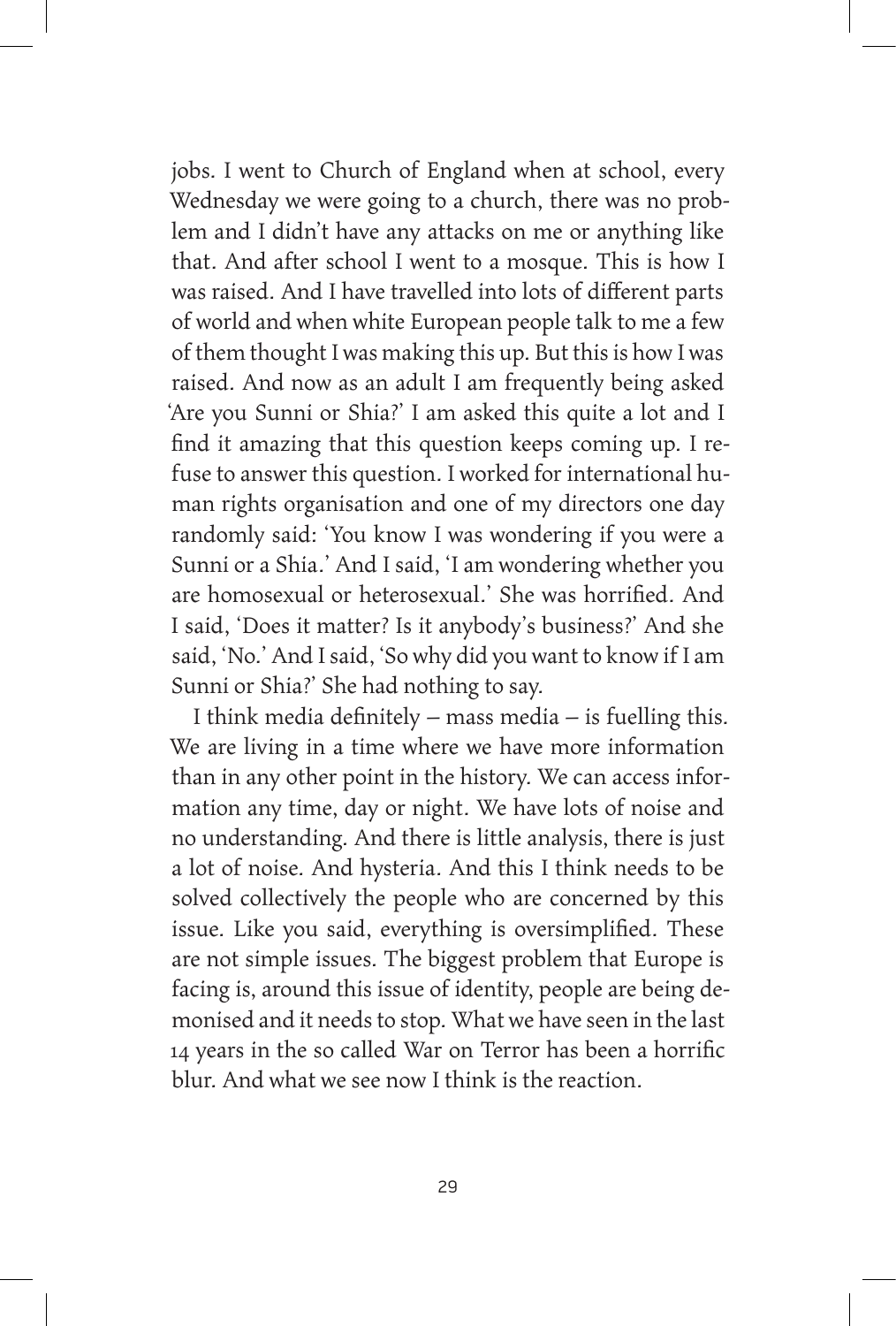*Bianco*: The fact that you have been talking about how the media portrays Islam, makes me think about a big question. Michael, we have seen that political Islam and Islamist groups that are interested in participating in political processes, have been portrayed very differently in the past years. So for example at the beginning of 2011 groups like the Muslim Brotherhood had been identified as a possible alternative, perhaps even a legitimate alternative, and there was a lot more discourse on how groups like the Muslim Brotherhood were different from extremist groups. But, as the times goes by, the two dimensions got mixed up especially in the media, but not only. So I was wondering what is your take on that.

*Michael Driessen*: Thank you for that question; it is a very good question. I am a professor, scholar and I work on religion and politics. I am interested in comparisons and I am interested in studying Islam through the lens of other religions as well. I try to think about political movements of Islam, and what the history and current evolutions of political movements in other religions tell us about them. We learn a lot about political Islam by examining political movements from other religious traditions. I work a lot on what the media and scholarship, over the past five years, have said, in particular, on links between religious identity formation and religiously expressed violence and extremism. So mostly when I teach we talk about why and how religious identities move to religious violence, religious war. I think you cannot understand this religious violence without looking at the non-violent religious movements and I think when we only focus on religious violence we miss that there are really important shifts that have been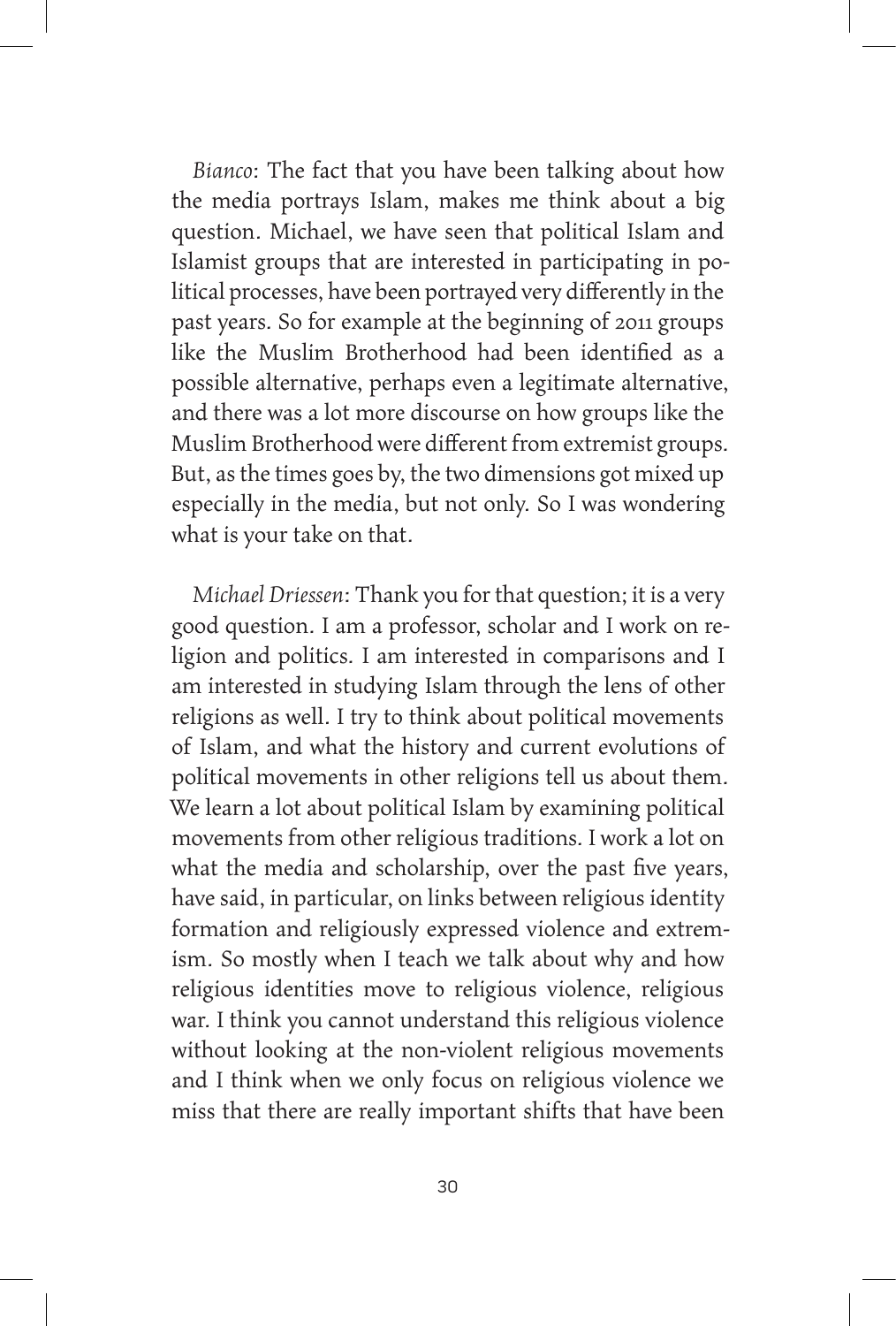happening over long run in the non-violent religious political movements in Islam. And as a scholar I take the long run, the longer historical lens. When I think of religious democracy, and democratic expressions of political Islam, what I see happening are new ways of thinking. I am working on a book on interreligious dialogue and politics and on how interreligious dialogue seems to be capturing new ways of talking about religious political projects and new understandings of what religion does within the political state. So this is what I work on.

Now to your question. Has the West portrayed these political religious groups as a legitimate alternative? I don't think that was really the case. Scholars did certainly see the groups as having at least some sort of legitimacy to enter into the democratic politics of the region. To me this was the big question posed by the Arab Spring—a question that hasn't really made it big in the media but it has been discussed at length in scholarship. There has been a lot of scholarship over the last 10-15 years, a very big body of research which has focused on these democratic evolutions within modern politics. That scholarship really had this idea that there was this change going on at the level of politics and the level of ideology among Muslim political movements, and that democracy had became something which was seen and accepted as good for Muslim politics. Political movements which had formerly been considered anti-democratic now became labelled as Muslim democratic politics. That scholarship which had formulated this evolution of Islamist politics towards what was then called political "moderation" or Muslim democracy has totally disappeared. And I think that is a real problem, because I think that we have to understand and explore the fur-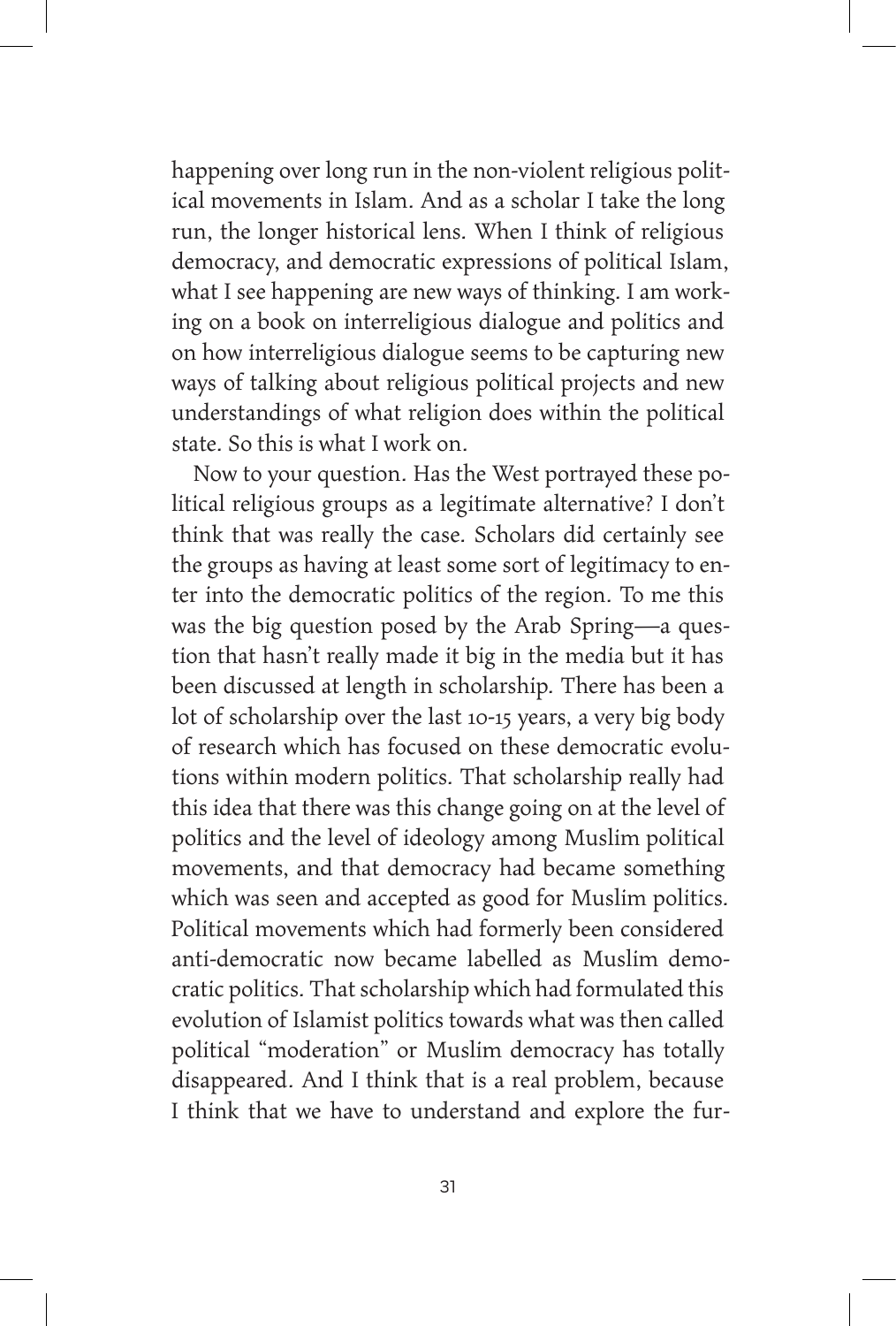ther evolution of these non-violent movements – some of which are more radical than others – during this period of violent Islamic politics. Some of my colleagues call this research the period of Islamism in the age of ISIS.

I think that while it is true that ISIS has captured some of the political spectrum and constituents that these Muslim democratic movements formerly appealed to, ISIS has also forced what we might call the non-violent democratic Muslim tradition towards a much more articulate and clear embrace of democratic, Islamically informed politics. This articulation is hidden and it doesn't come out in the media but you see it very clearly from people in the North Africa and the Middle East, religious and youth leaders, talking in very specific terms about democracy from a very clear religious expression of it. This is actually one of the main trends, which is really in long run going to be the crucial one: tracking what happens as Islamic political ideology move towards a more clear embrace of democratic politics.

*Saad*: Michael, you mentioned that the scholarship on the modern model of Islamist organisations has disappeared over the last years. Can you explain why do you think that is?

*Driessen*: There was this moment, during the Arab Spring, when a lot of people were working on their scholarship and they saw that the majority of Muslims and many of the explicitly religious political movements were somehow moving towards democratic politics. So, many saw the Arab Spring as a combination of that. What do Muslims want in the Middle East? They want democracy! Not just Muslim individuals but also Muslim clerics. Fun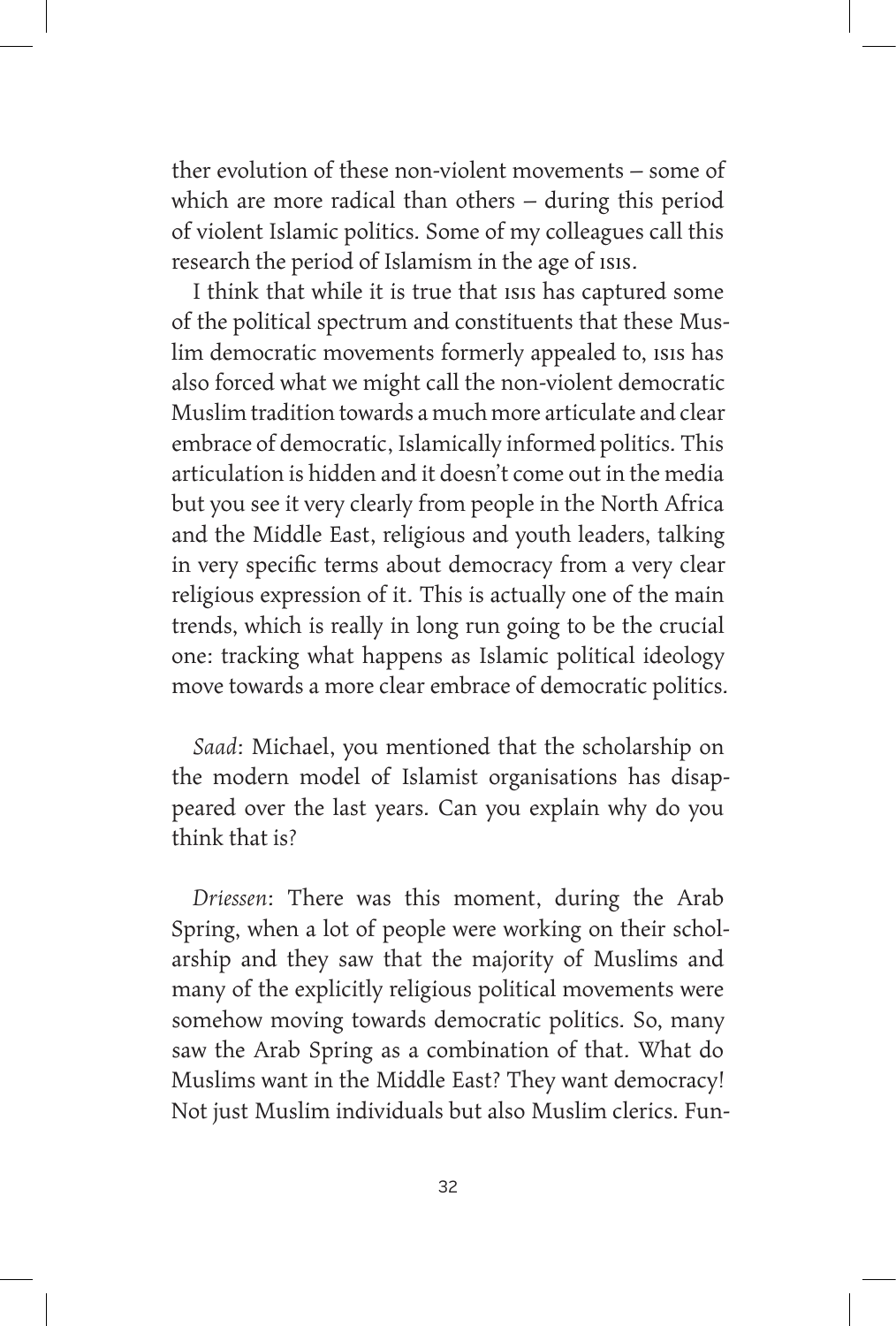damentally they were moving towards a more democratic vision. Now the failures of the Arab Spring have caused many of these scholars and policy-makers to rethink their positions, particularly with regards to the Muslim Brotherhood. Never have I seen scholars so torn apart than by the discussion on the Muslim Brotherhood. The period of transition from Morsi to Sisi in Egypt was a remarkable one and was a very important moments within the academic community that really touched a lot of scholars who openly said that for the sake of liberalism we need to, for now at least, support authoritarianism. That position was voiced by many within what was generally a very liberal American scholarship. Something happened in the course of Egypt's revolution that triggered this reaction.

*Bianco*: Thank you very much to all the speakers. Now the floor is open for questions.

*Paolo Quercia*: I am an independent political analyst in Rome, mostly touching the issues of International Relations and Security, I work for a think tank called CENASS.

Shaista before you mentioned about asking the identity of somebody. If you are Muslim or not, or if you are a Sunni or Shia, asked with negative implications or with a negative attitude from the person who inquires these things—often the questions are asked in a defensive way, and probably the interlocutor will act diversely according to what the answer is. Questions such as these represent a way to understand, to investigate about the identity of a person that is not known to everybody, only to some people. But this, of course, looks very discriminatory and it breaks the unity of a society. Today you have a consistent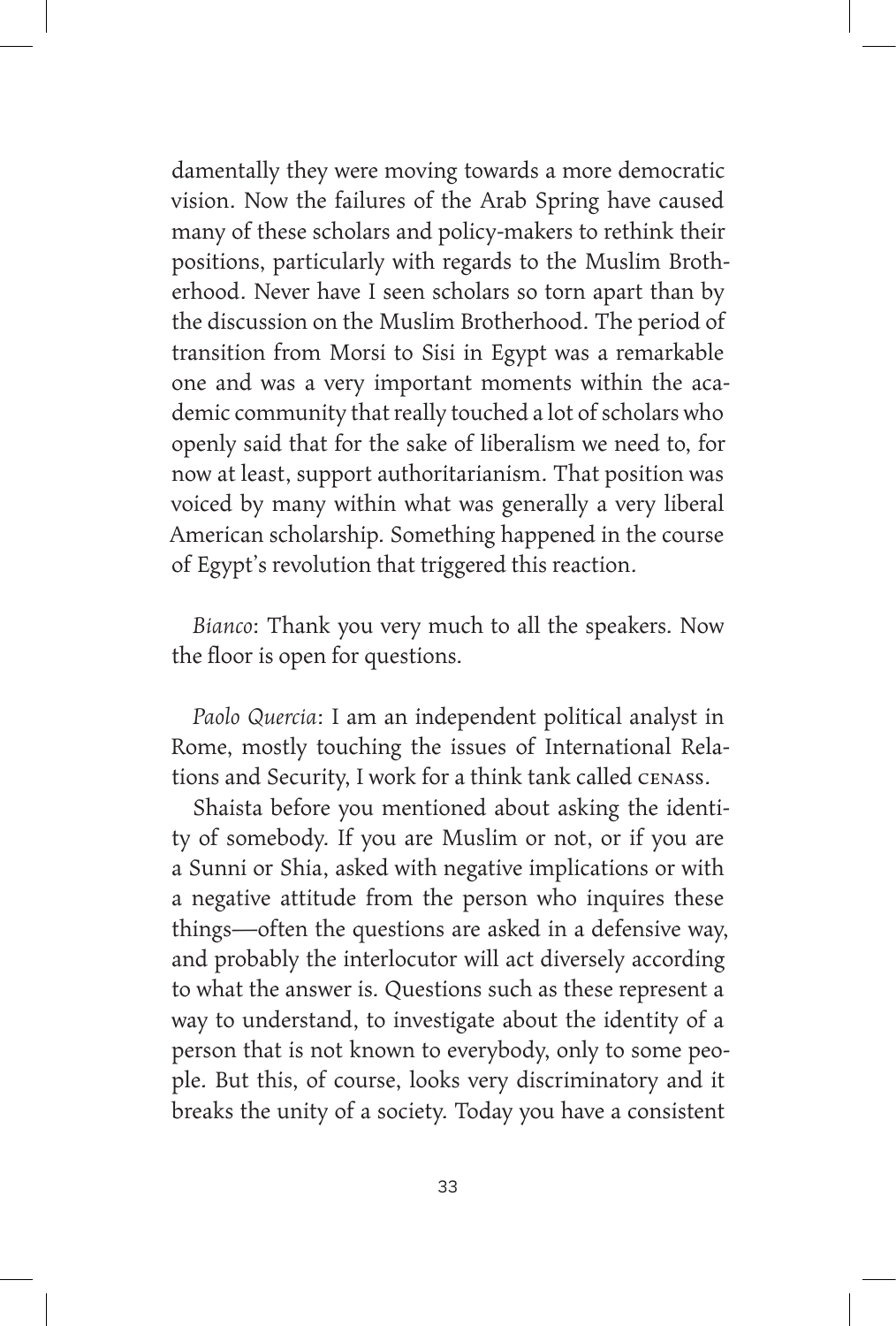part of the population who has to face this dilemma every day, in daily life, and that goes for those who are questioning and those who need to answer. This is not too different from what was mentioned with regards to what happens in the tribal areas, where everybody knows everything and when the first thing that you have to answer when you enter is who you are, where are you coming from, where are you staying.

*Aziz*: That's if you are an outsider.

*Quercia*: If you are an outsider. That is the point; that is my point. This makes me think. The kind of questioning Shaista was referring to can be considered as labelled as outsiders inside the same society, but the anthropological mechanism can be very similar to the tribal one. In this I see similarities between pre-modernism and post-modernism. Do you find any similarity?

*Siddique*: I think that is simply an unintended consequence of the age of globalisation. One of the major dilemmas of the West is that somehow people are still thinking that integration today can be like  $18<sup>th</sup>$  century or  $19<sup>th</sup>$  century. Back then, even if you were immigrant, for example to the US, you would be quickly assimilated into the American culture. Regardless of where you came from, once you went to live, for example, in Brooklyn or New York you became an American because travel and contact with your original culture was limited if not impossible at all.

But those who arrive today are just not just Americans but they are part of a specific heritage or culture. Things today, and in Europe, are different. In the 21<sup>st</sup> century for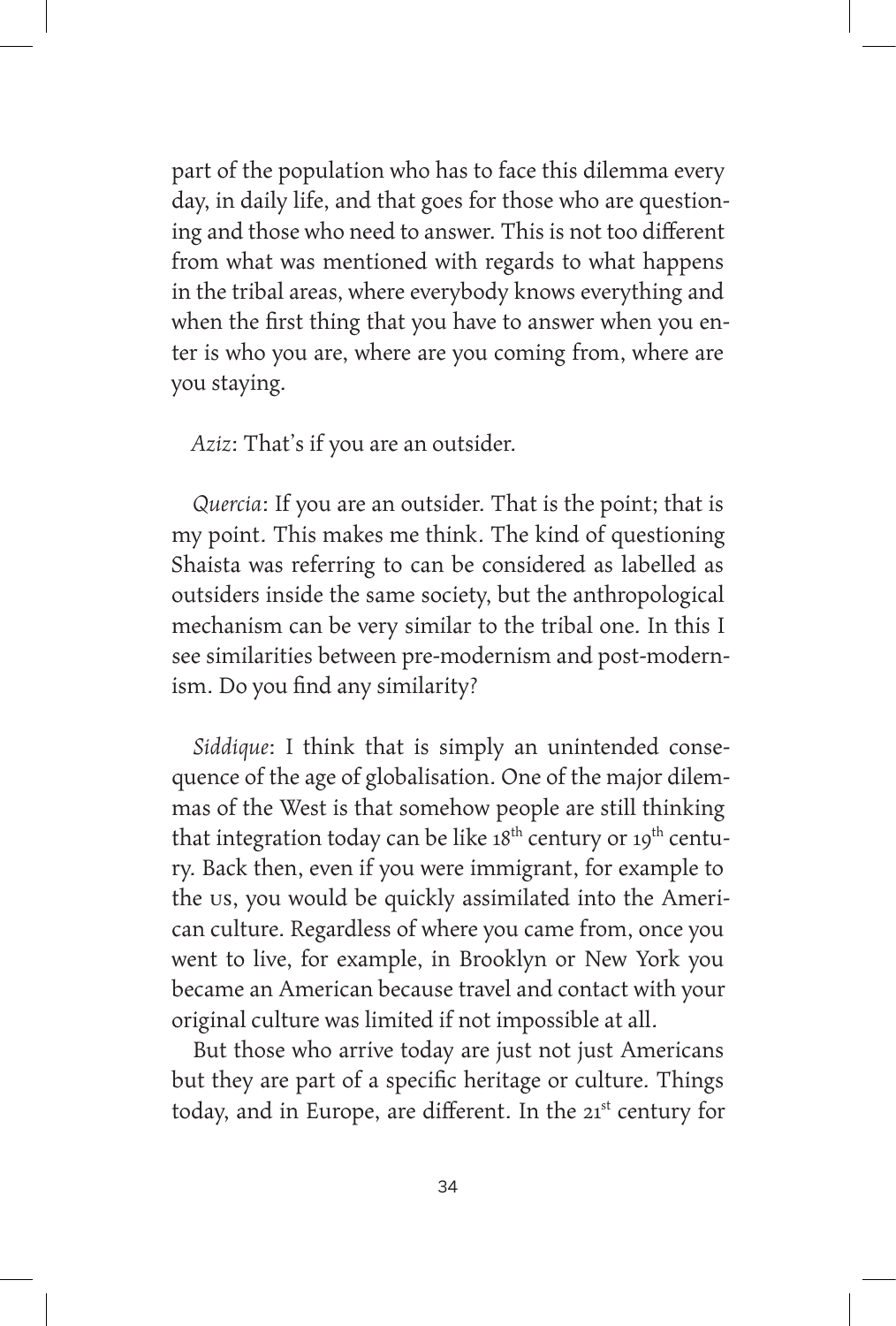example, if a Pakistani Muslim goes to Oxford or elsewhere, first of all, they would be keen on maintaining their culture, language, and they keep a very close association with their extended and community. This is possible because of Internet, of satellite TV, because of frequent travel. I have met Afghan refugees, migrants who became German citizens. But if you go to Munich they still live as if they are still in Afghanistan. Their children speak a perfect Kandahari dialect of Pashto. So I think that in a sense the American model is better, it doesn't force you to adopt a stereotype of who you would like to be: America is proudly diverse and it has always been. But things are changing there too. In the 19<sup>th</sup> century integration was easier in the United States because of a specific kind of migration—it was a European migration and people would come from Germany, Ireland, Britain and they would be, somehow, of similar culture. As time passed by, immigration to the United States started to become increasingly diverse and immigrants' started coming from so many parts of world, that the usual assimilation process became more difficult.

Coming back to being an outsider in tribal areas, I think it's important to highlight a few differences between Afghan and Pakistani societies and their approaches to modernity. Let me begin by talking about King Amanullah Khan. He was one of the first Muslim rulers who attempted to create a modern state at the height of European imperialism in the 20<sup>th</sup> century. He wore Western dress, and forced everybody related to the government and the court to wear Western dress—even tribal people. He also initiated a number of democratic reforms: he made the first constitution, which granted equal citizenship rights to all the Afghans regardless of their race and religion. While the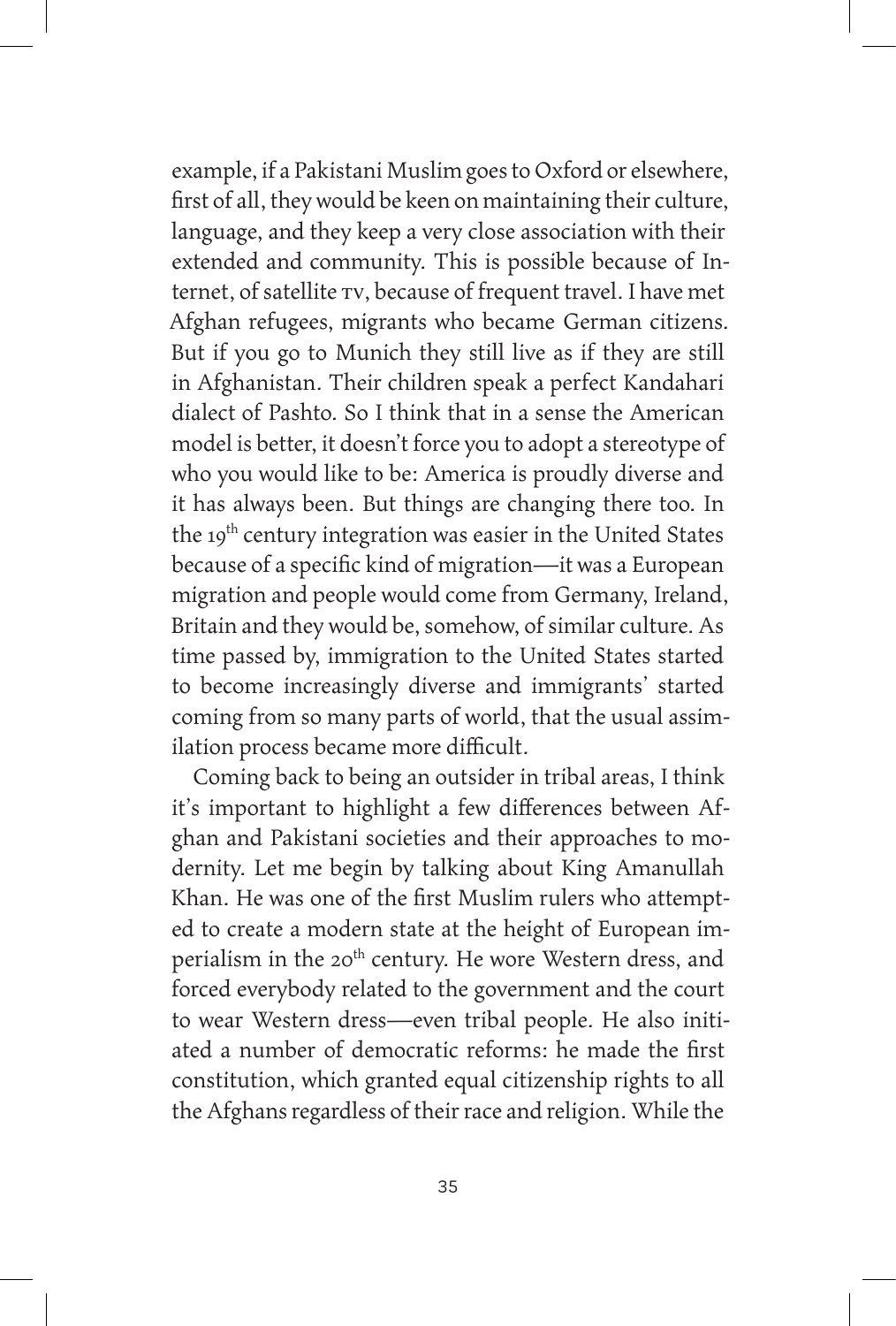King's attempt to rapidly industrialise Afghanistan didn't succeed, still among the Afghan elite, modernity is associated with dress—Western dress. If you go to an Afghan gathering today in Kabul you will see people dressed in suits. Obviously it is not traditional dress but this is something they associate with being modern, upper class etc.

In Pakistan on the other hand, or within the Pakistani political elite, the dress is not strictly related to modernity, or being liberal. For example, if you go to Baluchistan you will see all the politicians in traditional clothing, like in India. People sitting on the ground, talking, making a show out of it. Perhaps they want to say that they are the same people like the average citizen, and not like some upper class, or different Western people. So the same is true for people here, as Shaista said.

I mean, being part of a Western society or in line with Western mentality means that you should dress Western? And is there such a thing as a Western mentality? I have to point out that there is nothing universal Western that people can be expected to follow. For example there were a couple of Pashtun politicians who were invited by the us government in 2006 and they were from a liberal and secular party. Liberalism was part of their political manifesto. So when they went there – during the Bush administration – and they started telling everyone from inside and outside the State Department that they are a liberal party. Their hosts tolerated it for two or three days and on the third day they very politely said: 'Look please don't say liberal, we are the conservative party here and you are making a problem for us.' So the first, important thing we should do in dealing with our discussion here would be to question our own stereotype.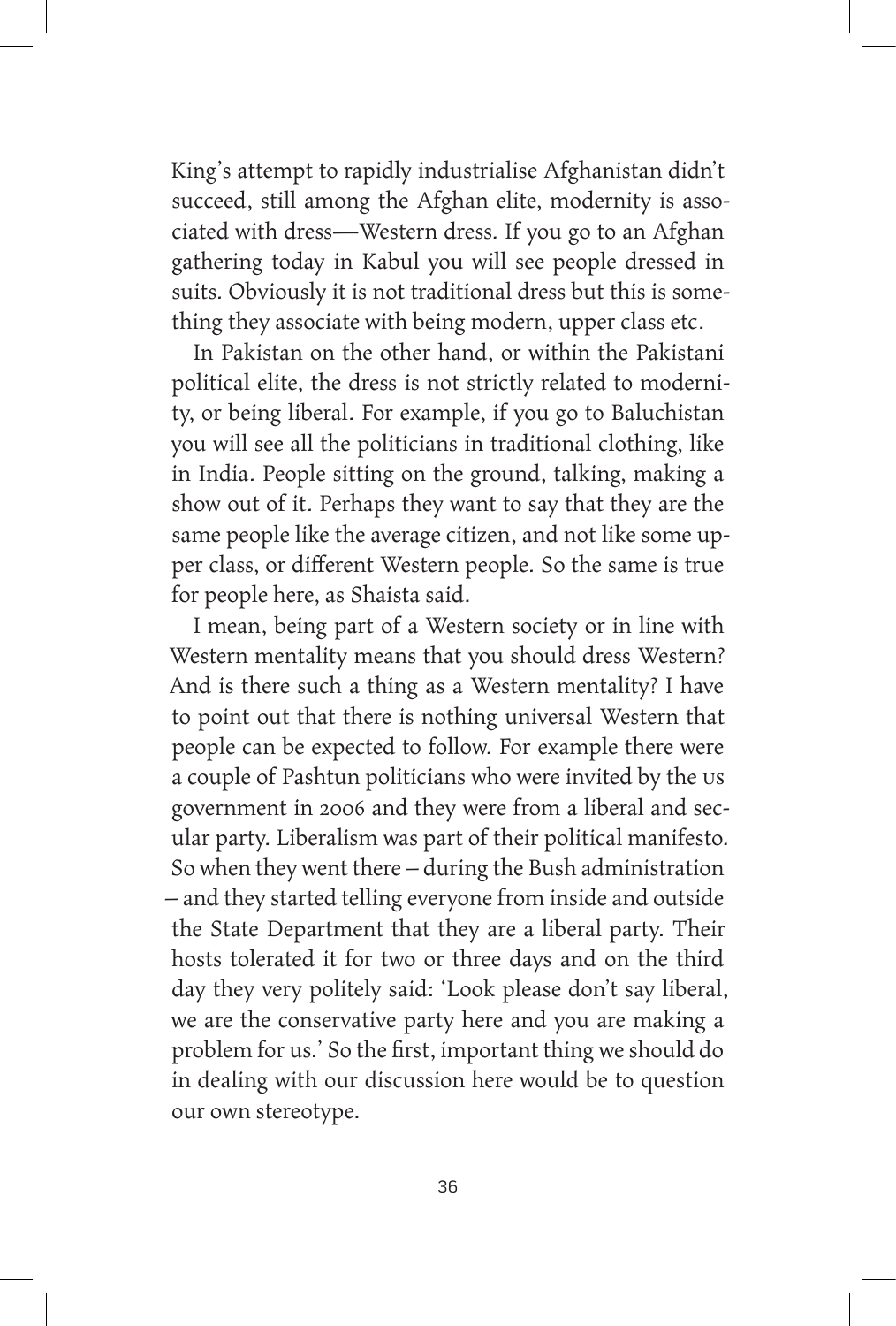*Aziz*: Paolo, I would like to get back to your question, especially focusing on what happens if you are questioned about your identity but you're not an outsider. I think that for a lot of European Muslims that is a wound. If we take into consideration the whole social spectrum – from someone secular to someone who chooses to wear a hijab like me – we all increasingly made to feel like outsiders, because we are constantly being questioned. Not only about our identity but about whether we actually feel we belong to the country where we were born. I don't understand how we are trying to create a modern citizen if you keep constant questioning citizens on what their origin is. So the identity by association is your reality and this is becoming dangerous.

For me, in these regards, there was a shocking outcome from making that documentary in France. During that time I met in Paris a young woman, 21 years old, and she was completely covered up – head to toe. She wears the face veil, she wears gloves. Her mother is French – a white French woman – and her father is a Muslim. She sat in a park in Paris and told me that she wants to move to Saudi Arabia. And I asked her why she wants to do that: 'Because I would have more freedom to be a practicing Muslim in Saudi Arabia than I do in France.' I asked her if she had ever been to Saudi Arabia, and she said no, but her husband was from Saudi Arabia. So I said: 'I don't actually think you will have more freedom to be a practicing Muslim in Saudi Arabia than in France. As a woman actually you will face further restrictions.' But this is what this woman was telling me. I think that this is a big problem. And the other problem is that in Europe traditionally, in places like UK, you don't think or talk about religion gen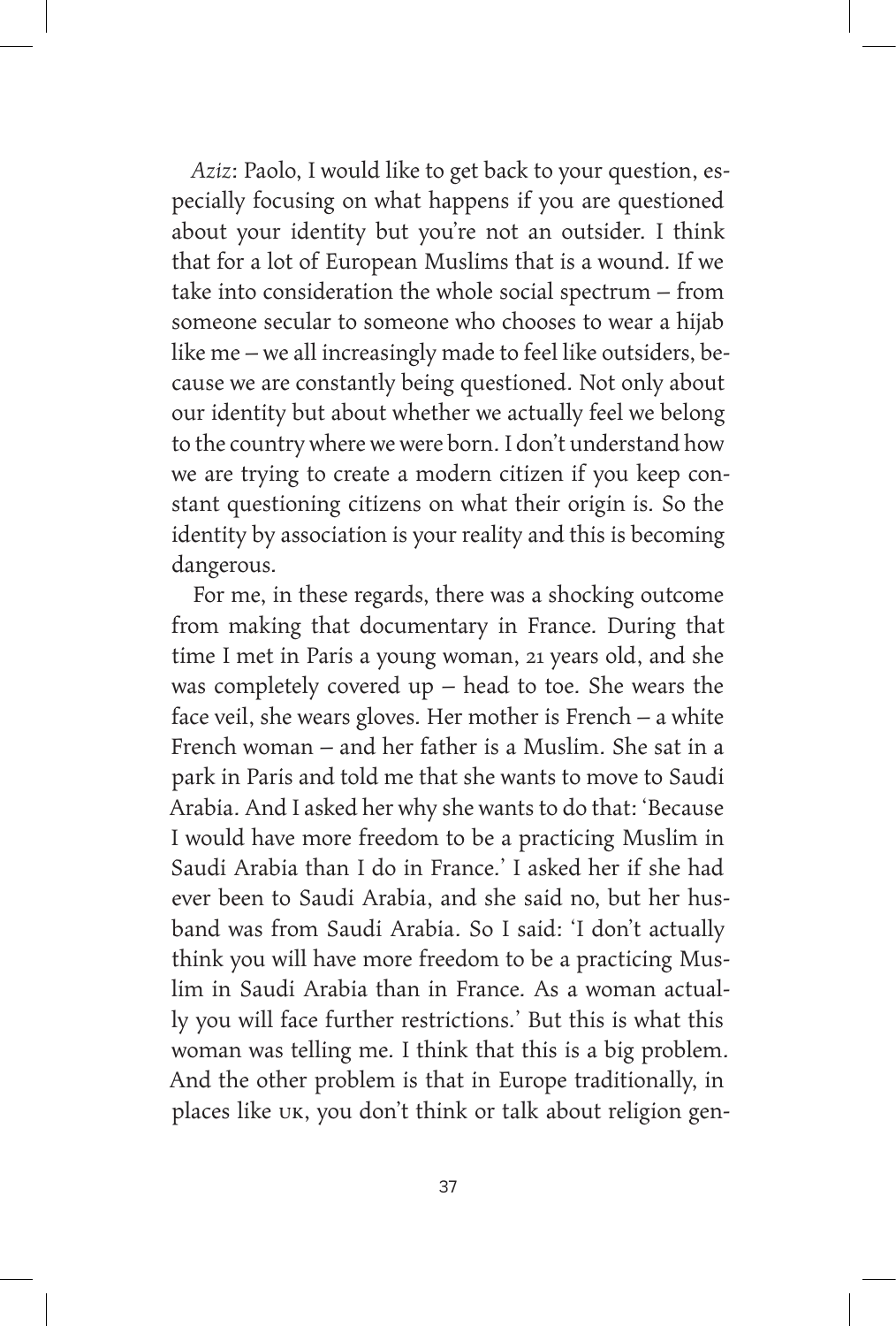erally. This is considered a private affair because the state wants to be secular. There is extreme secularism but there are extreme religious identities emerging at the same time. So deconstructing the issue of who is an outsider or not, is critical to this debate.

*Mitchell Belfer*: Thank you everybody for the discussion and for coming today, it has been fantastic so far. My question is of a comparative nature. I liked when you said that there is a lot of noise and nobody is really listening to each other. And that is actually true. My question is whether anybody know of any comparative literature between the times we live in now and the 1950s – when Muslim immigration was even at a higher rate for example in Germany, and first waves of immigration from India and Pakistan as well as Algeria were coming to France and, in general, different parts of the Muslim world were moving to Europe? I am wondering if there is any comparative literature in terms of how these people – their identities – were being formed in the 1950s vis-à-vis the identities being formed now. And we also faced slightly a war on terrorism in the 1950s in France. There was Algerian nationalist terrorism in the 1960s and 1970s and again in the 1990s. I remember reading once that it is like you wake up and we were all born yesterday – forgetting that there is this deeper heritage to many of the issues that we are facing. So I am just wondering if anybody has come across any literature whatsoever for the comparison between the two.

*Bianco*: That is a very good question, and even if you don't have the literature references, you could maybe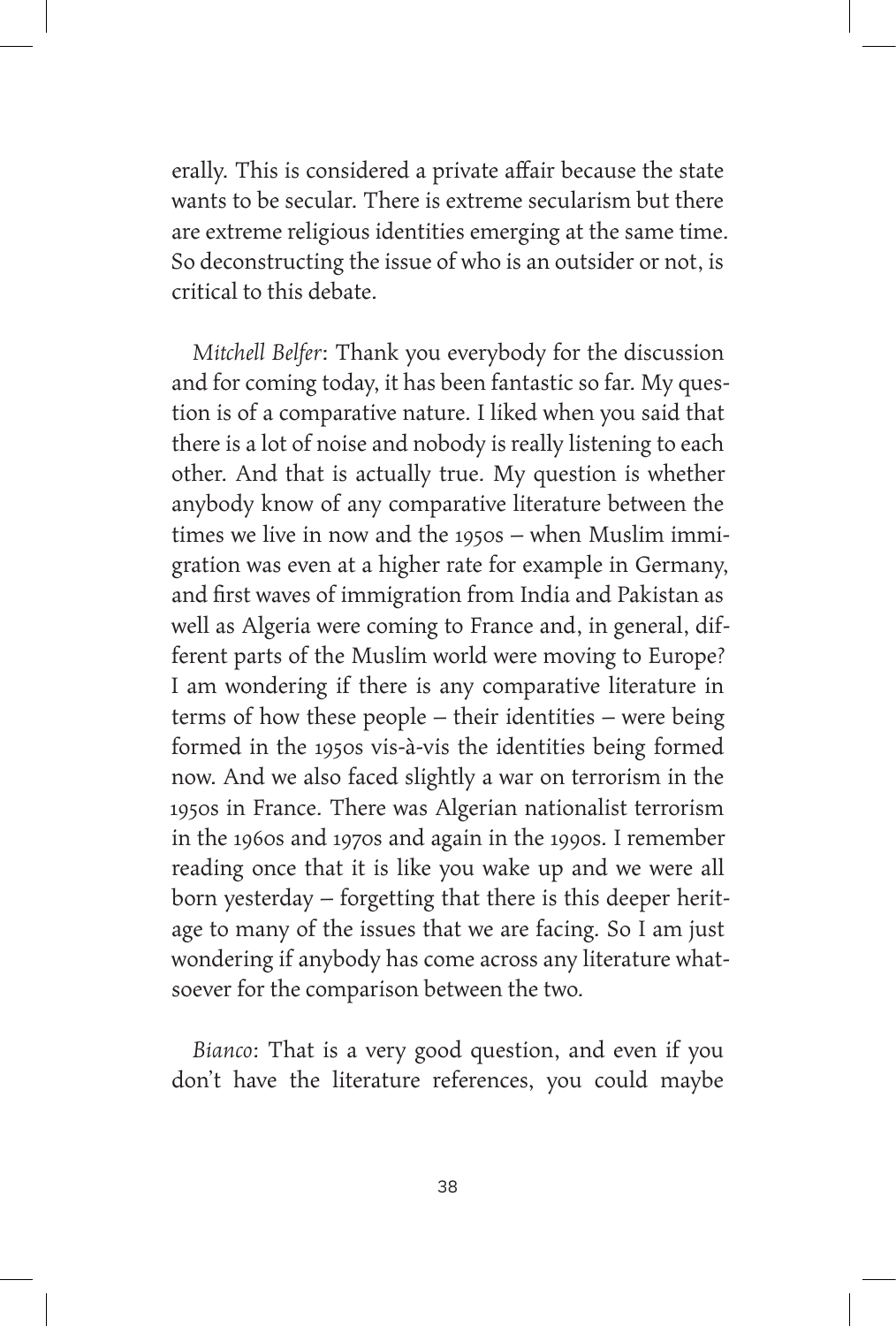elaborate on your views regarding the differences between those periods Mitchell mentioned?

*Siddique*: It is a good question but not easy to answer. It is a good way to stimulate research.

*Saad*: I think basically the times of the Iraq war led us to having more of these black-and-white views.

*Aziz*: I think it is a reaction. There are more reactionary voices. I think that because of the nature of how we are communicating, the speed of communication, there is just a lot of reaction. People are not thinking; it is just noise coming out.

*Belfer*: There is a narrative in Britain – I don't know if it is also in Italy, or in another parts of Europe – but in the UK there is a narrative that many of the movements or groups of people that we deem to be more radical, have their roots of the rejection not only of forces driving them towards Westernisation but also in a generational problem. The radical narrative says that the generation that first came, the grandparents' generation, and in some cases the parents' generation were secular and that they gave in and lost a lot of the values they were bringing with them, a lot of the identity platforms came with them, from the old countries so to speak. And it is not just Muslims I have to say. Also when the Jews were leaving Eastern Europe and moving to the UK, or when Polish communities were moving to the UK also in the 1960s and 1970s, there was also this kind of generational tension between the migrants who said we will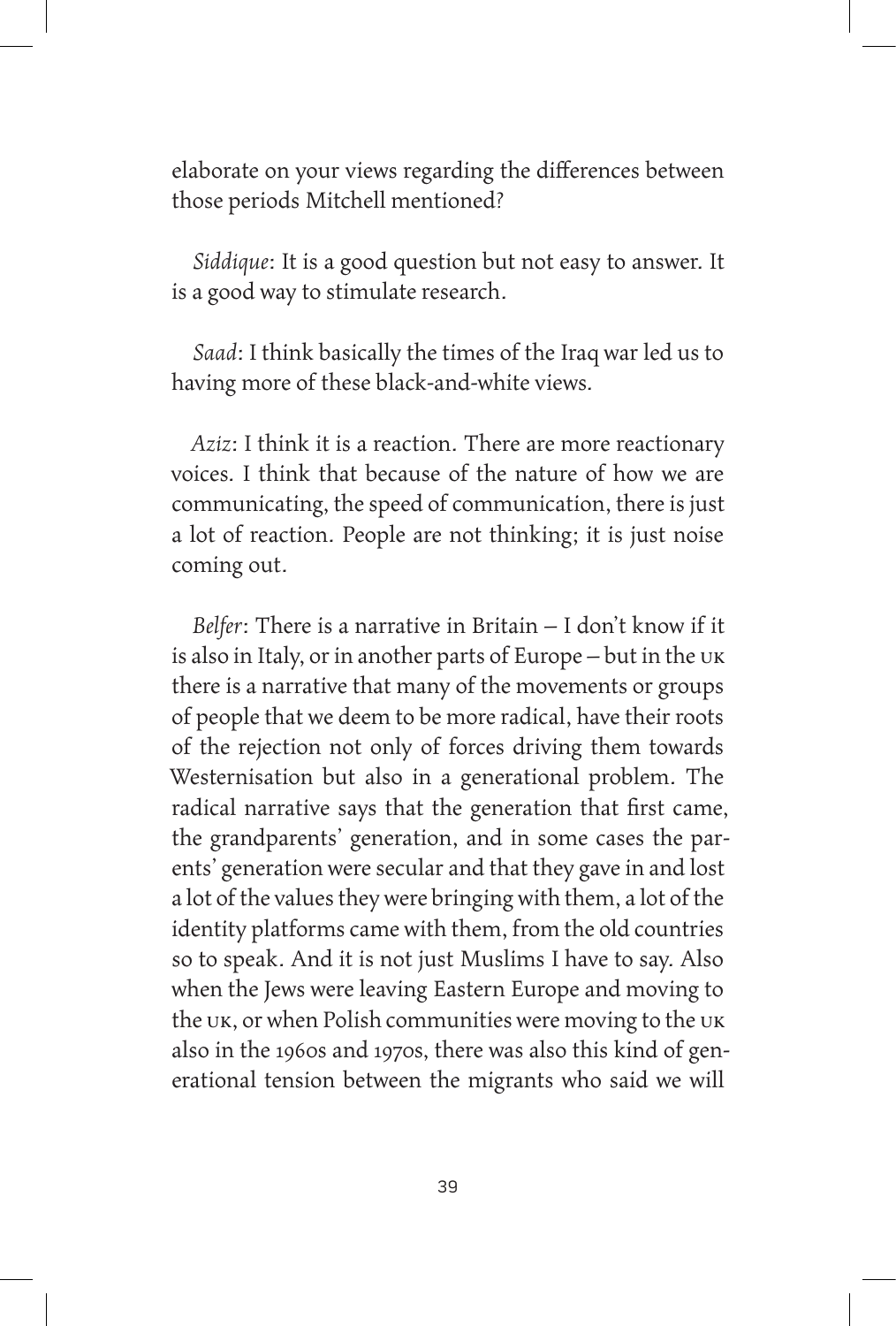do everything possible on earth to become British and we will try to raise our children to be British but then all of the sudden the next generation says we are trying to rediscover who we were. I am wondering if there is validity to that and especially I am wondering to what extent it is true in Italy.

*Siddique*: I believe it is a failure of journalism today that sometimes we are not able to tell the right story or not able to tell it the right way to grab people's attention. The media's failure is one of the things I have seen particularly. Today this is very much a European problem and now people, young people from Europe, are calling for the establishment of the Caliphate and fighting for ISIS. There is this generational tension you mentioned and events – like the terrorist attacks in Paris – are the direct consequence. The European Muslim communities are resorting to the extremes. I have seen Muslims who have basically left Islam, they have converted to any number of religion. Because the idea is that: yes everything is wrong here, because we face discrimination, we are questioned, our loyalty is questioned and maybe things in Pakistan are ideal, there is an ideal Islamic society, let's go and try in Pakistan, let's go and try the IS as they creating the ideal society, or at least this is said in the media. I think, people are now trying to reconnect to their own origin. So they are no longer being informed that this is the reality. For example, in Germany – Germany is now spending some money, in Afghanistan where they have projects, big information campaigns telling people not to come to Germany because life is not full of roses and flowers in Germany but the reality is different and they are discouraging people. Afghans are one of the biggest migrant communities in Germany. So that kind of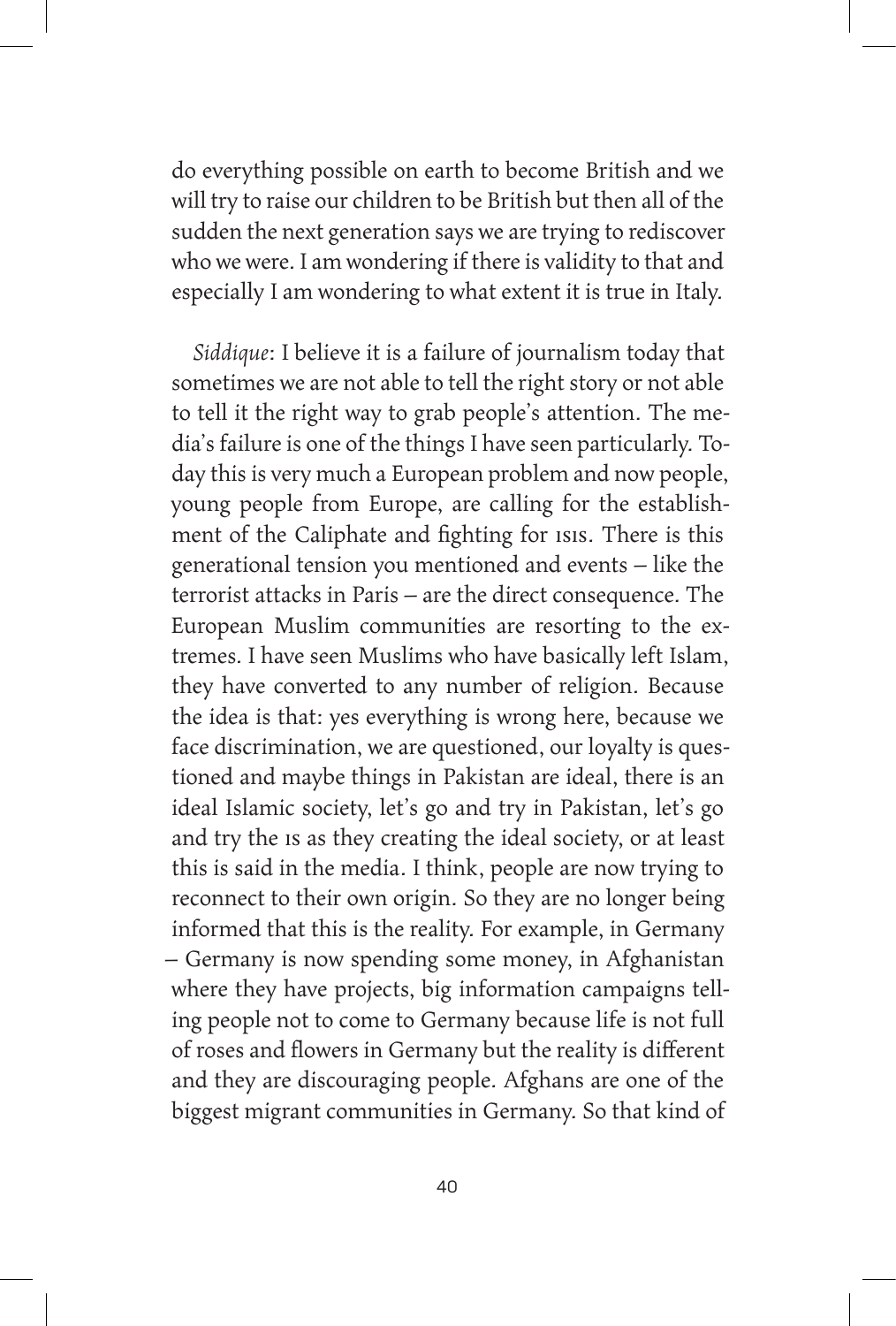initiative I think should happen on the ground level. And at the same time in the West there are also problems of misinformation. What kind of a general expertise is there about terrorism? We are in the business of selling phobias and stereotypes when our first job really is to investigate and inform.

*Enrico Molinaro*: Thank you for the invitation, I work in Euro-Mediterranean affairs. My name is Enrico Molinaro I am the chairman of Mediterranean Perspectives, a research centre set up in Jerusalem in 2000. I am also the coordinator of the Security Committee of the Italian Office for Euro-Mediterranean Dialogues and the Anna Lindht Foundation funded by the European Commission. I think this topic is very important for us. The work of our association in the research centre is based on collective identity – every project we do starts with the word 'identity' and something. So it is the right time now to put on the table the issue not only when it comes to the formulation of identity but also the development of identity for the lucky groups who were the previous to enjoy some continuity in their collective identity. And also identity transformations often times based on inputs that come from the outside. From this perspective, the research we develop all the years makes an anthropological difference between orthodoxy and orthopraxy.

What do I mean by this? All the ancient collective identities are based on daily life, rituals, way of life, way of eating, dressing, we spoke about clothes etc. In the way you organise your daily life during the week. This is the basis of human life. The revolution came from the West. We invented orthodoxy; if you belong to a community, if you decide to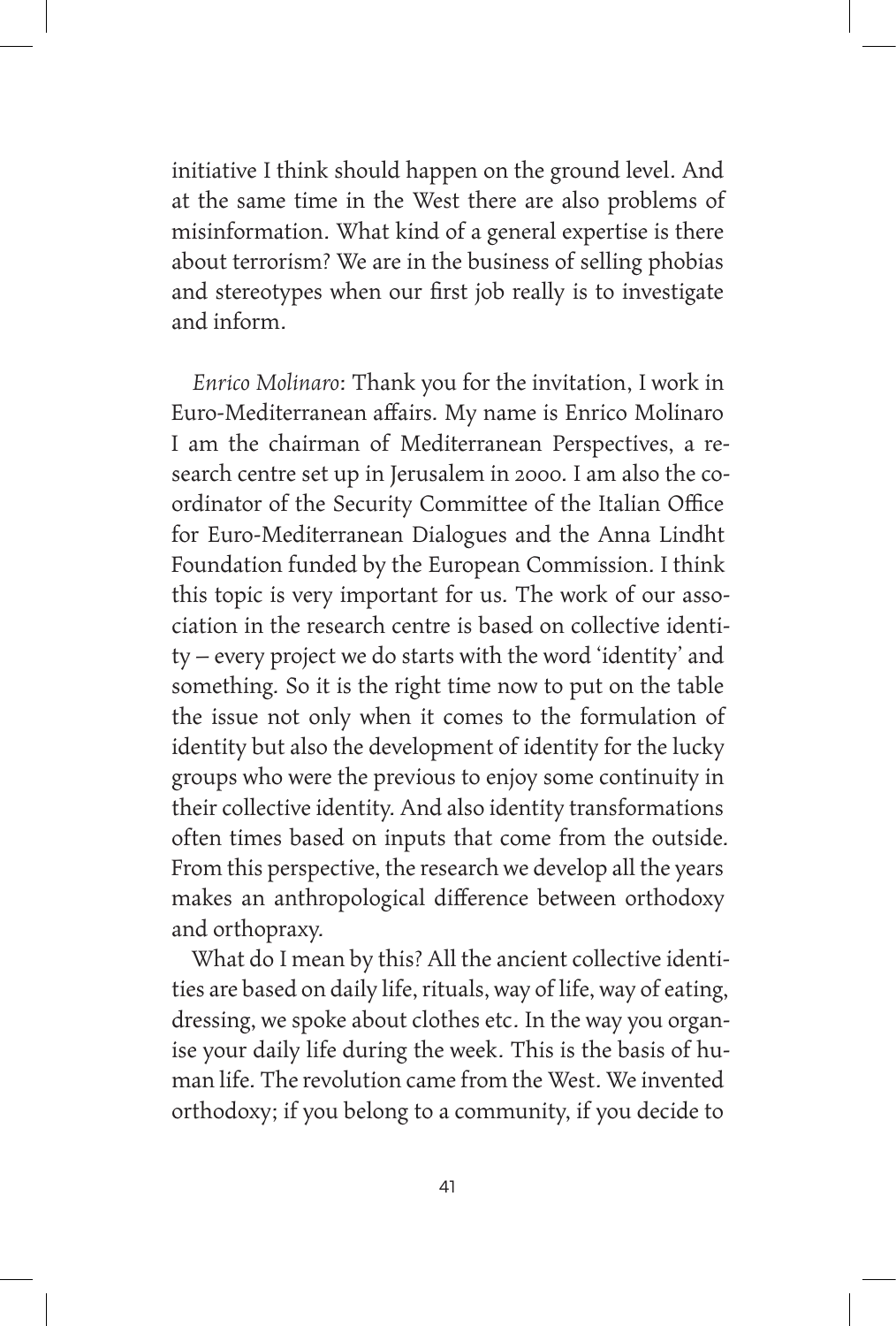sign a document, or to be baptised, this is the new model of identity that was exported from the West into the Mediterranean and the Middle East. And the impression I got is that there are basically two main models of identity that are created by the West and exported into the Middle East and the Southern Mediterranean. The state model of collective identity, what we call the silent model of the state identity, which makes the border, the boundary of the state a coincidence of the boundary of the identity of the group. This is the model that was exported by Napoleon in Egypt and then spread over the Middle East. For instance Syria started using the Code Napoleon as its civil code and, even today, the Ba'ath party is a party that is basically secular. And the idea of the state of the two Assads, father and son, are not based on a globalist idea. On the contrary the British, their Indian officers, exported later an opposite model that we call localist or transnational identity.

When it comes to especially studies on Jerusalem, I think they are relevant because they created the idea of the three main basic religions in that city. Now everybody is familiar with this term but one century ago, or two centuries ago nobody would speak about three basic religions. Nobody would make such a perfect comparison in between the three religions. My impression is that Islam, or rather the Islamic faithful were influenced by the West in these two directions and that's why I agree with the speakers about the transformation of Islam—Islamic values, attitudes, not only local, but also in immigrants. And I think it is very interesting to develop research in this perspective to see how the transformation of Islamic groups from orthodoxy changed between the first waves of immigration in the 1950s and today. I would say that there is a trend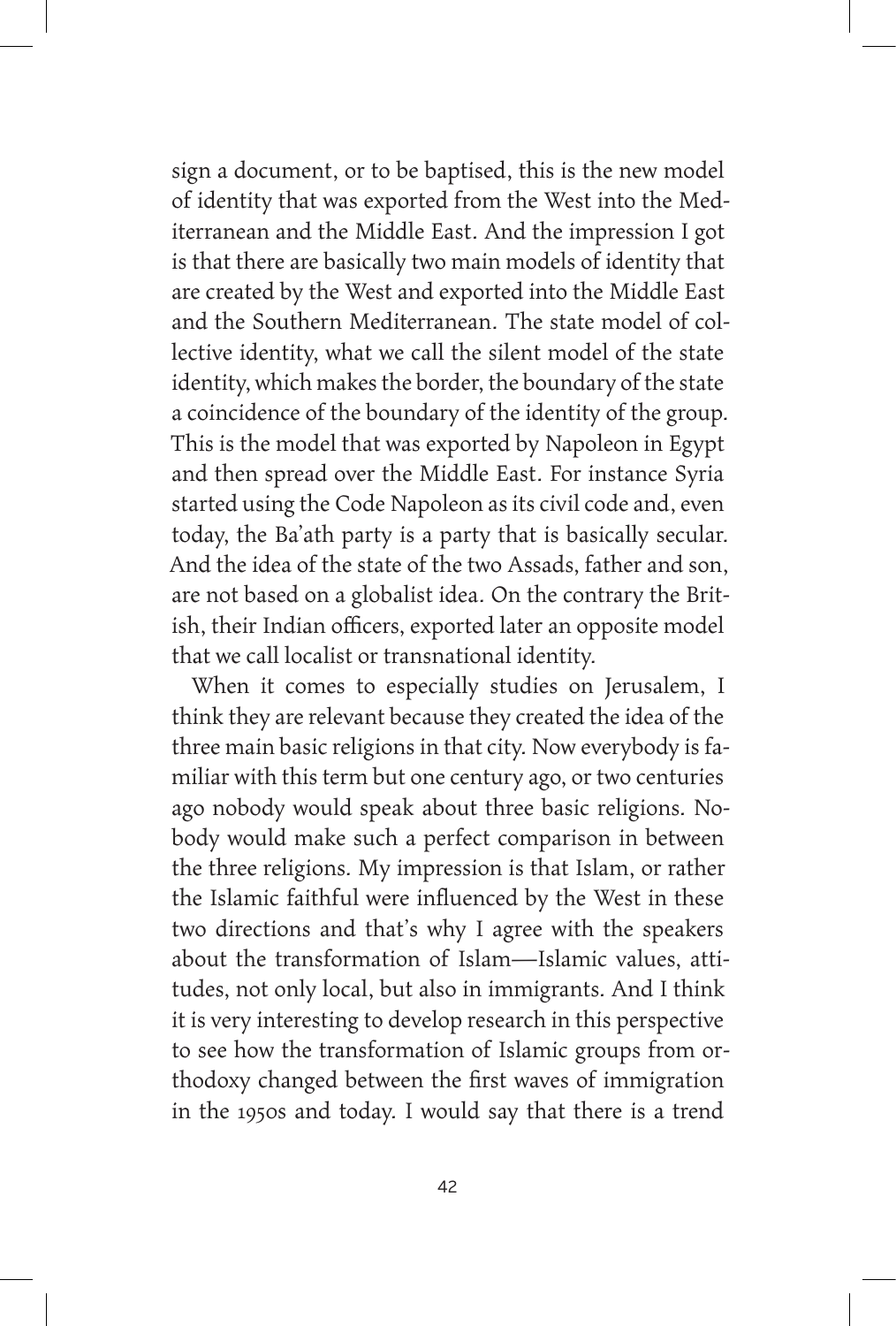which was from the anthropological point of view, from orthopraxy towards orthodoxy. So today there is even more attitude to develop an idea of identity which is more subtle, less rooted than before.

We spoke about the effect of media but also social media makes a difference too, the social networks that are running very fast and make communities. In Facebook in the time of one day you have a community that has an identity. This is certainly a difference too. Another thing that was also raised today about the perception of the immigrants, the Polish from Poland to England as well as Muslims and we experienced this in Italy, even the Italian immigration from the south to the north. The thing is the more you are rooted in your identity, the more you are open to welcome newcomers. Everybody in Italy knows for example about the Iliad and the Odyssey, because the identity in the past was very deeply rooted. The less you feel this security of your identity the more you develop the phenomenon of xenophobia and on the other side the external, the foreigner perceives the environment as hostile and potentially he becomes hostile too. So I would like to put this on the table, this two phenomena on the dioramic point of view – the change of orthodoxy towards orthopraxy. As you saw the movie 'Dance with the Wolf' – what you do makes what you are. Basically your thoughts, your values, your situation is your interest and that can make your identity. And on the synchronic level we have the two basic models coming from the West focusing obsessively on the territory and boundaries of the state and on the other side the idea of globalism that also influences Islam. Take for example the case of Iran which was mentioned today. You have the diversity inside Iran from the idea of the old ancient Persia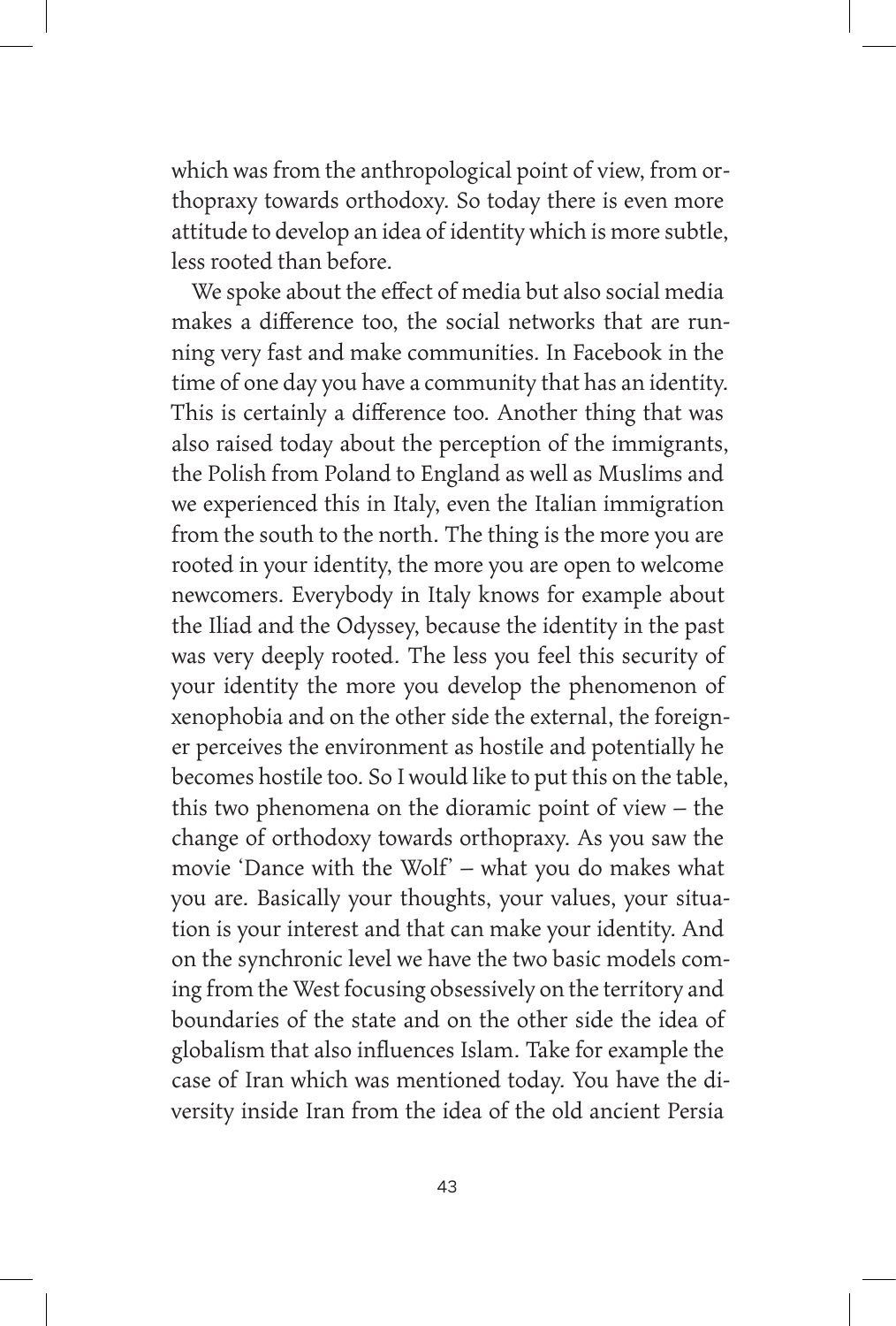that somehow is kind of the idea of patriotic identity and yet the Shiite globalist Iran has the idea that its form of Islam could and has to be spread all over the world. So there is also the other directive. It can be applied to any case.

*Silvia Colombo*: I am a research fellow at the International Affairs Institute in Rome. Abubakar, you said that identities are eminently local and so my question is moving from identities, connecting it to terrorism. How do we make sense of the fact that identities, multiple identities, are eminently local with the fact that terrorism is more and more portrayed as a global, international phenomenon? Do you think that there is some kind of theory nowadays, within Islamic terrorism, that appeals to the different local identities and what is this? Or it is impossible to talk about terrorism as a global phenomenon and instead we really have to look at individual local/ domestic context? This is also related to how the media influence this debate: I get this impression that there is a tendency to collapse everything in Islamic terrorism while these are very different phenomenon that have to do with local identities.

*Saad*: You find that you are always being questioned in the Arab world and Western world and it reaches a point where it is practically insulting to us. Why is it that we always have to be the spokesperson for people who claim to be Muslim? And the media has been very bad in portraying it, and the fact is that the most of the victims of terrorism are Muslims. It is happening in Arab countries, just before Paris attacks there was an ISIS bombing in Beirut. Of course after the Paris attacks the Facebook profile pictures changed and we were very supportive of France which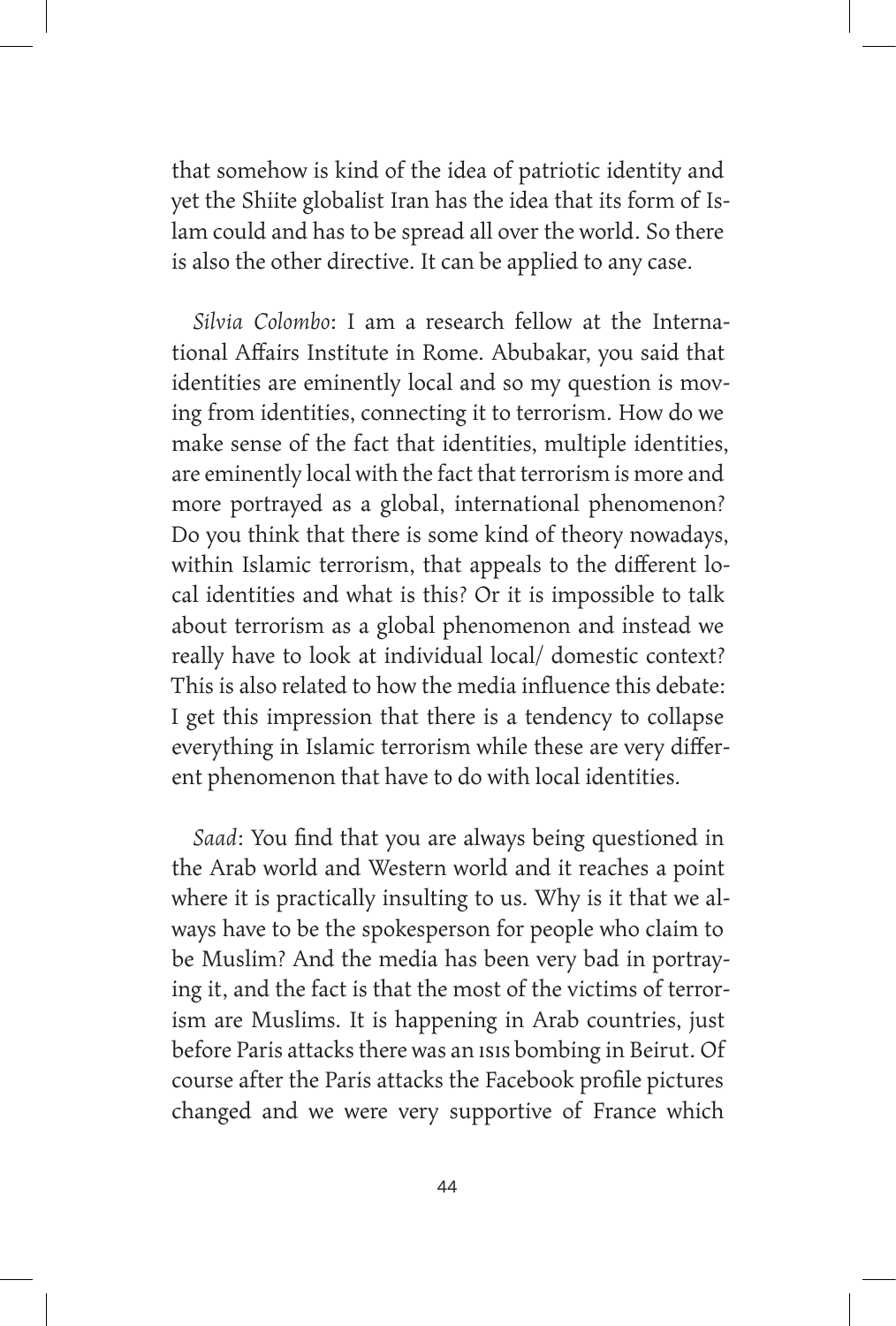was meant to be. But there are daily attacks on Muslims. And despite that fact we have to always defend ourselves. Which is frustrating.

*Aziz*: As a Muslim you have to prove your instincts. You have to prove that you are against these fanatics. What you have just said about localism—in France the problem is home grown French radicalism. There are a lot of people coming from Pakistan, but these are people born and raised in France. These are people that are citizens of the country. So definitely it is local. I think people don't understand that majority of the victims are Muslims, people living in Muslim-majority countries. In Pakistan more than 50000 people have been killed since the War on Terror started…people going to banks, bakeries, and there is no news about this. Why? This is all feeding into this belief by some of these people who are carrying out these atrocities that their lives don't matter. That Muslims lives don't matter as much as life in a Western society matters. This narrative is becoming more acceptable in Muslim circles and the media is definitely fuelling it and is responsible for a lot of this mess by not actually questioning what is really going on. Particularly in the UK, I heard from mainstream organisations, including the BBC that nobody would talk to them. And that's a peculiar situation to be in when there is a complete lack of trust.

*Siddique*: I would just like to give an example to understand the problem of localism versus globalism. I think one of the things that we have is that there are a lot of local conflicts and this whole War on Terrorism we are dealing with somehow makes them into the same thing. There is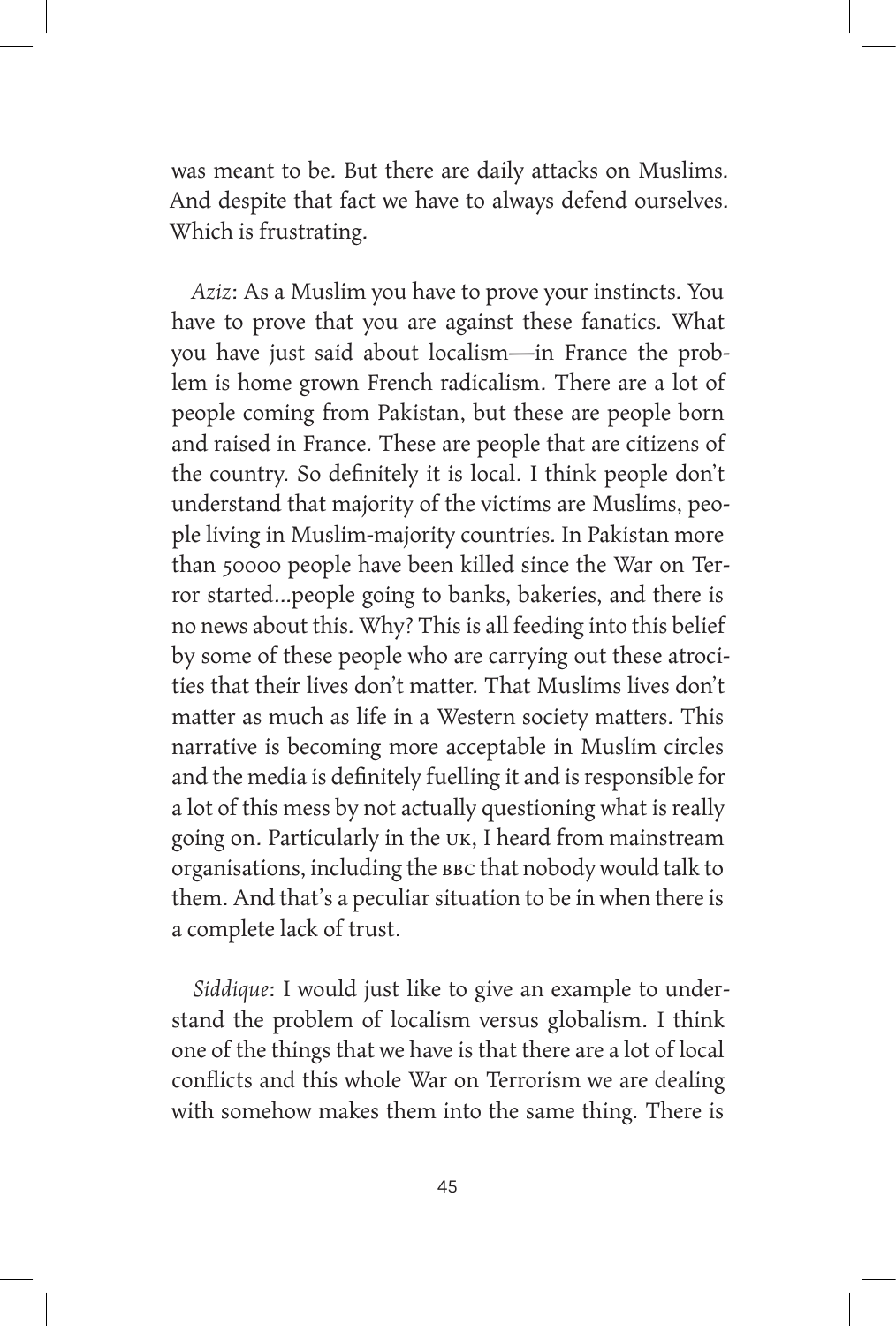a great tendency to create models and then replicate them. You have crisis in Haiti or Palestine and you have seen an intervention in Iraq and the same kind in Pakistan and in Afghanistan and that's all on a different level. The American surge in Iraq was somewhat successful with the Sunnis and we are re trying to do the same in Afghanistan, hoping that it might have had the same result. When I started researching my book, one of the things that I made sure was for me to go back to the extremist literature. You have to understand why these guys are violent. What are they doing? My research was in Afghanistan and Pakistan and a lot of it was about the Taliban. And there are two types of Taliban – Pakistani Taliban, Afghan Taliban. Now within two months I discovered that these are somewhat different entities. The Afghan Taliban literature exhibits a clear understanding of who they are, they are an Afghan Islamist movement. They have been engaged in violence as a strategy of grabbing power, and they have done it in 1990s. And their literature was very clear—they said no to global ambitions etc.

But the Pakistani Taliban on the other hand doesn't even have a political identity. They never talk about tribal areas, only they talked about the oppression of Arabs or Uzbeks and others hiding in tribal areas. So they had no local ties. But Afghan Taliban on the other hand has local ambitions. And that is what happened. In Afghanistan eventually the Americans realised that one way of ending the conflict in Afghanistan is to talk to these guys. And that's why in have the Qatar office for Afghan Taliban and you don't have any office for Pakistani Taliban, anywhere. In some cases some of these networks are completely killed to a man, or imprisoned to a man. And the Afghan Taliban on the other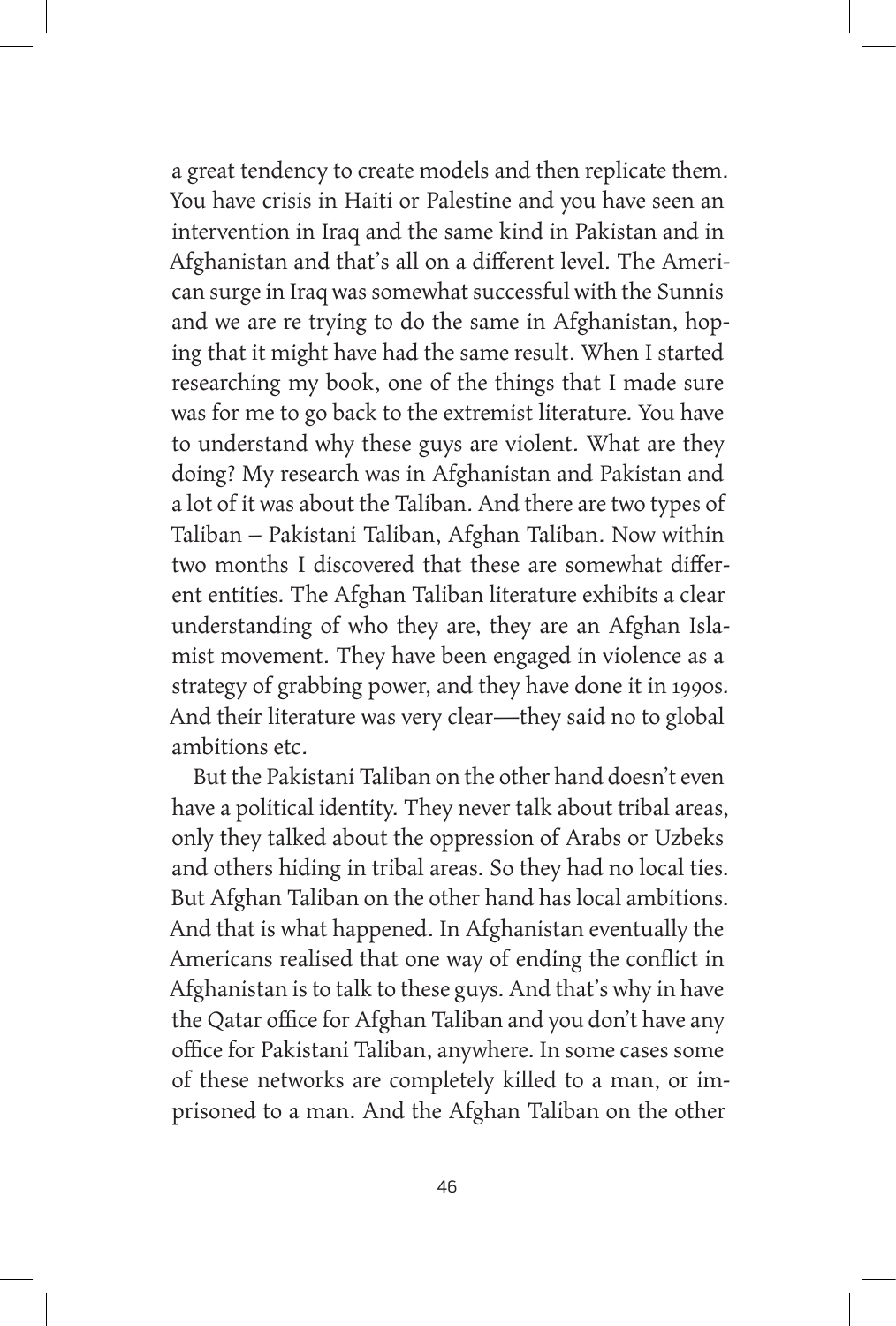hand had this kind of political interest. There is still hope that maybe they can be talked to.

*Bianco*: Thank you everyone. We will have a short coffee break and will return to our discussion later.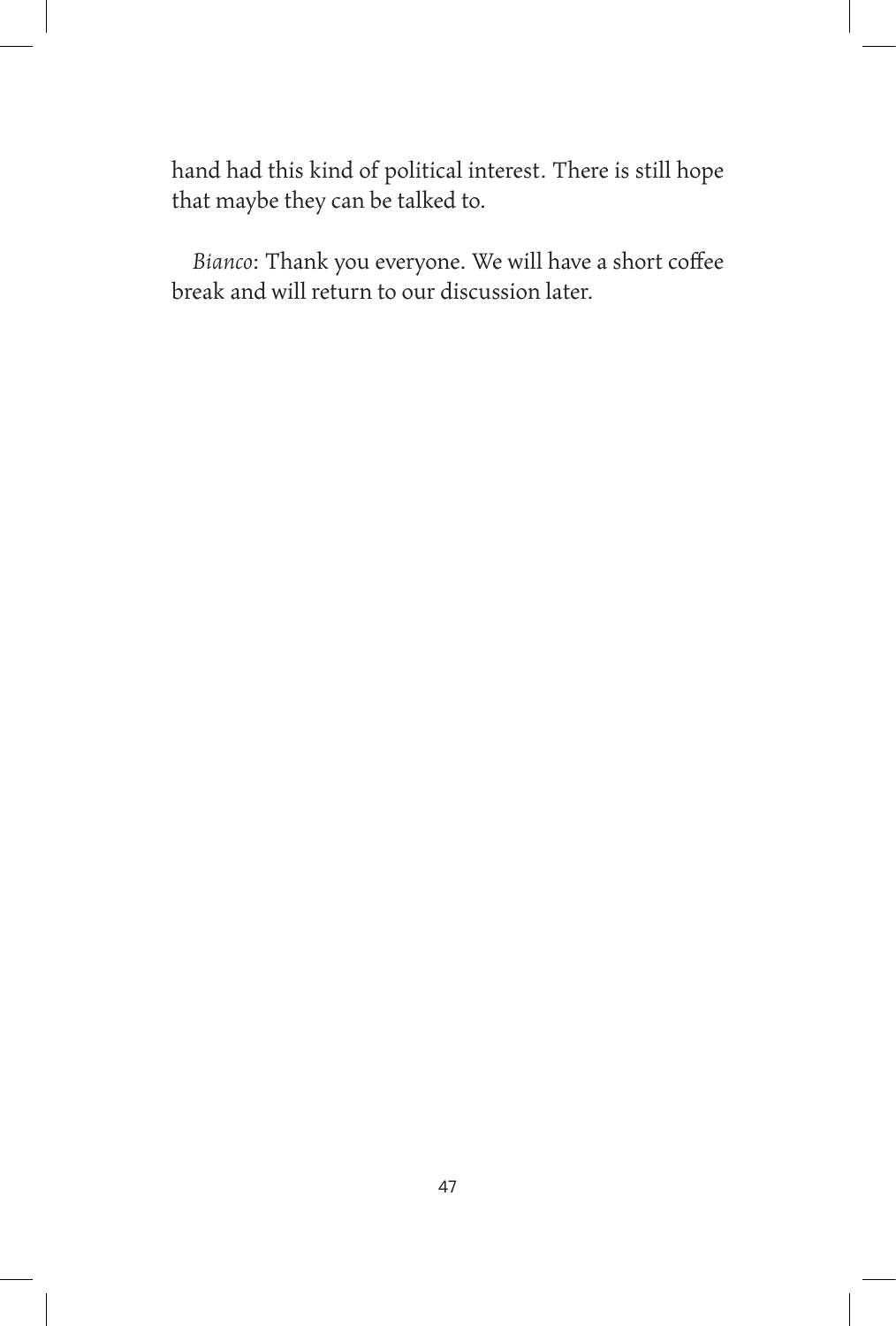## Part II

*Belfer*: In our audience we have two guests from Slovakia, and they grew up when, at the time of  $9/11$ , they were basically children. Maybe something we could also incorporate into our discussion could be that the upcoming generation is not living under a cloud of  $9/11$  as something new that happened. Just now we have this agreement that 9/11 feels like it was yesterday. But for people who grew up with it, there was no other world, only the world defined by 9/11. In some ways, they don't share our reactions to it and don't understand many of the intended and unintended consequences of 9/11. One of the things that we maybe have to remember as well is that there is a generation gap that we also need to acknowledge that as we are trying to analyse and assess the impact on our identity, because the identity we know in principle are our identities, but it is almost impossible for us to impose ourselves to the generations that haven't been exposed to in this way because we haven't been raised up under the cloud of the war in terror, and the sociological impacts that there are going to be. We basically lived and understand the world before 9/11 and the world after 9/11. I suggest we reflect on what September 11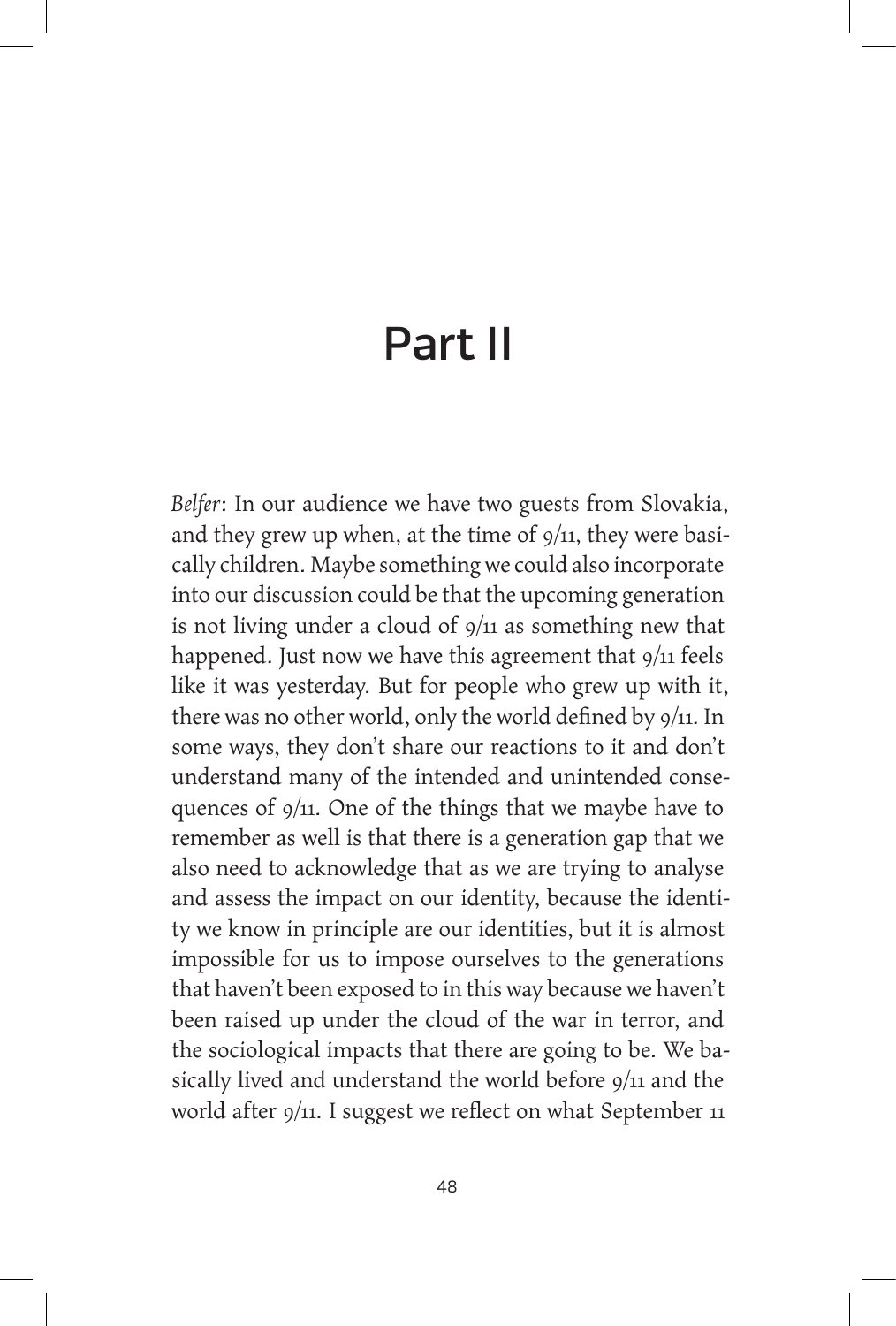meant for us individually in terms of our personal identities, whether or not they were precisely affected by 9/11 and how our social interaction as a result changed because of 9/11, because we have been imposed to the grief and the post 9/11 world order is somehow situated in those frames.

*Ireland*: My first time in the military was in 2000, so the British army was quieting down Northern Ireland, and suddenly we were told about Afghanistan, many family members didn't even know where the country was. So I think there have been huge changes since then. In the structure of Western militaries both in conflicts and also a valid point, I think, is mentioning the children who were growing up in the UK in this highly militarised landscape with this constant conflict going on against Muslim community. I believe that it must have been a very difficult thing for British Muslim with these identity issues to not fell like their identities in their countries had to be hidden. So I think we need to come together and try to understand children; from the British perspective. Because we don't understand. I have been volunteering with an organisation who run programmes to help draw young people away from extremist narratives in the UK and I try to always do my best to understand people's mind-sets, but it's not always easy. I think we have got a real issue here, these children around 15, 16 years old and growing up in such conflict of identity and beliefs, that this is the last chance to grab this generation of kids growing up and work with them.

*Siddique*: I have had real opportunities to see some of these developments in the 1990s, when the Taliban moved and captured Kabul in 1996, one of their first acts was to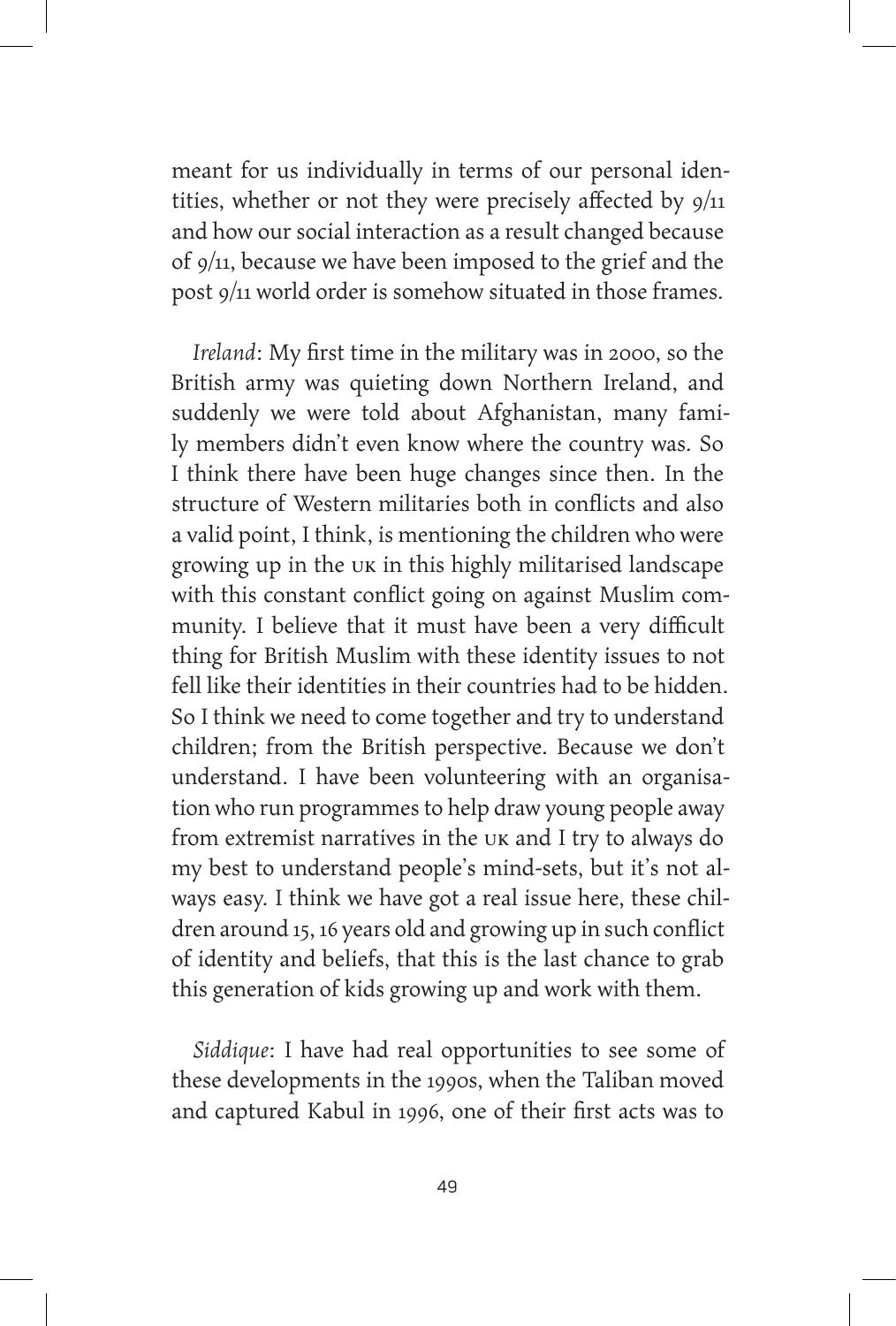hang the last socialist President, who for many outsiders was just this communist but to many in Afghanistan was a real hero. He fought against the mujahedin, and the entire coalition supporting the insurgents. But he was a very perceptive Afghan nationalist leader. He initiated the policy of national reconciliation. The country is now coming back to these policies and visions of peace between Afghans are being supported by different international actors. He was the leader, albeit a communist, who emphasised regional cooperation as a way to resolve conflicts and we are talking about a former communist leader in one of the most under developed countries in the world.

So he was never properly understood in the West. In the end when the Taliban were entering Kabul, these anti-Taliban guys were told him to leave with them. But he said: 'If I run away with you' – he was in the UN compound for 3 years – 'you will kill me in a cave or throw me into the river and I will be nobody in this world. I want to die here as a patriot.' And he did. So at the time when the Taliban grabbed power, I was a student and trying to become a professional. By 1998, 1999, I graduated and already by then there was this entire international conglomerate of terrorist groups or extremist groups, Al-Qaeda, and the Taliban. There were at least 40 or 50 of known camps of foreign militants, ranging from central Asians, to people from Philippines, and all Arab nations in Afghanistan. There was a perception that this is a major threat for everybody. Everybody was saying that these guys are threatening the West and there are attacks, they have attacked us naval ships near Yemen, embassy bombings in 1999, so there was already this perception that something is going to happen. Some Afghan leaders wanted the us help to fight against the Taliban.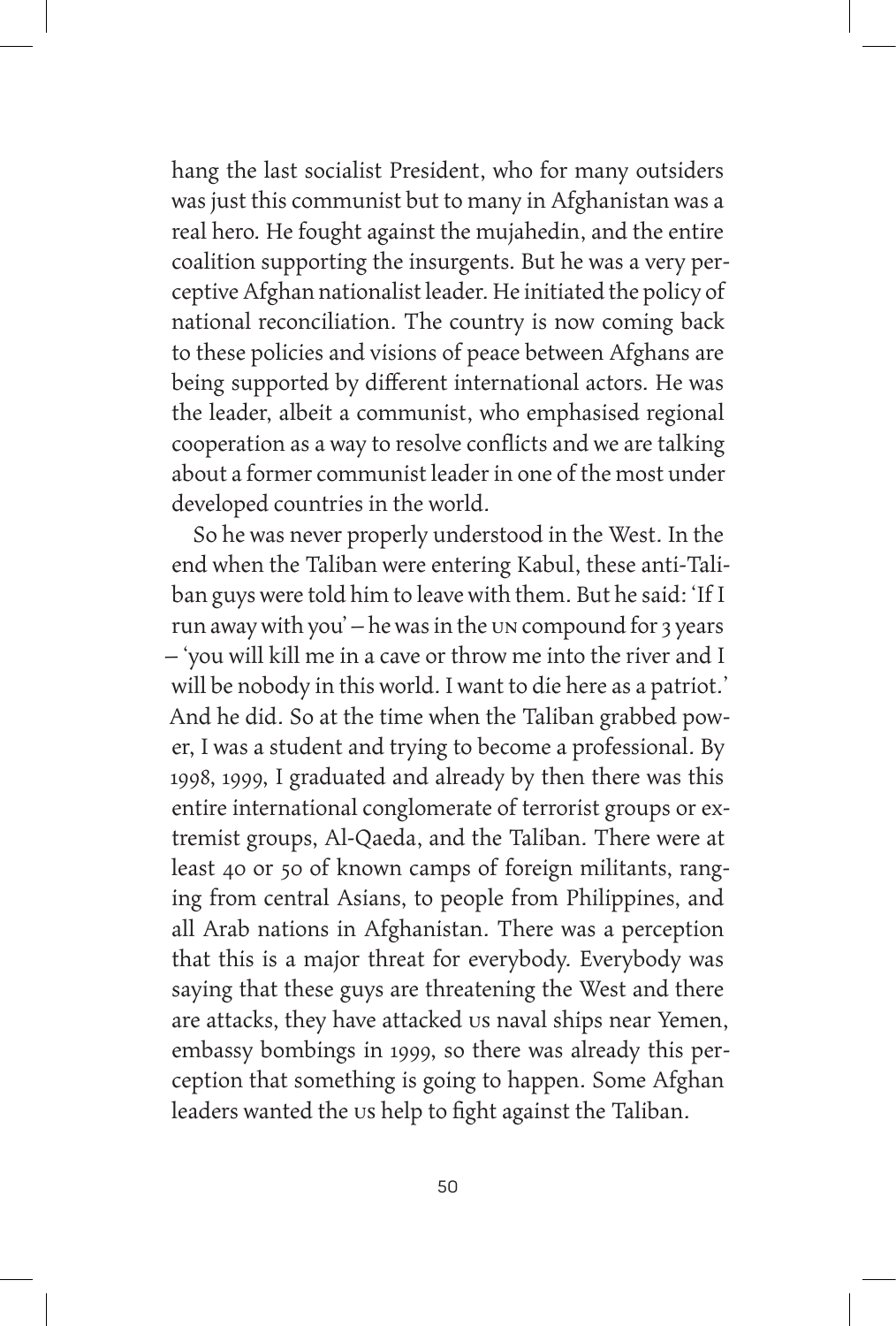And then  $9/11$  happened and the US, and its allies, intervened. I can see that the majority of Afghans were relieved when the Taliban government was removed from power. I remember conversations with a lot of anti-Taliban Afghan people, who hoped they would represent the Afghan nation eventually. I remember this perception in refugee camps in Pakistan that after  $9/11$  the Afghans had this hope that things would be different now when the world has woken up to our problems because they now know who is to blame and how to go about it. But in Pakistan there was this perception, and it still exists to the day, that the Taliban is somehow capable of ending all problems of Afghanistan. They don't really try to understand what the real problems in Afghanistan are. And then in December 2001 the Taliban government fell and the new government was formed and this entire War on Terrorism unfolded, which to some critics was just about punishing or eliminating or arresting and killing a certain number of individuals. Instead of stabilising the countries and societies that were most affected by terrorism, which was Afghanistan. Giving the benefit of doubt, I think maybe there is something bigger to it.

The more I researched it, the more I travelled I discovered more layers of complexity. I went to Central Asia, to Tajikistan, Uzbekistan. There were some Uzbek militants in Pakistan by then. One of the things that I discovered in Uzbekistan was that there was no religious freedom. The moment you kept a beard – and this was in a predominantly Muslim society – the moment the woman veiled herself, if you were a member of any Sunni organisation – just a preaching organisation, nothing to do with violence – you were thrown into prisons. There were extreme pun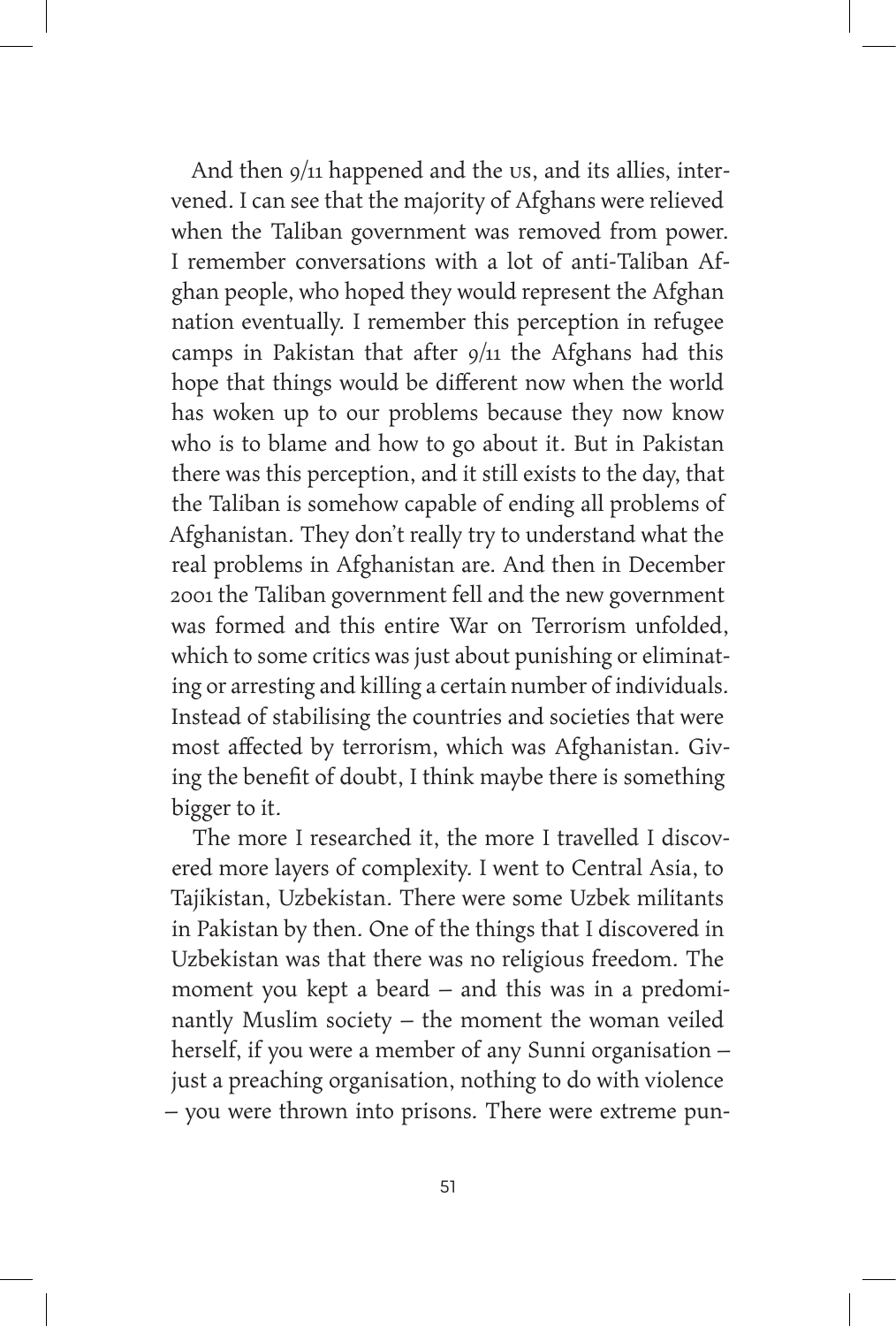ishments, boiling people alive to death, and that kind of things happening in the prisons of Uzbekistan, under Islam Karimov. And then I understood that to some of these folks this extreme radical version of Islam is maybe their only hope, their only way to organise themselves. I am not trying to defend them but one has to understand that in this country there is so much repression against Islamic communities, although the society is predominantly Muslim. There were, of course, regional failures. I felt there was a very little attention being paid, for example, initially after 9/11, there was no consensus on even discussion of what the political future of this region should be like. There was a consensus in the West and they organised the Bonn conference [that established the Afghan government] but they didn't find a regional consensus whereby India, Central Asia, Russia, should have joined NATO and between us and China. We want a certain degree of religious freedom in Uzbekistan; instead in 2005 there was a new massacre in Uzbekistan. And that prompted another exodus to tribal areas and the problems continued.

*Belfer*: Is this a reflection of September 11 policy changes in Uzbekistan? Generally has the government become more oppressive after  $9/11$ ?

*Siddique*: Not only more oppressive but also able to move forward with it without accountability.

*Aziz*: And not just there, not just in the –stans.

*Siddique*: Of course because they have been told that now they have a free hand. I remember the conversation with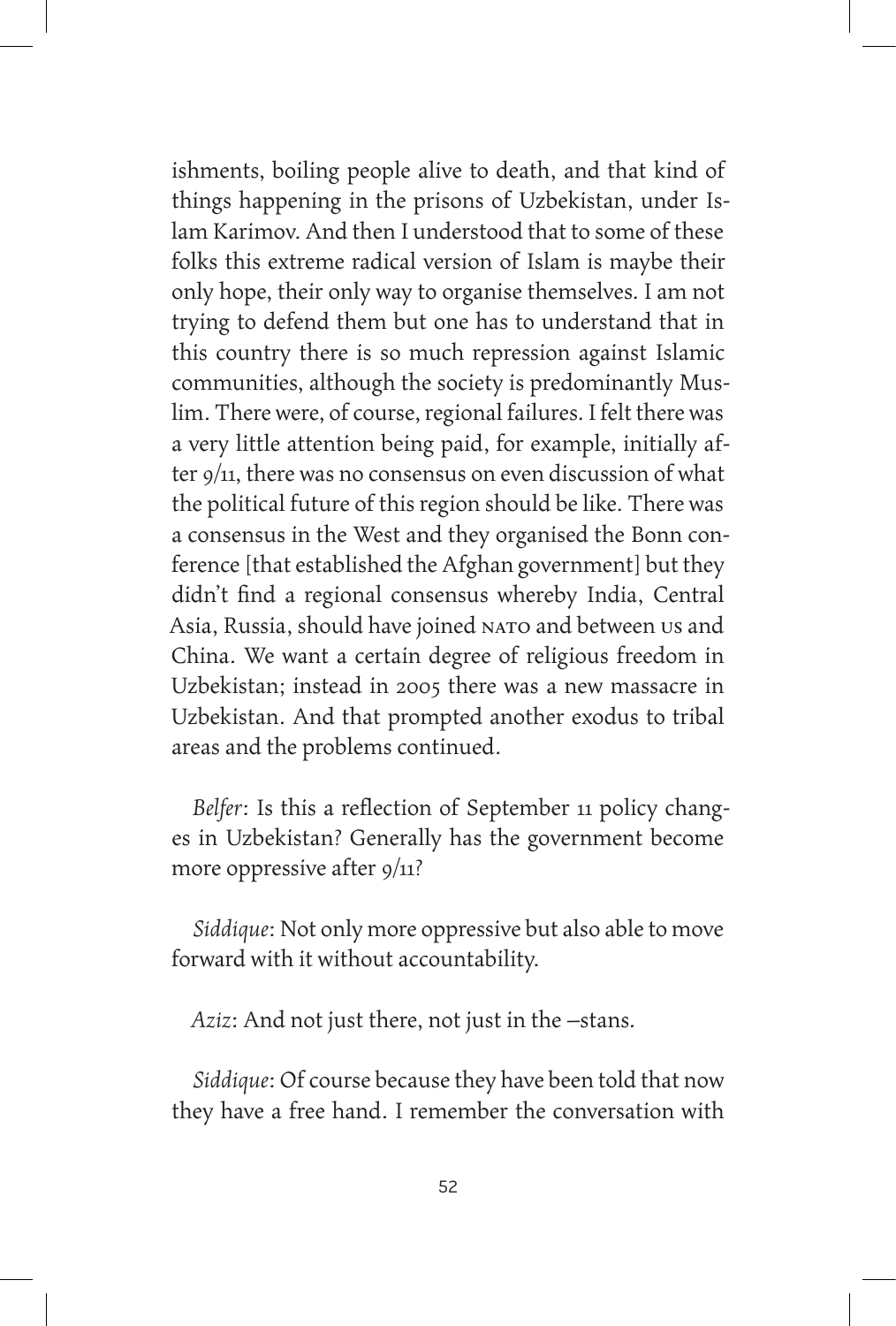a woman, a Human Rights Watch researcher in Uzbekistan, and I was in Uzbekistan for example in 2002, and we talked about the religious oppression. To me, coming from a Muslim society, it was shocking that you can be put into prison just because you offered your prayer, or you go to the mosque, or you have a beard and they got away with it, they faced no repercussions on that. There was no and there still is no attempt to come up with a policy formulation which would address those issues. There was a lot of emphasis on the private security—by 2010 there were 150000 uniformed soldiers and I think nearly as many or more than that private security contractors in Afghanistan. Basically they were all doing the same kind of jobs.

There is a case of one bounty hunter, he was later arrested by the Afghan intelligence and imprisoned. He used to kidnap people on his own. He once took an Afghan judge and declared him to be Al-Qaeda because he had a very long beard. These kind of things happened, and there was no larger dialogue on addressing these issues. Particularly one issue, and that issue still remains a problem in the region…regional cooperation. There are conflicts but there is no dialogue.

*Belfer*: And what about in Britain? Where were you on September 11?

*Aziz*: I had actually been to New York just before it happened. During my lunch break, I was working at the BBC as a journalist, and I walked into the reception and I saw the first Twin Tower burning, trying to understand what is going on. I asked the receptionist what has happened. She said: 'I don't know.' And as I walked into the room, my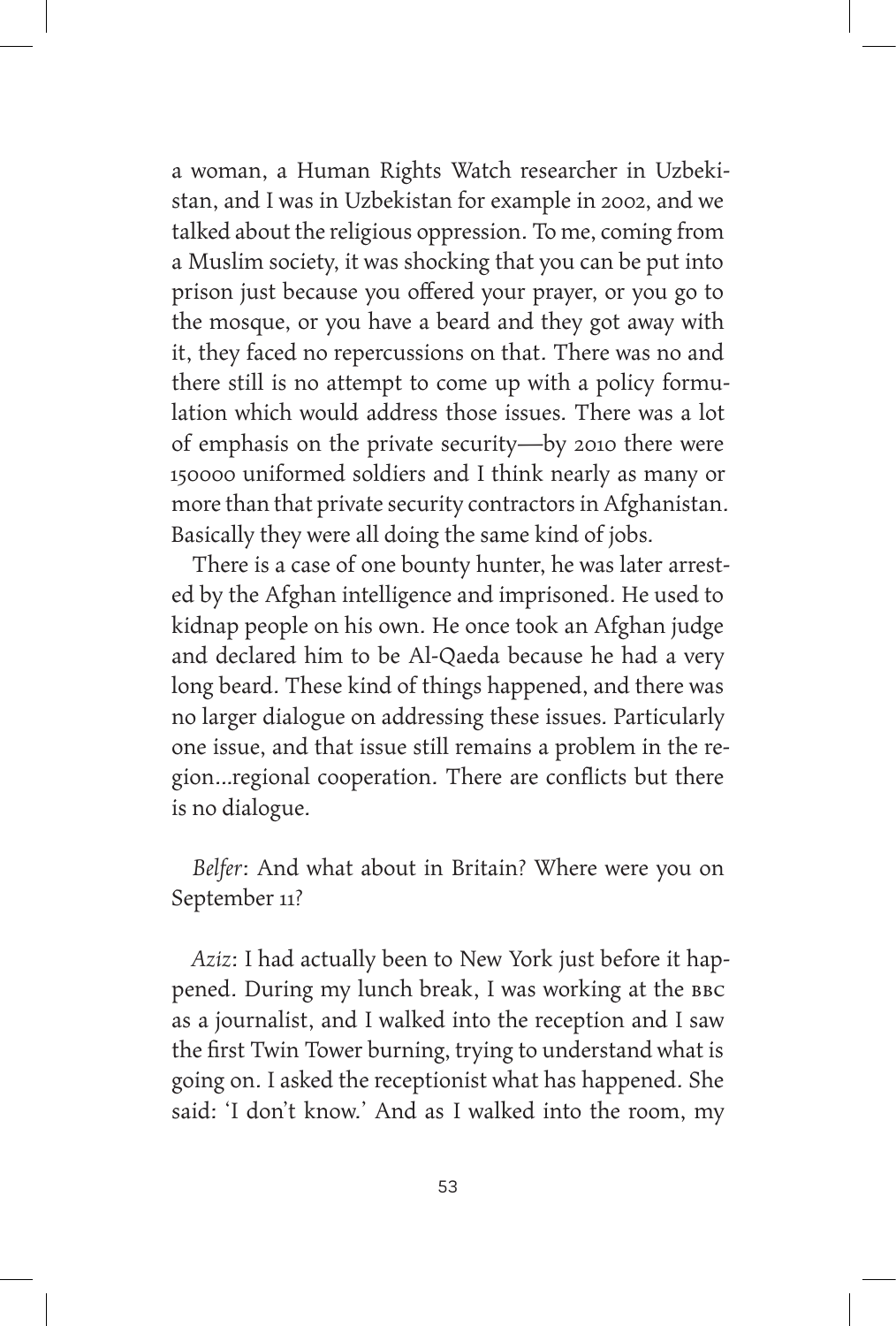news editor turned around – I don't believe he did this intentionally, but this is what happened – he turned around and said: 'Islamic extremists!' And I thought alright that's interesting and then very soon, within 20 minutes of happenings I was starting to see breaking news showing the Palestinian celebrations of the attacks. And Palestine was shown very distinctively, quickly. And I thought, that's interesting. My family was in Pakistan so I called them, trying to track them down, as well as my colleagues in New York and beyond that it has just been a complete total disaster.

The horrific event was not turned into an opportunity. The opportunity disappeared very quickly. And what has happened since then is that there is no trust, there is a massive trust deficit between the Middle East and the West. In my opinion this is being used as an excuse to terrorise all by laws, laws that are supposed to protect you but instead sanction persecution. Basically protecting from terrorism has been used as an excuse. All localised conflicts in Russia and Chechnya are internationalised. Everything is being branded as a case of terrorism. Every single conflict is becoming internationalised. When it comes to human rights, there are actually debates going on, in civilised Westerns society on a personal level.

Jason mentioned the impact on young Muslims. I think the impact definitely is on young Muslims and beyond that so anyone is impacted perhaps. Laws are being created as a guard of protection, security and some people fell for it and then very slowly started seeing that actually these laws are being misused. After the recent attacks in Paris, what happened is that they prevented people from demonstrations – because of security issues. You have an emer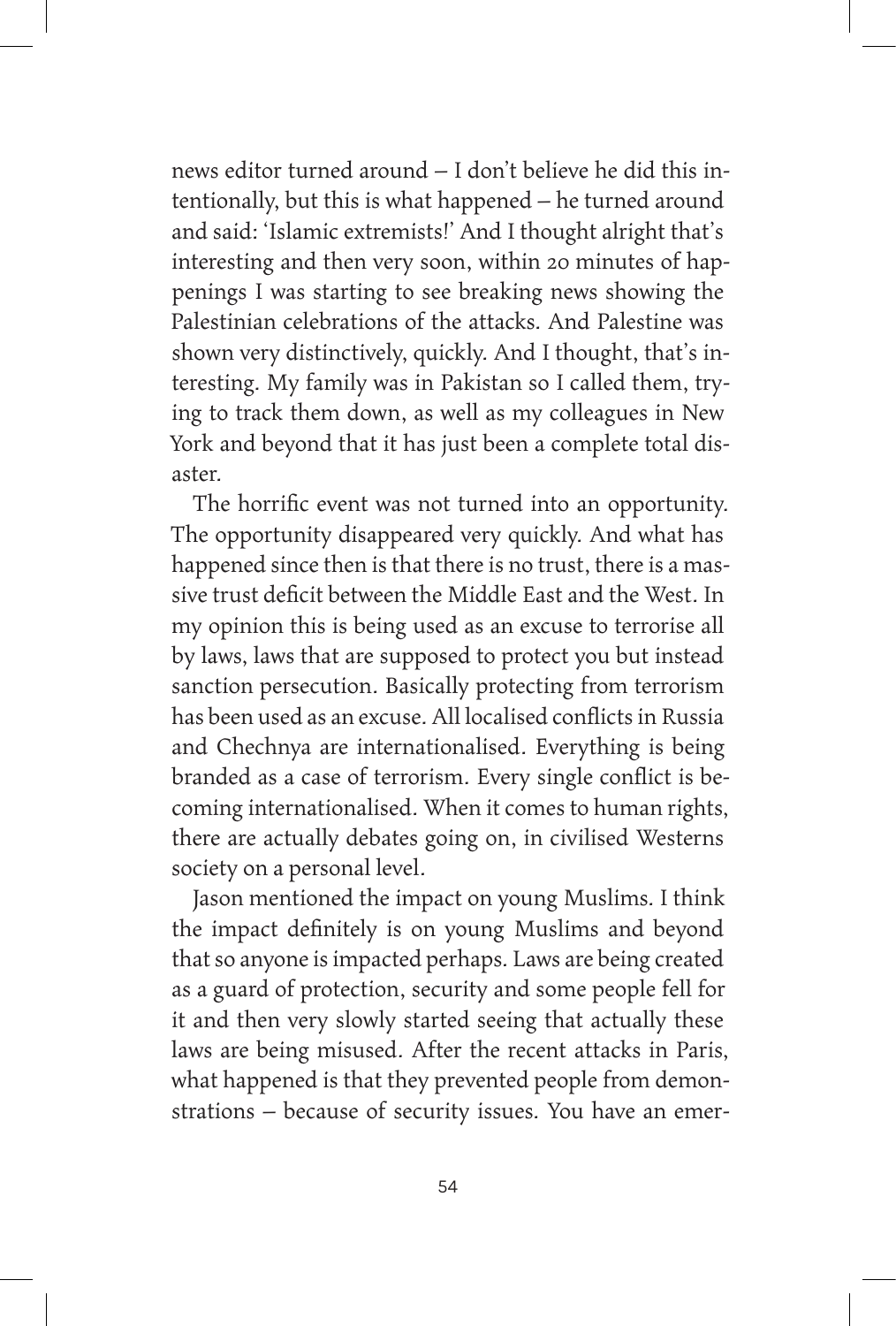gency law passed, the French declared state of emergency in France. But what is happening is that it actually affects every citizen, but because they tell us it is not you, it is them. And so slowly they allow civil liberties being taken away, issues around the so called free speech, internet, and information access. Lots of space is contracted and to me personally, but also other British Muslims as well, it has become painful. It has been very very painful to see that everything about it becomes a question mark. You have to prove your innocence and that you are not against your country, British way of life, British values. It is not given that you are not against British values.

*Belfer*: What I think is that there is a bigger issue, and something that needs to be talked about, is that there has always been a struggle between the forces of globalisation and the State. The State as an entity has been opposed to globalisation since globalisation became public. States have done different things, both in Syria and Iraq, during the height of Saddam's power, when the rest of the world was trying to globalise and he was slowing down internet connections, or not allowing everybody to have it or not allowing information to come freely into the country. What has changed is that the forces of globalisation have in some cases surpassed the power the State has to control it. I think that when there is an attack like  $9/11$  or the Charlie Hebdo attacks or when there are events like in Paris recently, what the State tries to do is to reassert its authority over this and try to suppress and regain control. All they need to do is to tap into people's fears and to exasperate it a little bit and people are ready to accept it, ready to be in the environment where their freedom of expression is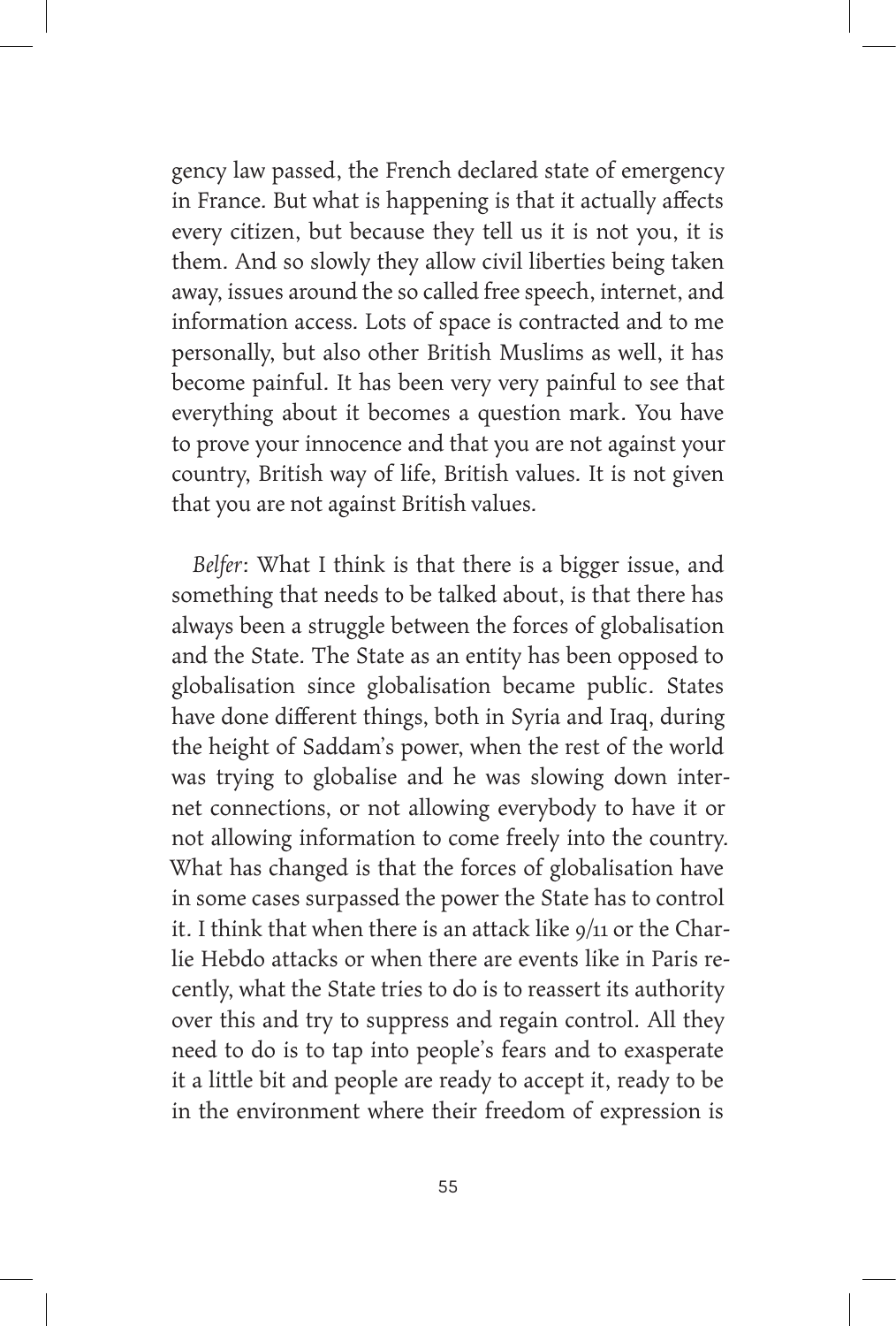being curtailed. Because the countries certainly know how to exploit these events to regain the control of the things that they may have lost.

*Aziz*: I would like to share this short story. I was going from Amman, Jordan, to Iraq and then back to the UK. On the flight back to London, these big buys, big bodyguards, they looked to me, one of them was Polish. They were very loud, sitting behind me, they were not trying to blend in, they were talking about how many properties they have bought, one was about to buy a boat etc. So I was sitting on my hands, thinking these guys should just shut up, because they are so shameless talking about how they are benefiting, and how much they are making. So I decided to turn around to see and one had a t-shirt on that said: "Baghdad Golf Club." It is like a playground to make a lot of money. This trust deficit it could have been and it should have been reversed but it is not being reversed.

I spent a lot of time in Pakistan, in some of the tribal areas and some stories I have heard, very moving stories, they don't necessary have to be connected to the aftermath of 9/11 but in some of the tribal areas some of the people I met they said to me: 'You know, the biggest disaster is not necessarily the drones, it is how our society has changed.' I asked how did that happen. They said: 'We cannot trust each other anymore.' They said in families, brothers don't trust their own mother; the lack of trust has destroyed our bonds and our generational bonds. That trust is something that we lost and that is a pretty devastating thing, you cannot reverse that I think. This 15 years impact did happen, but 9/11 didn't just happen, there are things that led up to it…it didn't just happen.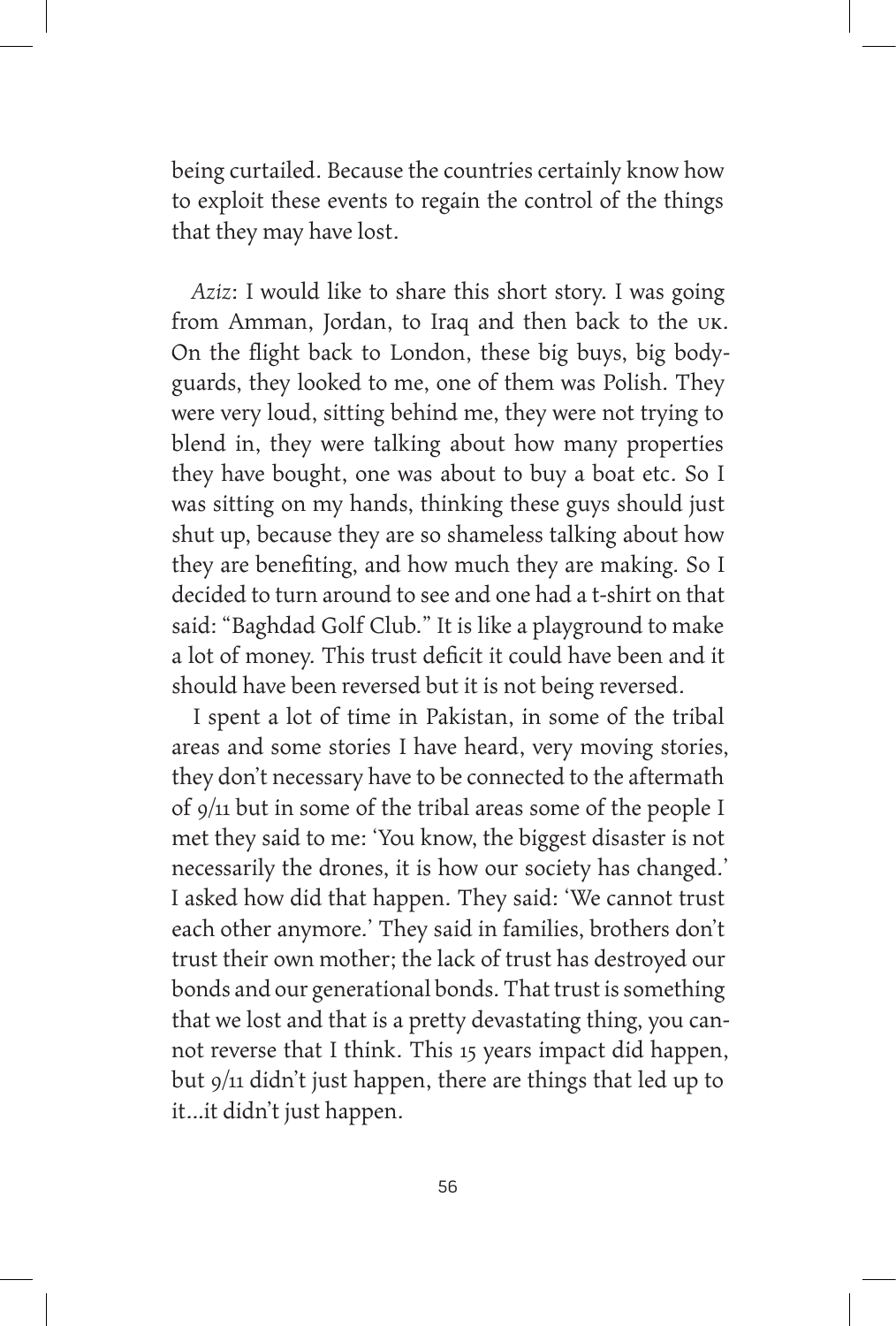There is sort of a culture, or language, museums that are being destroyed. It is not just about a war. It is about an assault on an entire culture, on way of life. The destruction of architecture, monuments, those are all part of it.

*Belfer*: This is also where you get back to what Abubakar was talking about—the national interest. Because actually lots of what you see are frictions between regional and international powers seeking national interests. And it reminds me of the city of Mosul. Now we talk about Mosul because it is in a phase as being a city that has been under occupation from ISIS, and now in my opinion Turkey is going to try reach for it in this political vacuum which is going to open up.

Many people forget that the group that was formed by Al Zarqawi, the founder of ISIS basically, took the city of Mosul and 500 KM2 around Mosul in 1999 – 2 years before  $9/11$ . Because the Iraqi government was under tremendous pressure because of Operation Desert Fox, Britain and America opposed to ISIL in the north and the Iranians continued to eat away at Saddam's power basically allowed Zarqawi to take refuge in Iran and then try to extend more influence using Zarqawi and his guys into northern Iraq. Because we contextualise the situation in post-September 11 we forget the years leading up to  $9/11$ . The conflict in Mosul is not from now, not from 2014 it is a long standing conflict that involves the Kurds, it involves the Iranians and Iraqis and of course the Turks. And with their backers from outside there is an international discourse that produces events like September 11 which then has these after-shocks that are new and it affects all elements of our political and social resistance.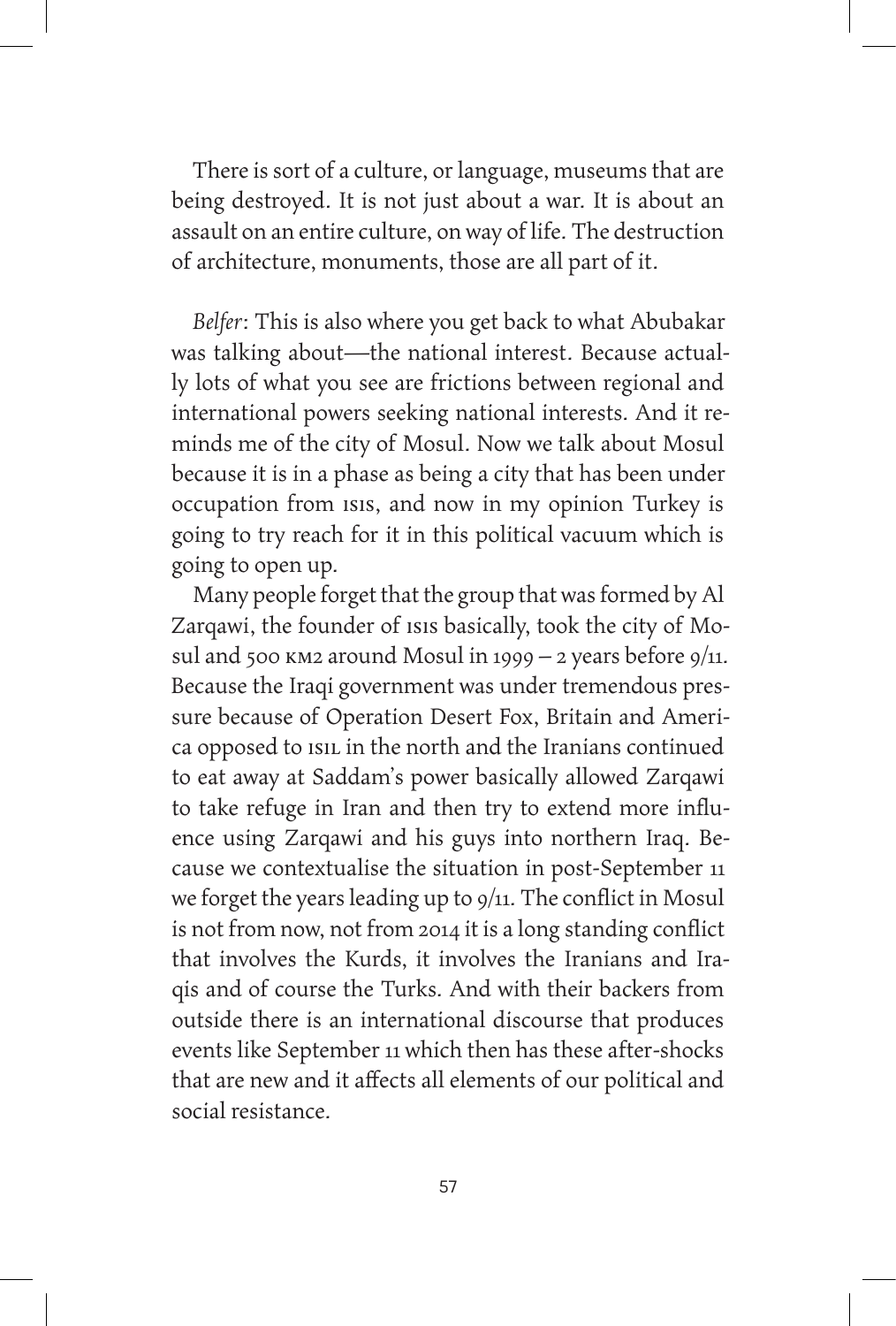*Aziz*: The war on terror is also used as an excuse to liberate the Muslim world. Let's not forget this. This agenda component really comes into this. You have this situation now where there is mass numbers of young men in Afghanistan prisons just because they pose a problem to an international agenda. This agenda is something that is part of this component of the War on Terror and I think that our industries build around that.

*Saad*: Well I grew up in America and when 9/11 happened I was in undergraduate studies, I still didn't know what to do with my life. I wasn't decided. For the most part I lived a typical American life, I watched FRIENDS, I did all American things, I watched sports etc. After 9/11 we were forced into defending ourselves and our religion, before that it was never an issue. So I had found myself needing to read up really quickly on that, just to be able to defend myself. I didn't really know what my religion was. The media coverage in general, how it used 9/11 to invade a country for example and all of the lies made me feel like that was a big need for journalists, I was very idealistic thinking I will change it, I will become a journalist. So that did change me, because I did become a journalist and I did further studies on the Middle East and religion. Later on we could see, in the War on Terror, that all of the horrific things cannot be justified as a response to  $9/11$ . It was a horrific thing but all the conflicts which happened long time ago, still continue to happen, and I started to be very critical of us politics in general because there are a lot of international geopolitical considerations involved. So that's also why I am in journalism.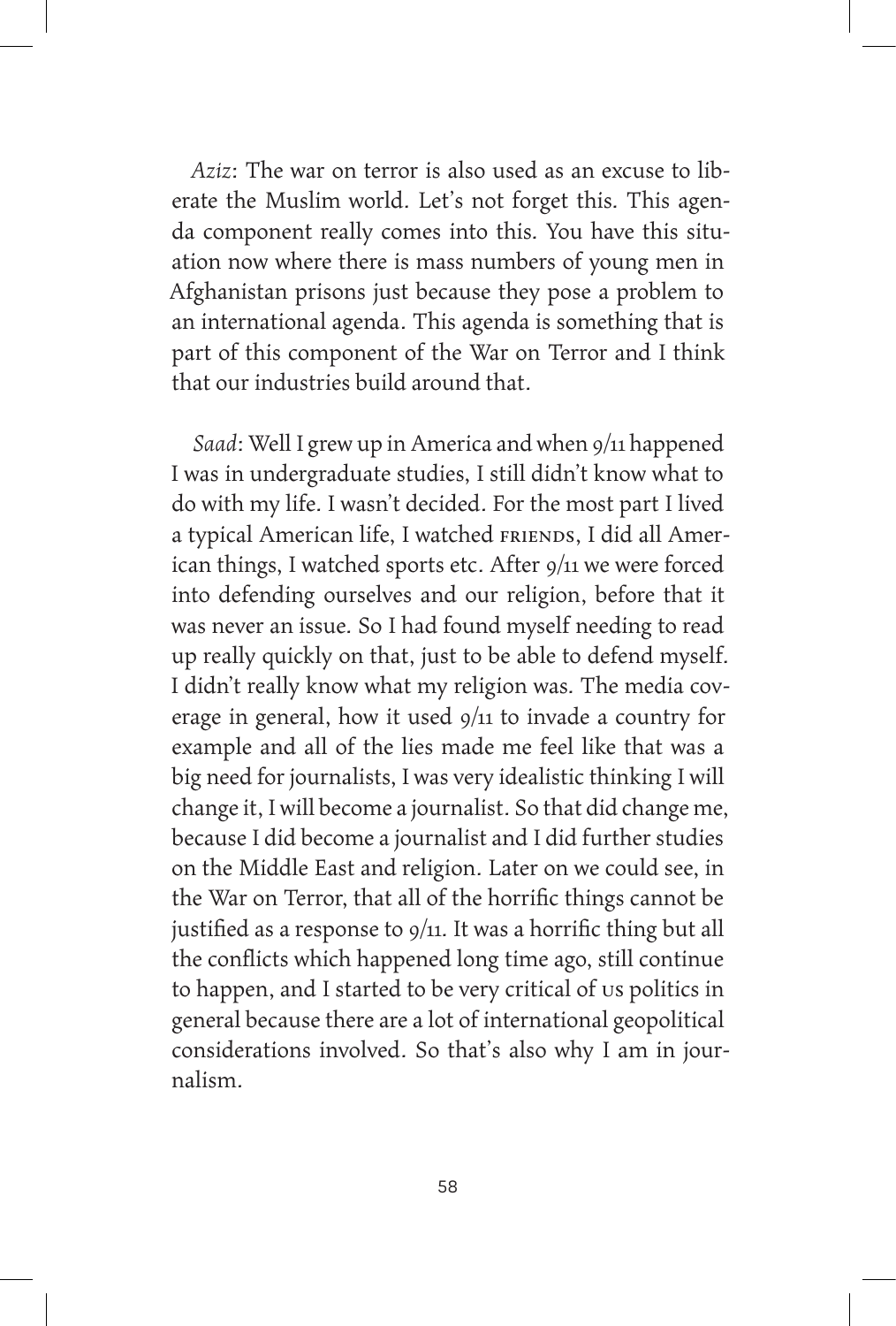*Siddique*: One thing that we should definitely talk about is that after 9/11 journalism has changed. People are not interested in reading the facts. People just want more spicy stories, spicy War on Terror stories. I have seen this with my own eyes and in places like Pakistan, a lot of journalists, mainly local journalists, just became journalist accidently because they were hired by foreign journalists as their fixers or translators initially and then they decided they will go for it because there weren't many employment opportunities. These journalists have never been trained as journalists, and they have never done serious reporting. All they do is trying to contact Western media and sell the story of the "most dangerous" narrative. In Pakistan the most dangerous place was FATA [Federally Administered Tribal Areas]. I remember there was very little information about FATA. In 2006, a book was published, called *The Most Dangerous Place*. In this book there are also profiles of some tribes within FATA – like 15-20 major Pashtun tribes and some of these are as large as 1 million people – and in one of the profiles of the tribes the author says: 'They are all known for bravery' and are known engaging in smuggling and similar activities. So all kinds of offensive stereotypes were presented as facts.

When I first wrote my first paper on FATA called "Resolving the Afghanistan Pakistan Stalemate," and it was published in 2006 and still there was no real understanding about FATA, no understanding of what the tribal area is, how to resolve the conflict there, how you address the grievances, what is the draconian FCR (Frontier Crimes Regulations), the local law. So there were just stereotypes that people were talking about and all that everybody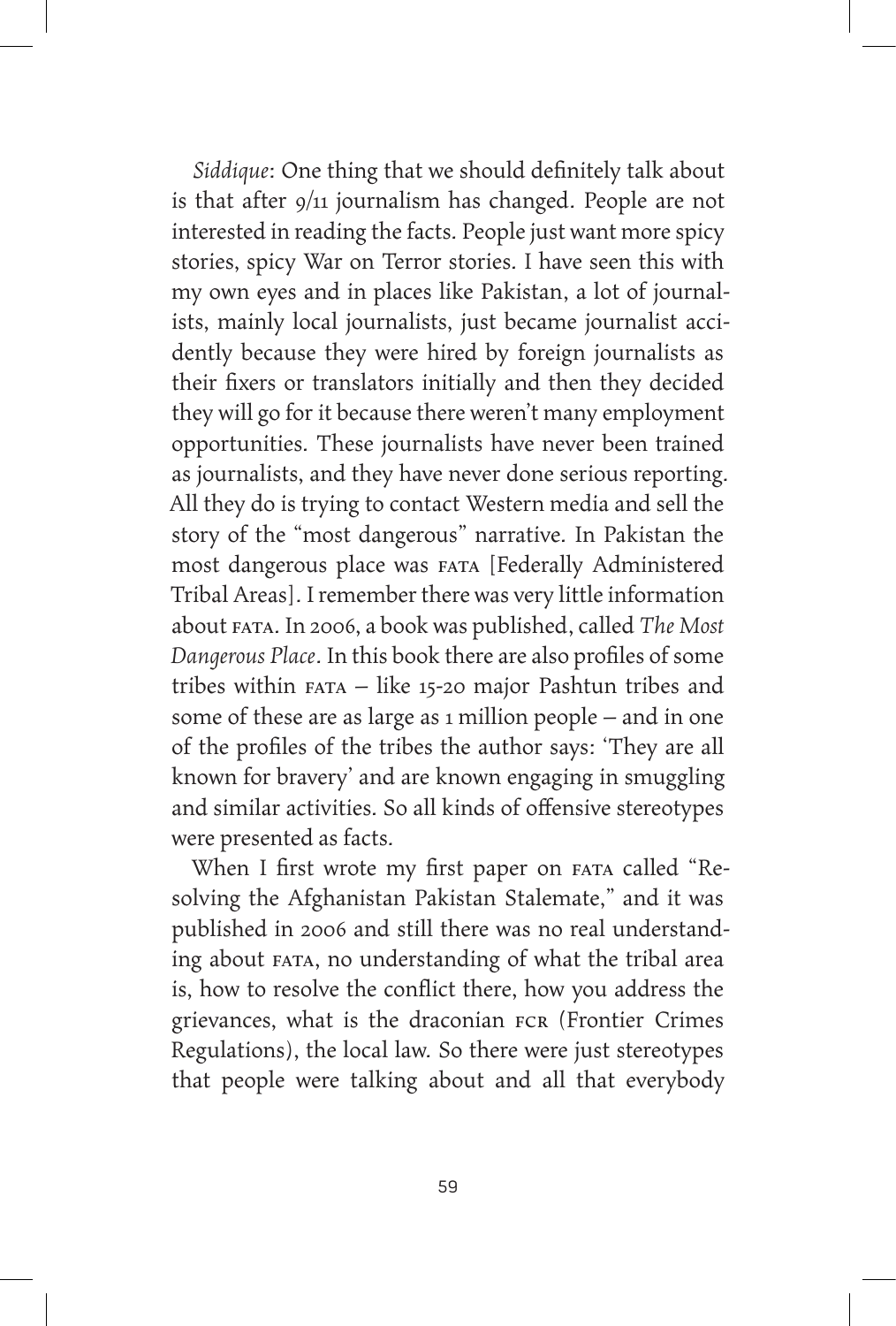wanted to do was some kind of military operation to get rid of those bad guys.

I have also seen a lot of Western journalists particularly looking for fixers or someone to help them set up meetings with some anonymous militant who covers his face and who will say: 'I will go and blow up Washington.' And they use to do it from some rundown place, in a remote region such as Baluchistan. They should have asked. 'How is he going to go to Washington and blow it up?' But these kinds of interviews become headline news on all the major networks.

*Belfer*: This also reminds at the time when I was in Bahrain and Karel Schwarzenberg, the former Minister of Foreign Affairs of the Czech Republic, went for a visit there. He managed to see both – the leader of the opposition as well as members of the government. And he brought with him – and the Czech Republic paid for it – journalists to cover the meetings he was going to have. And this was very interesting, because the opposition argues that they don't get publicity, they don't get to talk to the outsiders – it is a false narrative. And here is a Foreign Minister, who met Ali Salman, he sits down at a private meeting with him. And the very first question he asks Ali Salman is: 'What do you want?' But it wasn't recorded, because where were all the journalists that we paid from our taxes that he took over so they could cover the story of what is happening in Bahrain's chapter of the Arab Spring? They were all in the streets watching people set tyres on fire. And when you look at the Czech press the next day, it had nothing to do with Schwarzenberg's discussion with Ali Salman, but it had only to do with demonstrators burning tyres and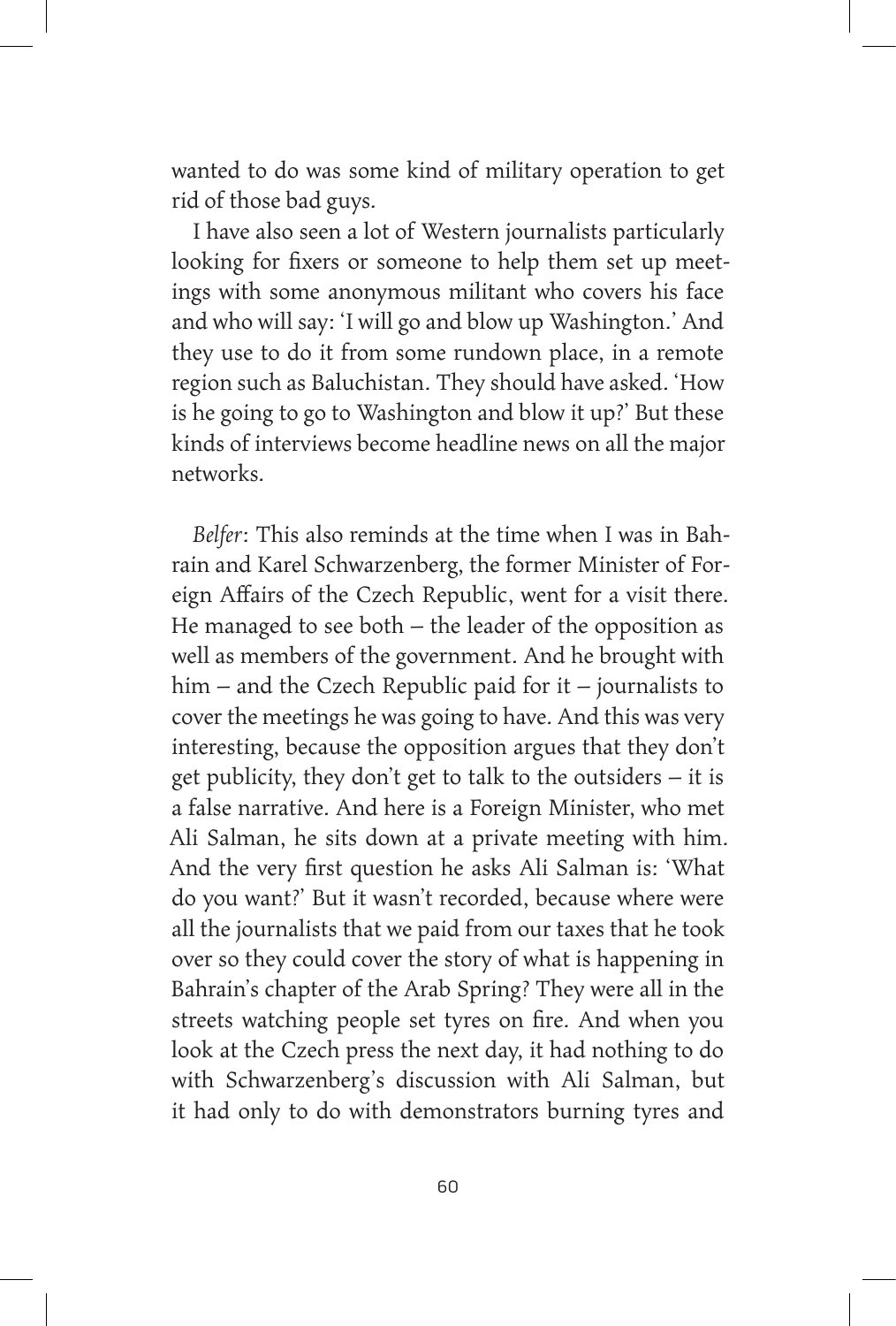the police. So the narrative in Western eye, this time in the Czech eyes, the narrative was that Bahrain is a violent country and the other narrative – not having publicity or being able to speak, it persists. So in this way, yes, it is kind of an austerity that you find within journalism.

Not necessarily everything is financial. It is almost like an ethical austerity: there is no longer two sides – you know your audience and what it wants to see and you know what your newspaper wants you to produce. In the case of the Czech Republic – firebombs and battles with police officers, not the dry, but more important, political dynamics that take place there. I think that in the Gulf context this has become an issue in most of the countries—one of the things that 9/11 produced there. If you think it is difficult to be in Europe and having to defend yourself, if you are from countries like Bahrain, Kuwait, which are more inclusive, more open, there are many more dialogues and all of the sudden everything that is happening post-September 11 environment has to do with the Gulf. They say there is a corruption in Islam and the corruption comes from Saudi Arabia.

One of the main narratives in these days is that Saudi Arabia is the reason for the birth of ISIS, which is fundamentally wrong. ISIS and Saudi Arabia are opposed to one another. Just like Saudi Arabia and Al-Qaeda they are fighting mortal war with one another much more than anybody in the West is fighting against Al-Qaeda and/or ISIS. And if you know the Arabian Gulf you will find that the people honestly and legitimately believe that the truth will eventually come out. And they just think that they don't need to defend themselves, 'everybody should know that we are not connected to Al-Qaeda' is a typical way of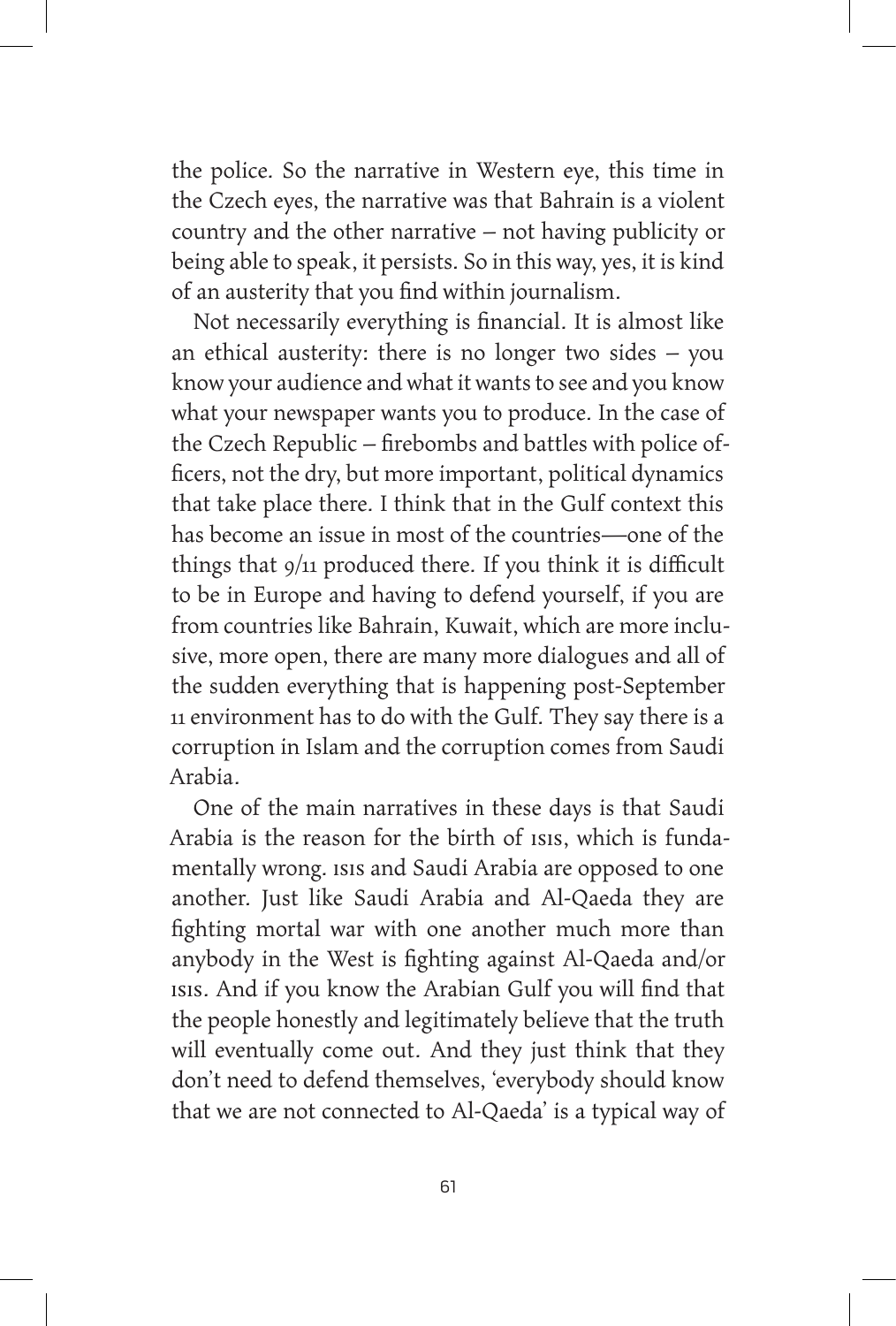thinking for example. But the world doesn't know and people's narratives produce like a harmony to the opposition. My suspicion is that one of the reasons why the West is now reaching out to Iran is that many people in the West believe that Gulf Arabs are the sponsors of Al-Qaeda and ISIS and they don't see the hand of Iranians in the context of the rise of the Shia militias; there should be also some kind of understanding of that. Jason, having done a lot of research on this problematic could you maybe elaborate more on that?

*Ireland*: Iraq has been a great example where international interest waned and nobody was really reporting on the troubles that continued after the Americans left in 2011. There has been continuous between government troops and Sunni militants both during and after the us left Iraq in 2011. These places have remained very hostile to the Shia-led military and police units' heavy-handedness, which has ultimately aided the spread of support for the jihadist groups who found themselves back on the international communities' radar Because of this Iran has managed to maintain a very sectarian Iraq and continued to fund and train some of these Shia groups. I left Iraq in 2012 and when I returned a mere ten months later, the Syrian conflict was very intense, very fragmented, and the Shia communities, especially around Southern Iraq had become very radicalised, because Iranians were helping to push their narrative that jihadist groups would evaporate the existence of Shia Islam, empowering the Shia identity further. This led to many Shia males of fighting age to would go to Iran and join some of the Shia militias who also shared key personalities within these groups. There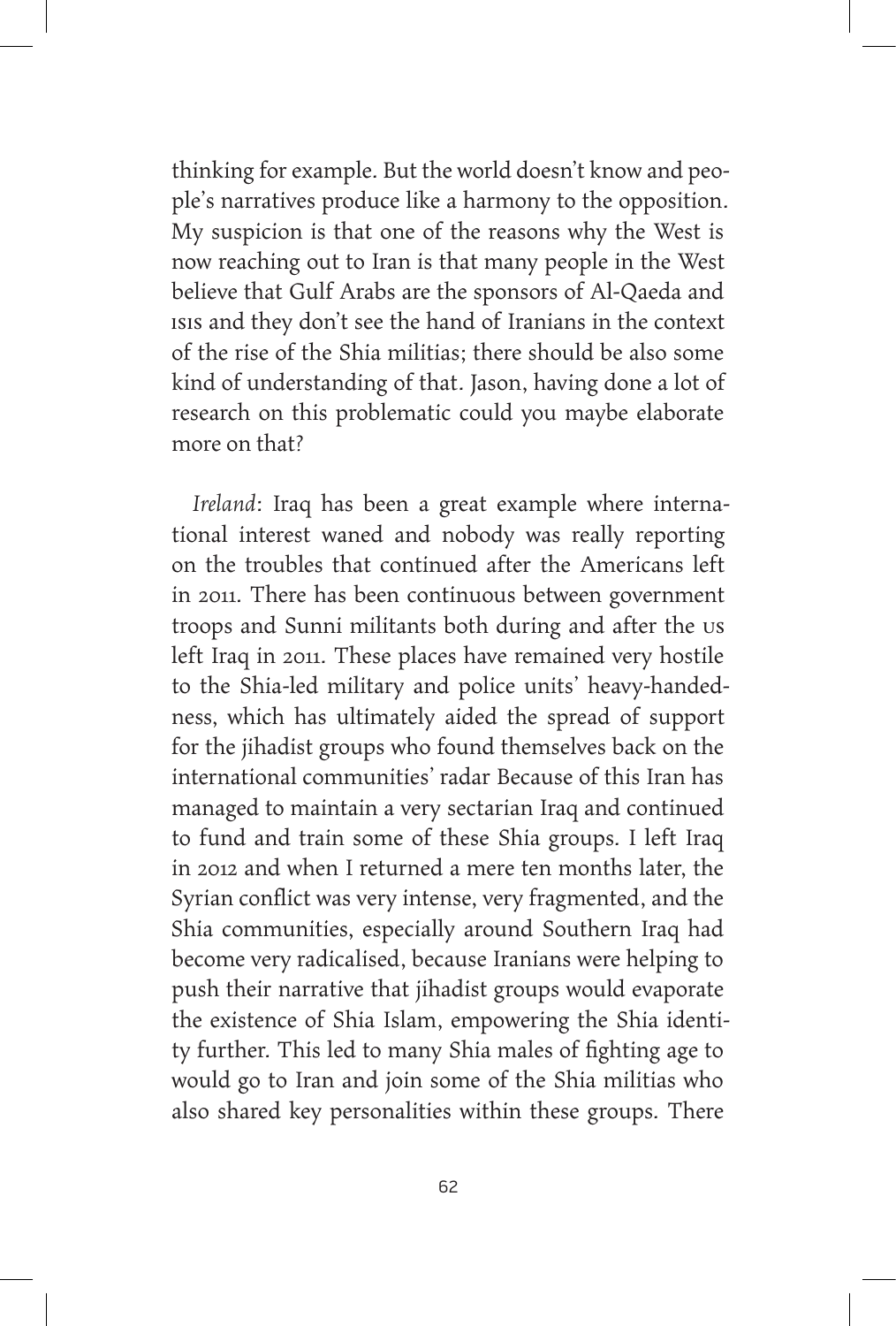are Shia militias who have transnational links between Iran, Iraq and Syria, so there was a cross over and networking of individuals and sharing skills and tactics but also ideologies. When I returned to Iraq I found again that Shiite community became radicalised because families were sending their sons to Syria to fight the jihadists and not all of them were coming back. The high tide marks of radicalisation was apparent through increasingly hostile behaviour towards non-Shia (specifically anti-Sunni) aggression and violence.

When I travelled through towns and villages, there was a number of billboards and posters with pictures of dead Shia fighters, killing fighting in Syria to protect the Saida Zeinab shrine. This all fostered a very unhealthy feeling in the context of trust and so the majority of my employees in Iraq were Shia with a small minority of Sunnis. The Sunni minority started to find themselves pushed out from the villages in southern Iraq, with threatening graffiti on the walls and doors, with overt threats and again it was another indicator of the spiralling of peace within Iraqi society. And then in northern Iraq we were starting to see the non-violent Sunni protests in these tribal regions. A Sunni tribal spokesperson, by the name of Dulaym spoke out but the country already was militarised and the Iraqi army made it look as the protests had been much more violent in order to allow a more robust response to these protesters. To me this was a real turning point; it must have been a very tough environment to be in, with the security forces fanning the flames of insecurity and pushing civilians towards the arms of jihadist groups. So very shortly after we saw these groups, like ISIS, prospering at the expense of the Sunni civilian population and Iraqi society as a whole.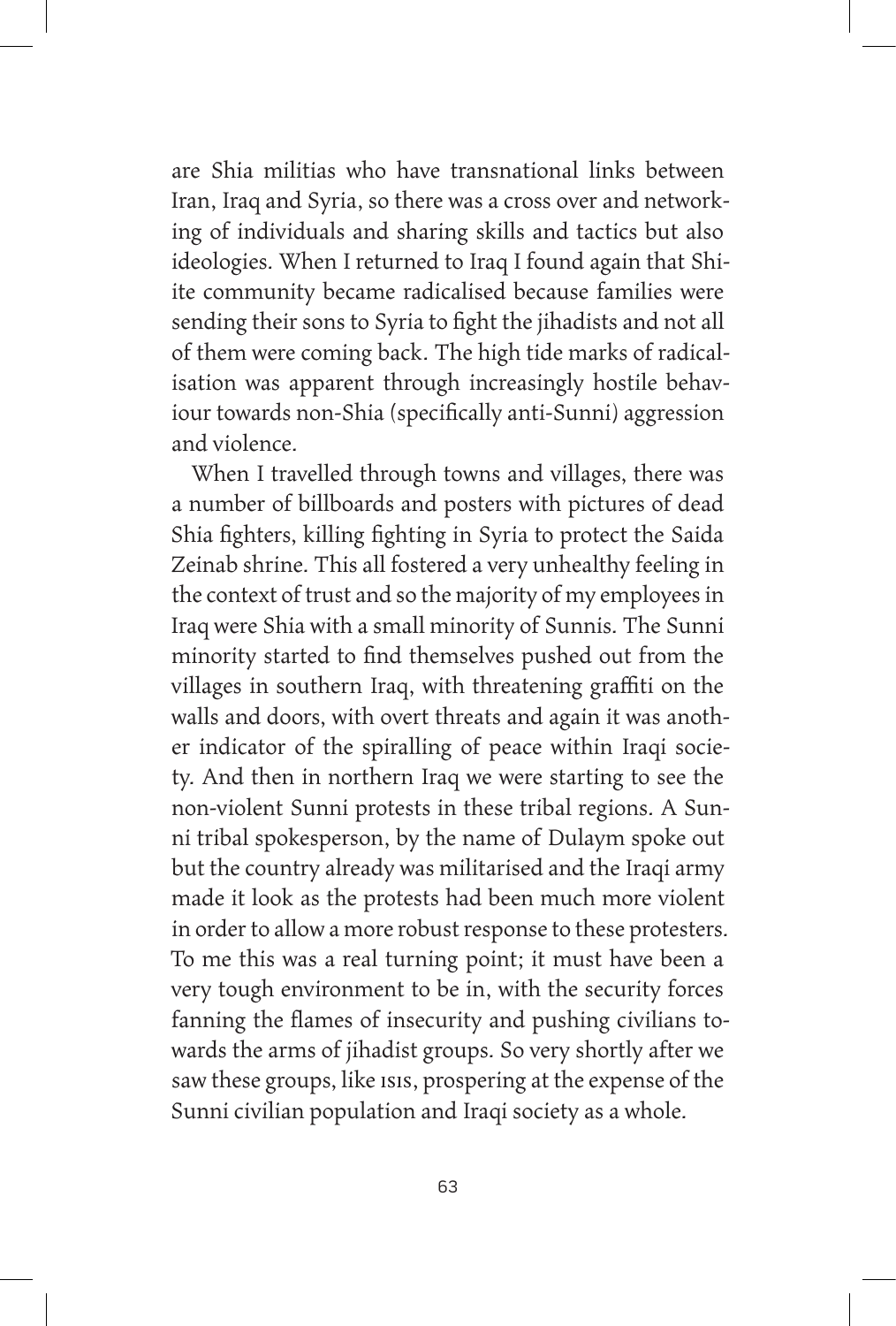When the US military left Iraq in 2011, I witnessed the Iraqi security forces become suddenly aware of their own power and influence. So at that point they were dealing with the private security which had a very dark issues dealing with Iraqis in the past. So since 2011 onwards in Iraq it was very difficult to carry on my work, but it was very understandable considering the legacy issues in the past concerning private security companies in Iraq. . And that can also be relevant when assessing the Shia mind-set who see themselves as being oppressed in Iraq for many, many years, that suddenly they find themselves in possession of power; it is very hard for some to control themselves and I think it is even harder for certain segments of society to disarm the capable and well-trained militias.

The militias now have been leading the assault against ISIS and what we can see online is a very strong propaganda platform. We have loads of international experts now on ISIS and the recruitment methods, we don't see the same kind of exposure with the Iranian proxies, I think it is quite problem because the whole ISIS issue, jihadist terrorism is much more popular within international media and academic research circles, but now we are starting to see popup experts talking about Iranian proxy groups. I have done a lot of research on Iraq myself but again, it is a very difficult situation to be able to monitor and understand these groups and the trends we see when there's a lack of indepth study being done on these groups. As we go forward with Iraq, let's say we start to deal with the jihadist problem now, what do we do with the well trained Shia militias and also the Iranian proxies? Because the infrastructure in the Iraqi security policies doesn't really exist and doesn't really hold the power we also find that it's easy to fighters moving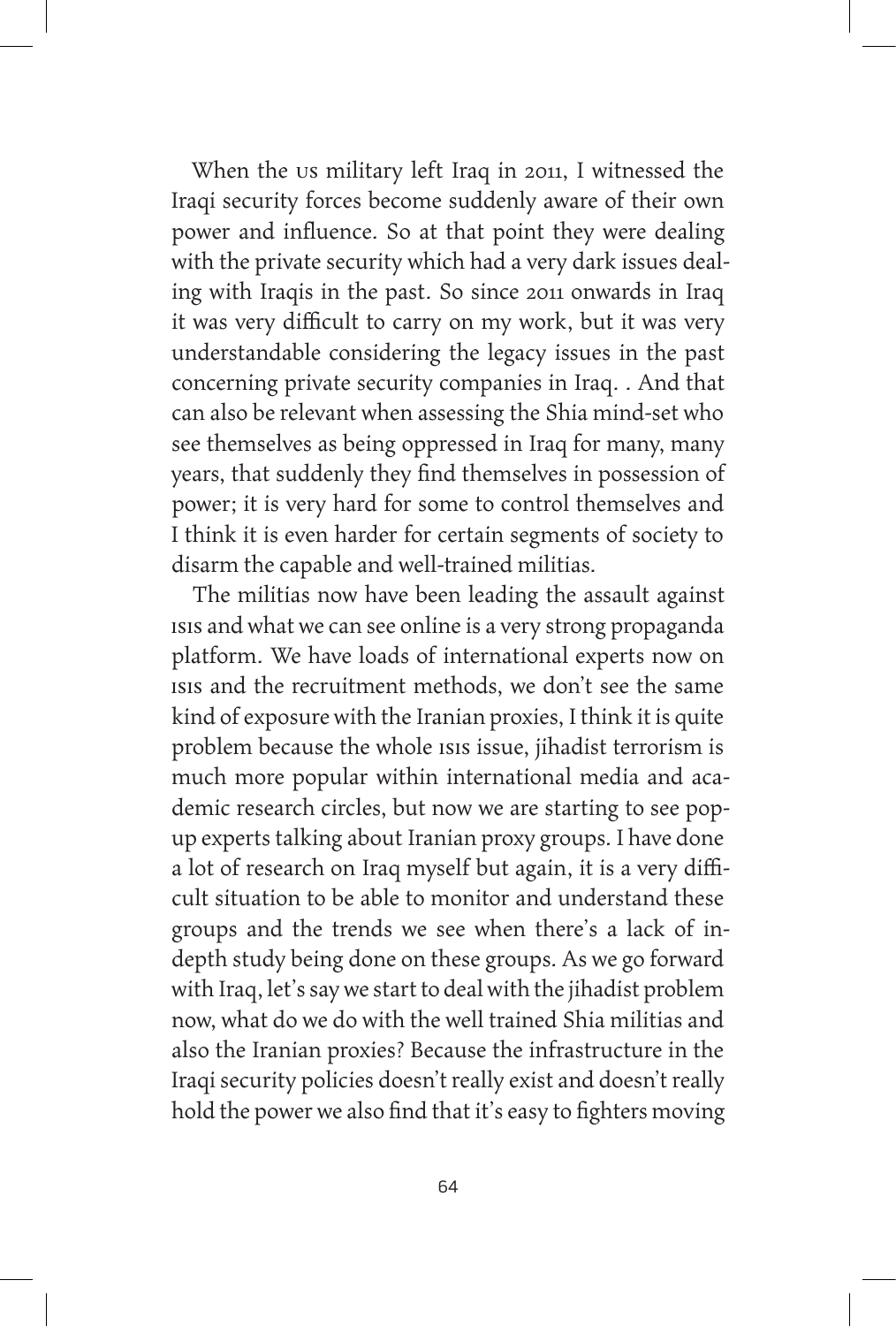away from the region. I saw inter-tribal violence, which is again huge issue. People continue to be killed every day. If we have an Iraqi security forces group that don't secure the state, then we have the huge body of Shia militias who carry out atrocities and this is very hard to reconcile between the various religious and ethnic groups

*Saad*: I find that very interesting. In the sense of the media, I don't think it is a coincidence that we are hearing about isis and that we see the videos; they are like Hollywood productions. I don't think it is an accident that we are hearing about this and that we are not hearing about the Shia militias. Because if the us or the West were interested. in looking the situation objectively it would be a parallel [to ISIS]. But there are small swings and I think ISIS is being used as a small wing to draw the world attention away from some atrocities that are happening. The massive attacks that have happened by hands of the Shia militias are atrocious, a lot of hatred and sectarian language is being used; it is just as bad as ISIS. But the Shia militias are not making these big production videos so we are not hearing about it. But it is our job to make sure we understand it and research it to make sure we get this information because everything that is in context makes much more sense.

*Aziz*: Also if you look at the situation in Syria, recently there has been a survey, the majority said that they actually fear the power bonds and the daily atrocities of the regime more than they fear ISIS. This is the message we don't want to hear because we made ISIS big because they have threatened our way of life in the West. And everything is about that, everything is about the West and not about what is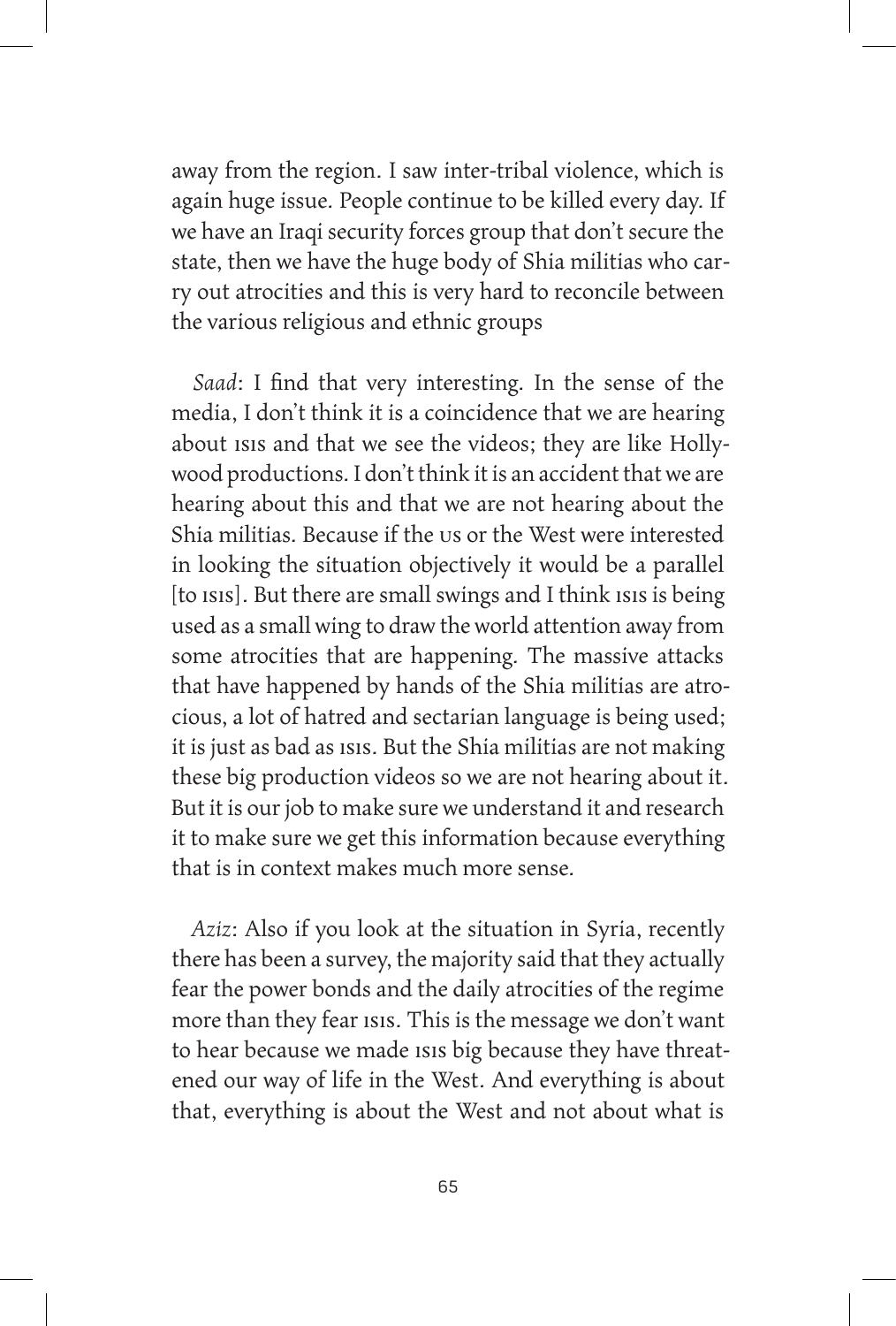happening in these countries. But in these countries every day people's lives are being destroyed. And when it comes to the media I think there is a new journalist phenomenon which when/where did it start, I don't know. But I am sure it started before the War on Terror has started but has become a phenomenon and there are times when it is very hard to actually understand if the journalist is part of the military or not.

I remember watching a story, run on BBC where the corresponded was running around a tank, and he kept referring to the people there as 'we' and I couldn't believe what I was hearing. I was shocked by the terminology of his report. And there was one particular incident when he was with the us military and you couldn't see them but you could hear them, they were all shouting 'Allahu Akbar' and he said: 'They are here, we can hear them.' And I was thinking: 'Well we don't know who these people are. Anyone could say that, right?' So I was asking at the BBC about his terminology of referring to 'We,' and they told me that we refers to 'we' as in the BBC. I think this is why a lot of journalism has come under fire. Journalist have come under fire as well. Journalists are not seen any more as being independent or as trying to tell the story. They are just the extension of the military or other actors that are on the ground. So I think not knowing the boundaries is very dangerous. All this has become very murky, mostly since the 9/11 and becoming murkier. Once upon a time journalists didn't come under attack as much as they do now. So this has all become very murky and dangerous, the biggest problem to me is usually traditionally there were rules and limits. The time I spent in Iraq I knew that actually in the front line someone is aiming at me, in the front line there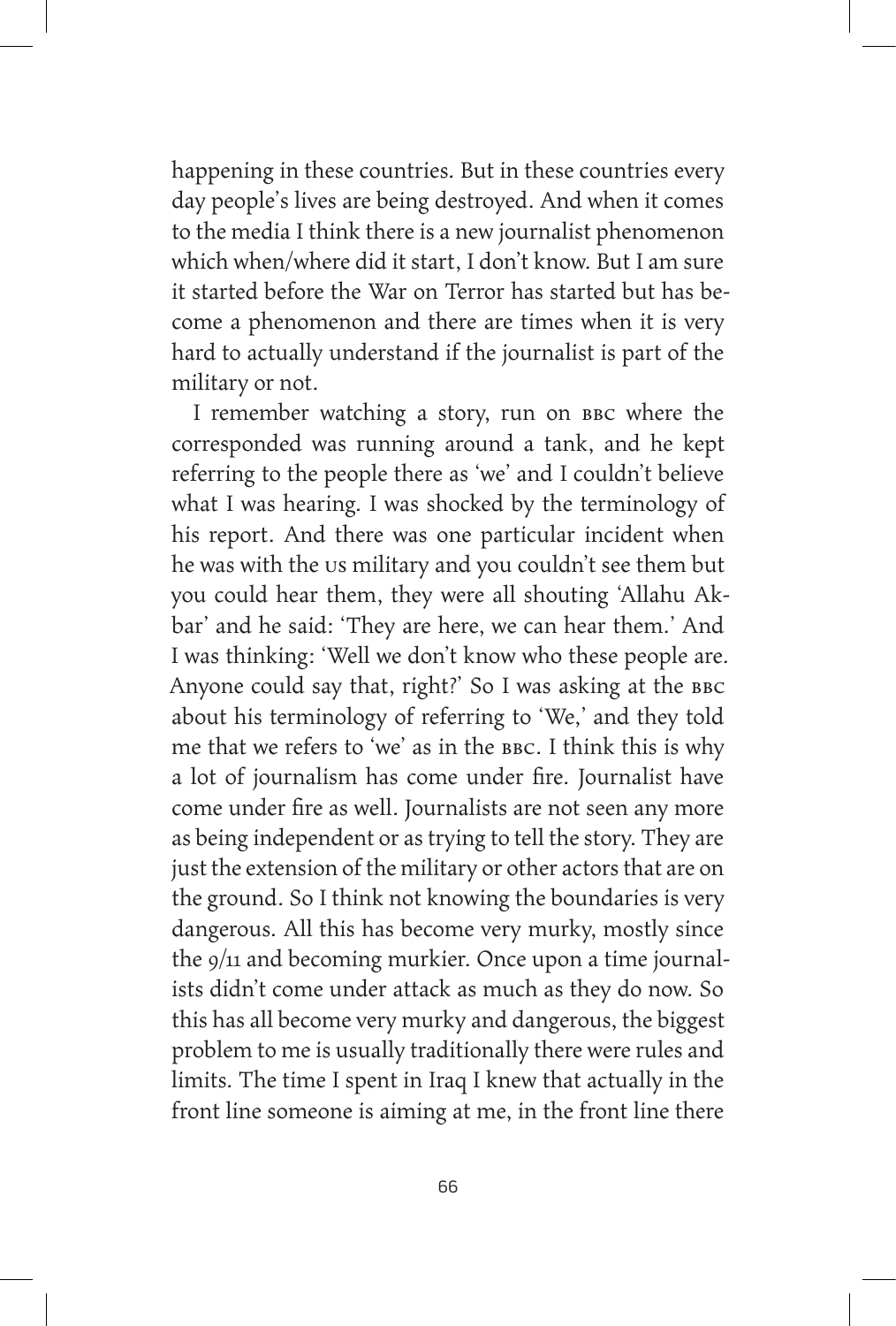is no escaping. You cannot escape the issues. The context is everywhere. You cannot be safe. It is just impossible and that is one of the most shocking phenomenon that has come out of this chaos.

*Belfer*: Is this the Arab World War? In WWII there was not a single German city, or British city that did not feeling the pinch of the war, not to mention the rest of the continent. And I am wondering if what we are seeing is really a process. Britain and France were traditionally rivalry countries. Traditionally. And the larger sways of the continent, giving rise to all kinds of political movements – Communism eating half of the continent, Nazism eating great percentage of the continent as well – these grand ideologies, one country influencing the rest, causing a lot of struggle, having to be pushed back. And we developed all kinds of mechanisms of resistance. Interesting thing about European history is that if you look at 200 years ago you go from having these heterogeneous empires – The Austro-Hungarian, for instance, with 7 languages, currencies, and from there we get to these nice ethno nationalist religious units—clean. WWI created a wave of nation states over many of the dead empires; WWII cleansed those nation states – gone were the Jews, gone were many of the Romani communities. If there was a minority in one country, it went into another country. If there was a German minority, after WWII they went to Germany. So you had a long process in Europe – ethnic cleansing, genocide, all this before you could create a nation state.

I wonder if in the Middle East that is what we are seeing. Is it there that a nation state is being born? And basically there is an ethnic cleansing and I think the West has its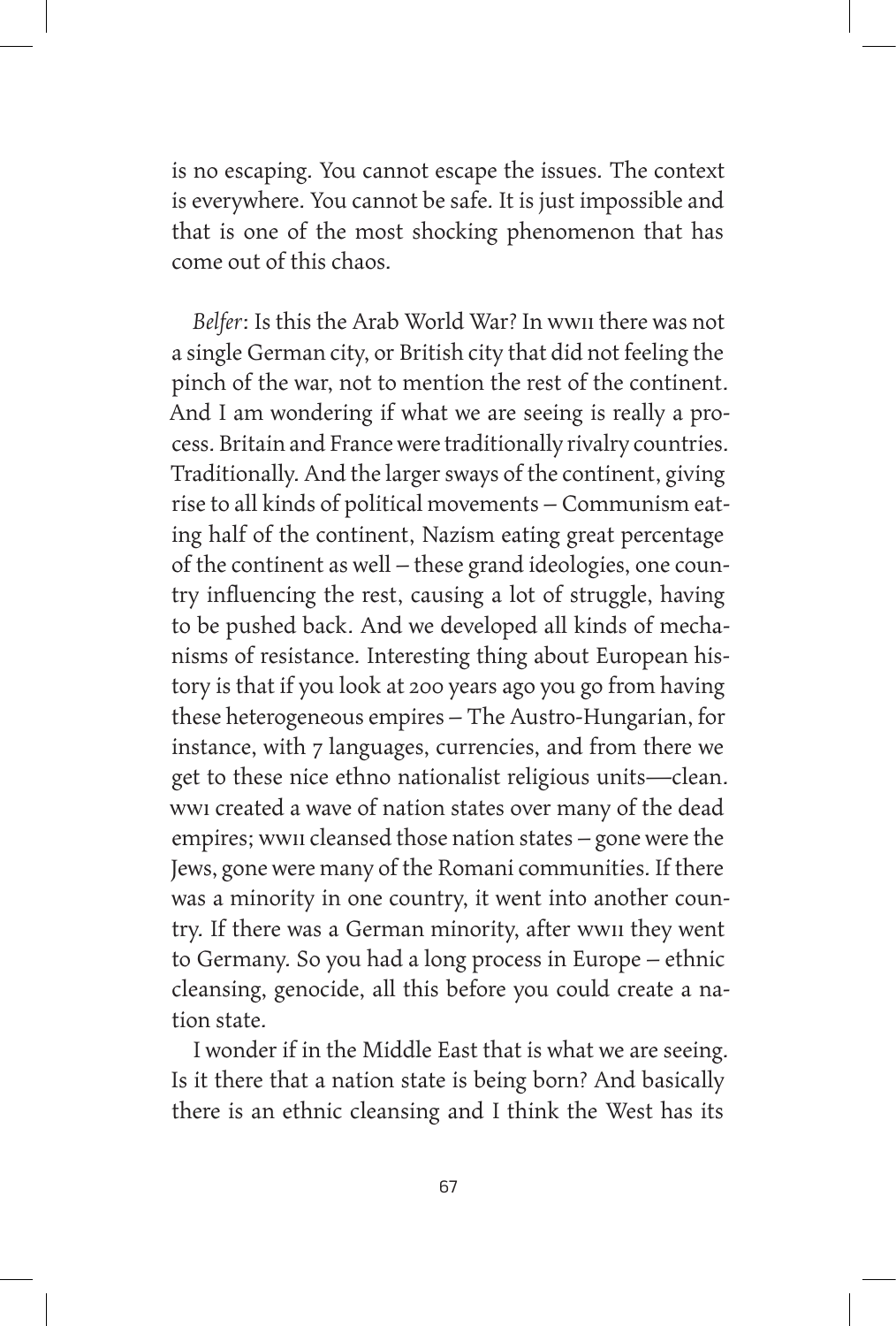interest, and other countries too, China, India, Russia they all have their interests which is one side of the story but the other side is that the local actors have their interests. As Jason said before, tribal conflicts these days are not invented, many of them go back for very long periods of time. And the wars in the Middle East go back for a very long period of time when the US wasn't even a country yet and the Persian and Ottoman empires were in war with each other. We should not neglect history in the sense that in some cases there is historical rivalry that comes up again and again, century after century, generation after generation which is why I am not surprised that Russia and Turkey have tensions, they have had tensions for 400 years. And they take a generation off, and then they are back at it. Then they take another generation off, and they are back at it again. So it is unsurprising to me that these conflicts keep emerging but the question is within the globalised environment even more.

*Aziz*: Do we know more? It is tragic how we are increasingly being told that the Palestinians and the Israelis have ancient hatred. Is it so? Actually it is about occupation of land and many other things beyond the ancient hatred. So this whole Sunni – Shia thing, people still carry on into marrying each other, yet there were tribes having warfare, having wars, killing each other, they still do marry, they still have family relations and the killings are still going on. The danger is completely subscribed to this that they stopped falling into this chaos, that's what it is – you know the ancient hatred. Every time you talk about the Middle East as a region this is a really ridiculous how narrow rang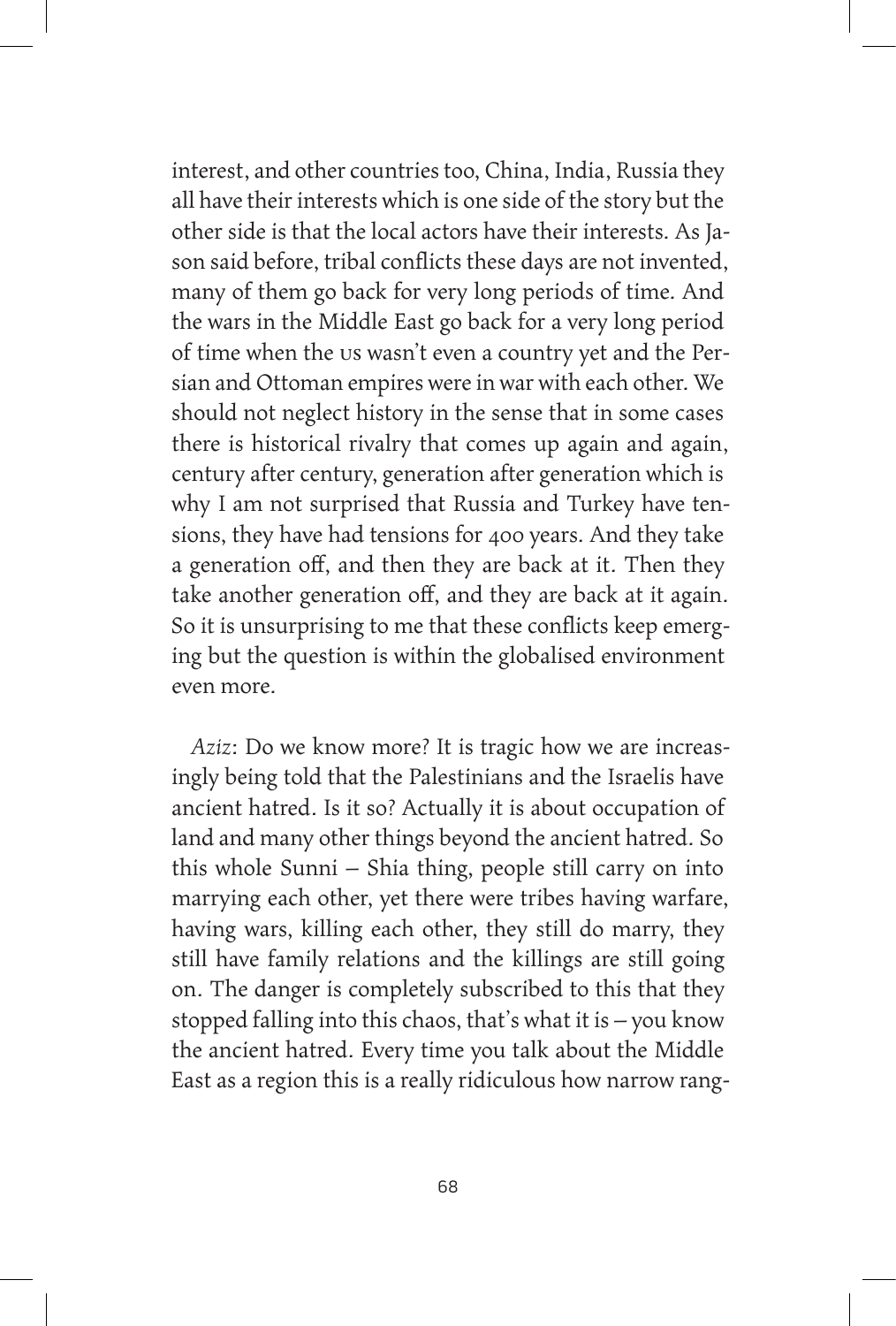ing this mythology about ancient hatred and mystical cultures is.

*Saad*: If you look back at the modern history of the Arab world, you see actually consistent policies, Western policies, typically American policies which is they don't want one power as the political leader. So in the beginning it was Saudi Arabia and Iran, one against the other. None of this of course was discussed, when debating whether or not to invade Iraq; that was irrelevant. But these things are relevant, these things are extremely relevant because it shows you that there is some overall punching divine on the Middle East. And if you are interested in conspiracy theories, and even if you do not believe in them, the more you follow this on a daily basis you start noticing a bit of a coincidence I can say. And it makes you ask a lot of questions. So hopefully it won't be a wwii situation but it doesn't mean that the regional Vienna consensus of assisting couldn't take place.

*Aziz*: In the context you work in, how is the censorship, the way information is given to the population? How has that been affected by the September 11 in the Gulf context?

*Saad*: I am not so sure, I come across issues of copyright on a daily basis, basically Westerners writing about Bahrain, Saudi Arabia, about the region and what I have noticed a lot, what I have to edit out a lot, is that references and the language they are using – Sunni, Shia – in every single sentence. I mean we get the point if you say Sunni/ Shia in the first sentence. Just to make it clear but if you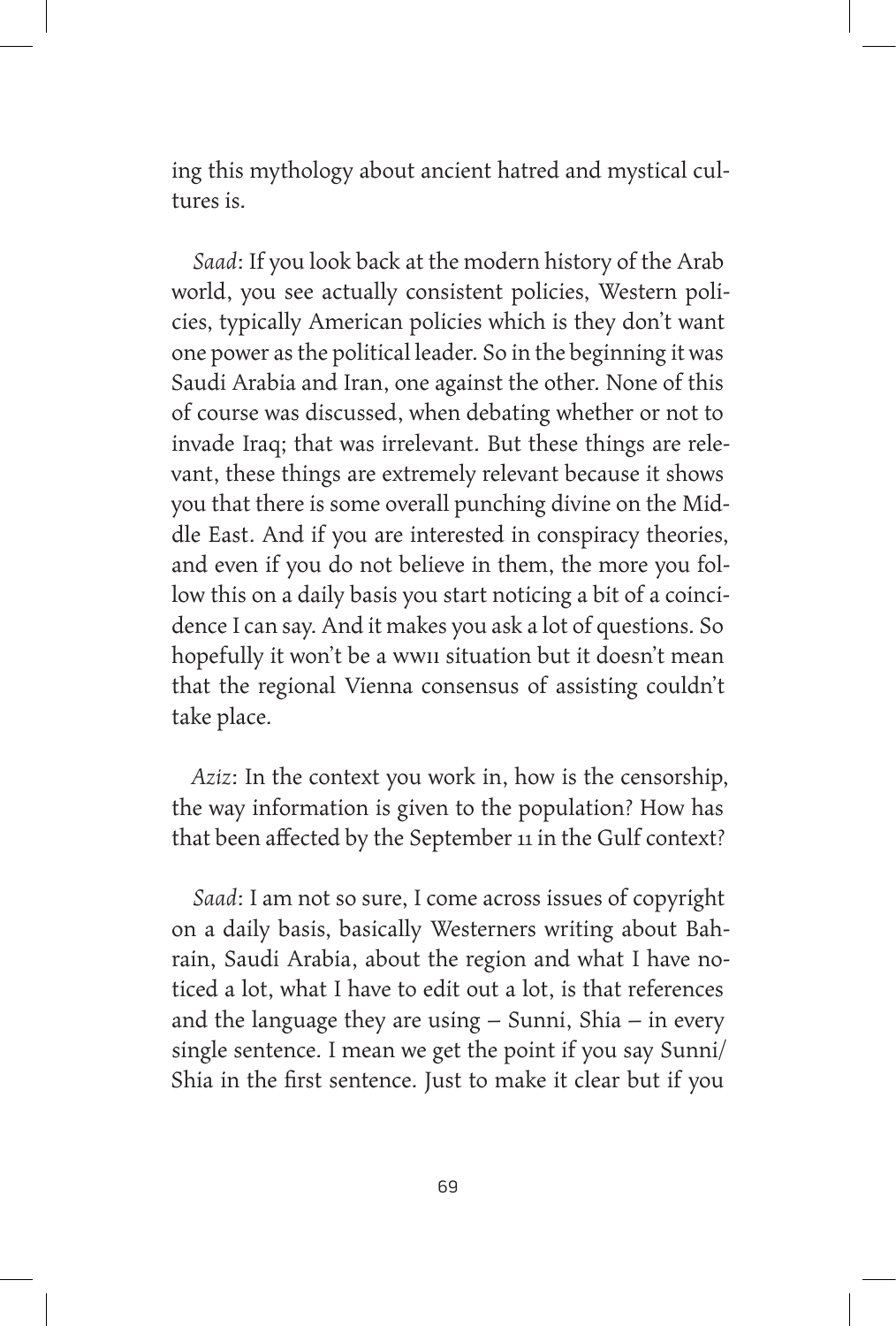are constantly saying Sunni in Saudi Arabia and Shia in Iran and rivalry and all this terminology makes you think well these people don't know a lot. These people, it is just in their culture, they hate each other. Which is not true, even in my father's generation there were families in Lebanon there were half Sunni and half Shia and nobody really cared. Nobody asked. And we are only seeing this in the past two to three years. We are seeing that Western media likes to play with it, the audience wants it. But for our audience, in the countries like the UAE we do not want these stereotypes, we do not want these references. Because we don't view it as a Sunni-Shia problem, we see that these people have problem at a government level, but it doesn't mean that it is a Sunni-Shia problem.

*Belfer*: Just to clarify what I meant. We stopped breaking up Europe with nationalism and we stopped bringing up what the nation wants as part of our regular discourse. Then that is going to reproduce things that existed in the past. Probably the best example is Iran's behaviour vis-avis Bahrain. Because there is a slight Shia majority in Bahrain about 52%-48% but that's enough for Iran to claim that it was the  $14<sup>th</sup>$  province (historically) of Iran. And if it is the  $14<sup>th</sup>$  province of Iran and there is this 52% majority of Shia in that country then – according to Iranian propaganda – of course Bahrain has to come back under Iranian territorial control. So it is not that the narratives are completely dead but they get reformulated for another context. Because, if the Iranians were honest in this case they would want to revert the whole society back to the way how it was years ago and we know that it is a revolutionary, impulsive one. Now the Iranians would think that for everybody else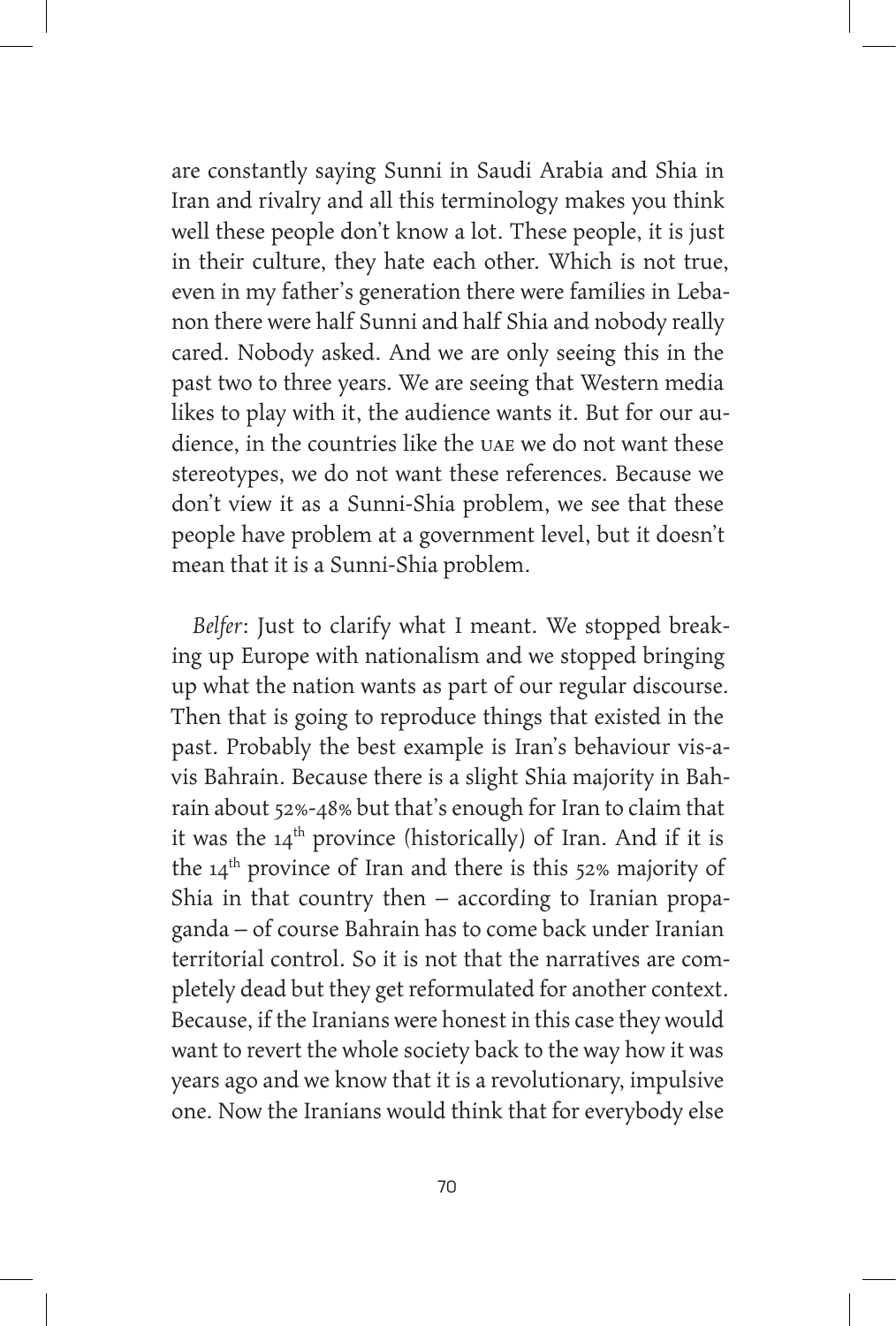but not them. For them, they will take that little piece of history and claim that it is a historical right and, of course, the Shah of Iran is something that Iranian clerics are completely opposed to, they are opposed to everything that regime stood for—except national territorial enclaves in Bahrain. So those things are ok according to their national stories. Let's shift from issues that are kind of negative to more positive sides. Of course there are terrible things that need to be resolved, the internal political and the sociological nature and we are not obviously relying on our histories whether we are in the Middle East or whether we are in Europe. As we wind down the session maybe it is important also for the context of today's event to think about solutions. Because there are different models, models that we can look into to solve the problems that are unfolding, not only on a geopolitical level but also within European societies and how to better deal with it to stop radicalisation – and I don't mean only Islamic radicalisation but also the right wing, like Pegida in Germany. Because we are being pulled in a direction – either to the extreme right, or to the extreme left – and in some ways one of the worst things that could possibly happen now is when you have radical ideologies that are suppressive of everyone, not just of the minority but even of the majority and the thing is that we are not unfamiliar with these issues in Europe. In some parts of Europe, Belarus for example, and Russia, and not least in places in Central Europe, with Orban, or Poland, people know very well about it. Even in the Czech Republic there is an attitude now that is going to empower the government more to do things that are against the interest of the citizens in the country. I think it is important for us as scholars, people from the media as well as civil society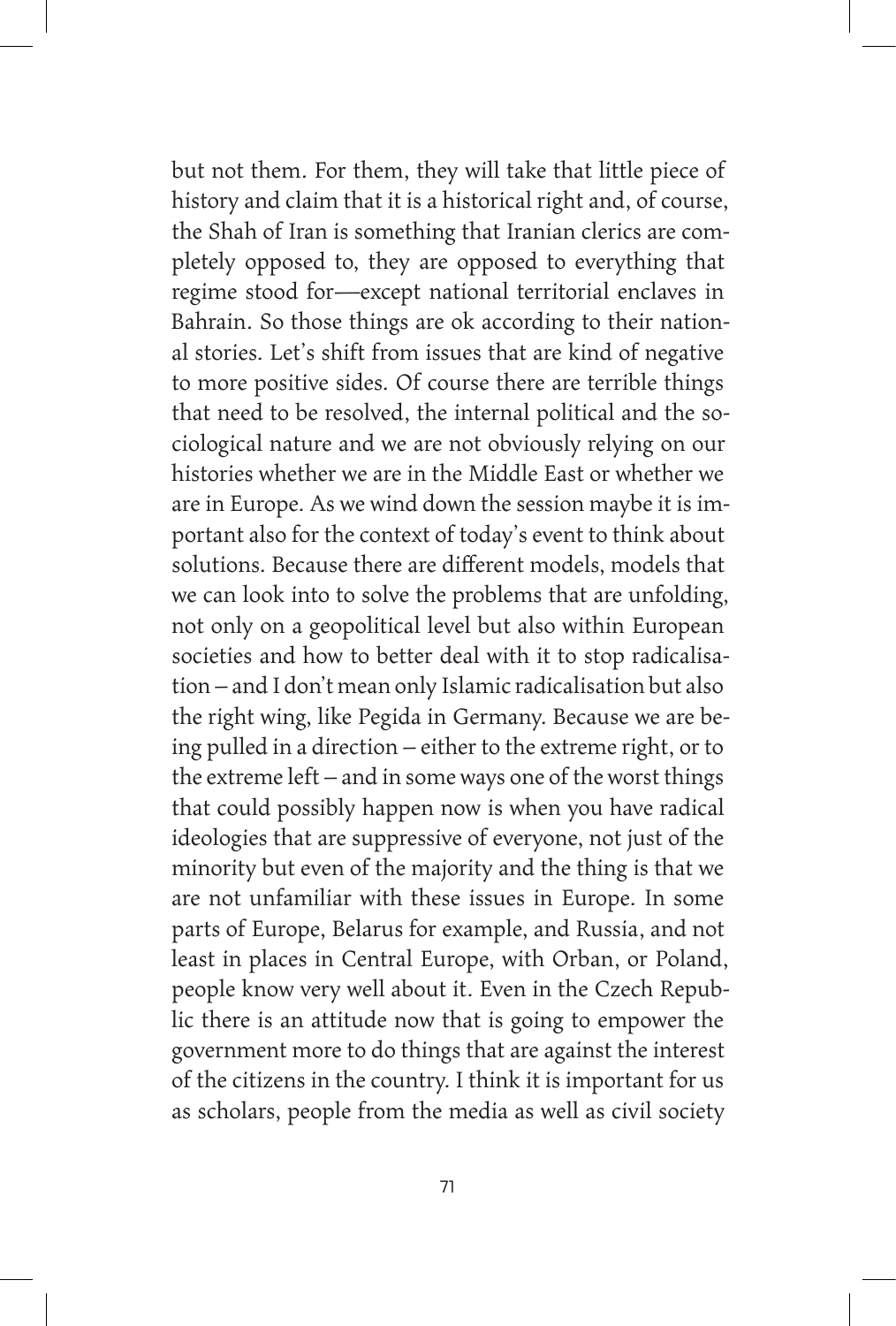also to state some kind of solutions if there are some, to try to reform the public which you can present with analysis and to inform them with solutions of these problems.

*Saad*: It is just a very simple answer to this, all it takes is information. I cannot say that there is a solution beyond that but I think that this is what it takes.

*Aziz*: To understand what is going on in there, I think it is a mismatch as you said, and it is up to each of us to critically examine what we are looking at, question why it is coming to us and where it is coming from. Beyond that I think there has been a lot of pushback on social media. We saw all that there are issues around the social media – how to use it, quick reactions but then there is the other side to it as well … [interrupted transcript].

*Ireland*: I will focus on Iraq, I have seen changes there in such a small amount of time and it would be very hard to get back to how Iraqi society was before. But we can learn from mistakes. In terms of engagement we can see countless mistakes in Iraq in the past 100 years. We could start by not repeating the same mistakes while we try to layout plans to engage constructively in post-war Iraq.

## *Belfer*: Any last points?

*Siddique*: My only point is the question of how to present ourselves in simple terms and what can we do as journalists to inform and perhaps educate the society at large. One thing I have noticed on social media platforms is that people think that when they have more radical opinions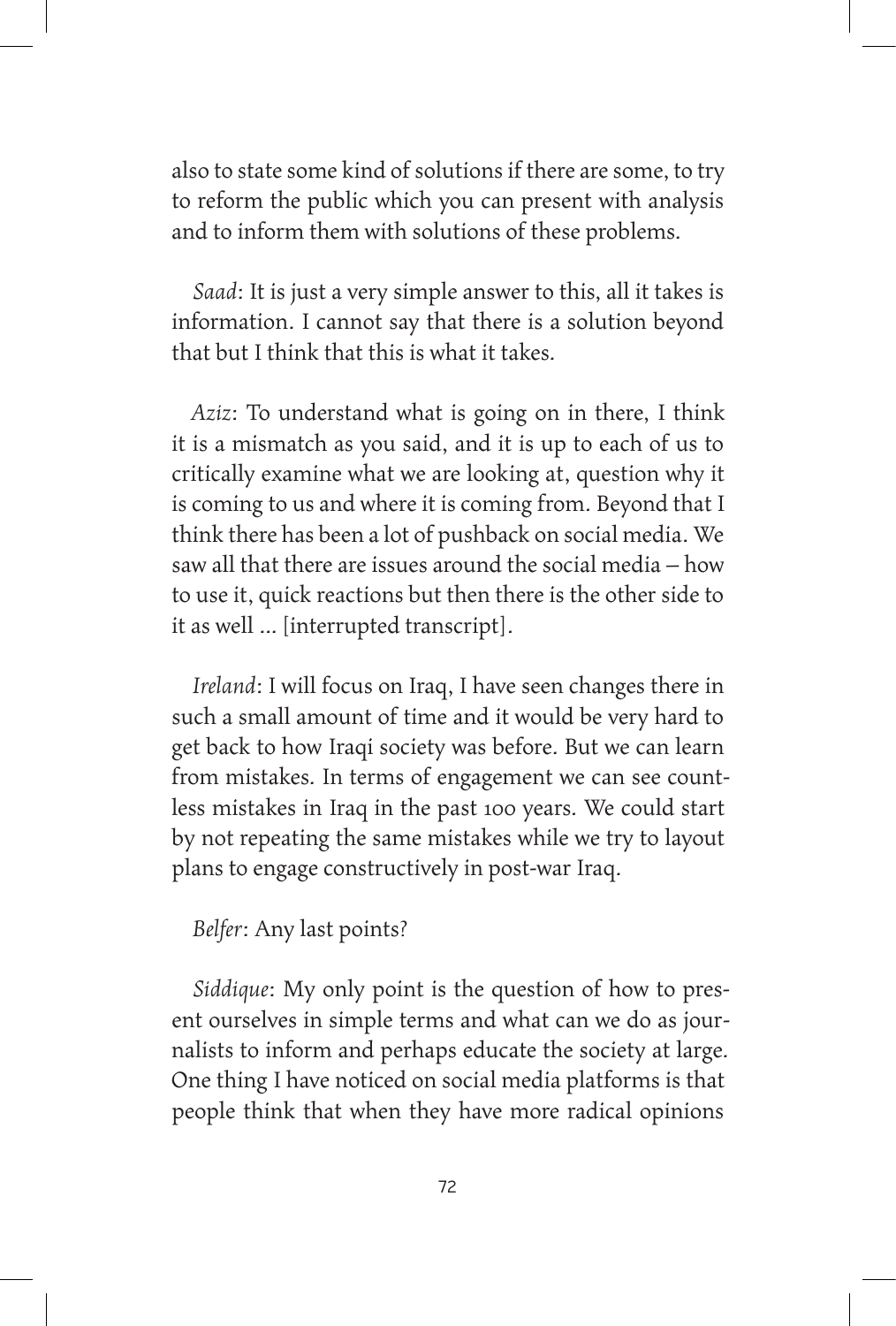that means they are right and everybody else is wrong. This is how the social media works. For example I have seen in the discussions on terrorism that secular Muslims often broad-brush and blame all Wahhabis but there is no debate or even accurate information about how these Salafis are also struggling with radicalism. It is true that they sponsor schools in which some of the theories and dogmas they teach are used by some of the modern jihadist movements but predominantly Salafi countries such as Saudi Arabia has also struggled with radical Takfiri interpretations of their beliefs.

The other thing that is missing is that after  $9/11$  all conflicts are internationalised, especially in Muslim countries. Particularly in all these countries you have to find grounds for regional cooperation to resolve conflicts. So if we can have for example that kind of model in the Gulf region or South Asia, or any parts of the world I think we can have a solution of these complicated problems of economic stagnation and so on. Societies that are in conflict today in Afghanistan or in other Muslim countries could be linked by this economic bridge to Central Asia. Connecting Muslim societies with a post-communist region, or linking them to India, will transform their economies in an unprecedented manner.

*Belfer*: Perfect. Are there any questions?

*Roberto Cigliano*: I agree that one of the main issues is the lack of cohesion within communities and the divide between tribal and national identity. How about establishing some kind of national or international court to reach out to all the different tribes and national groups? That could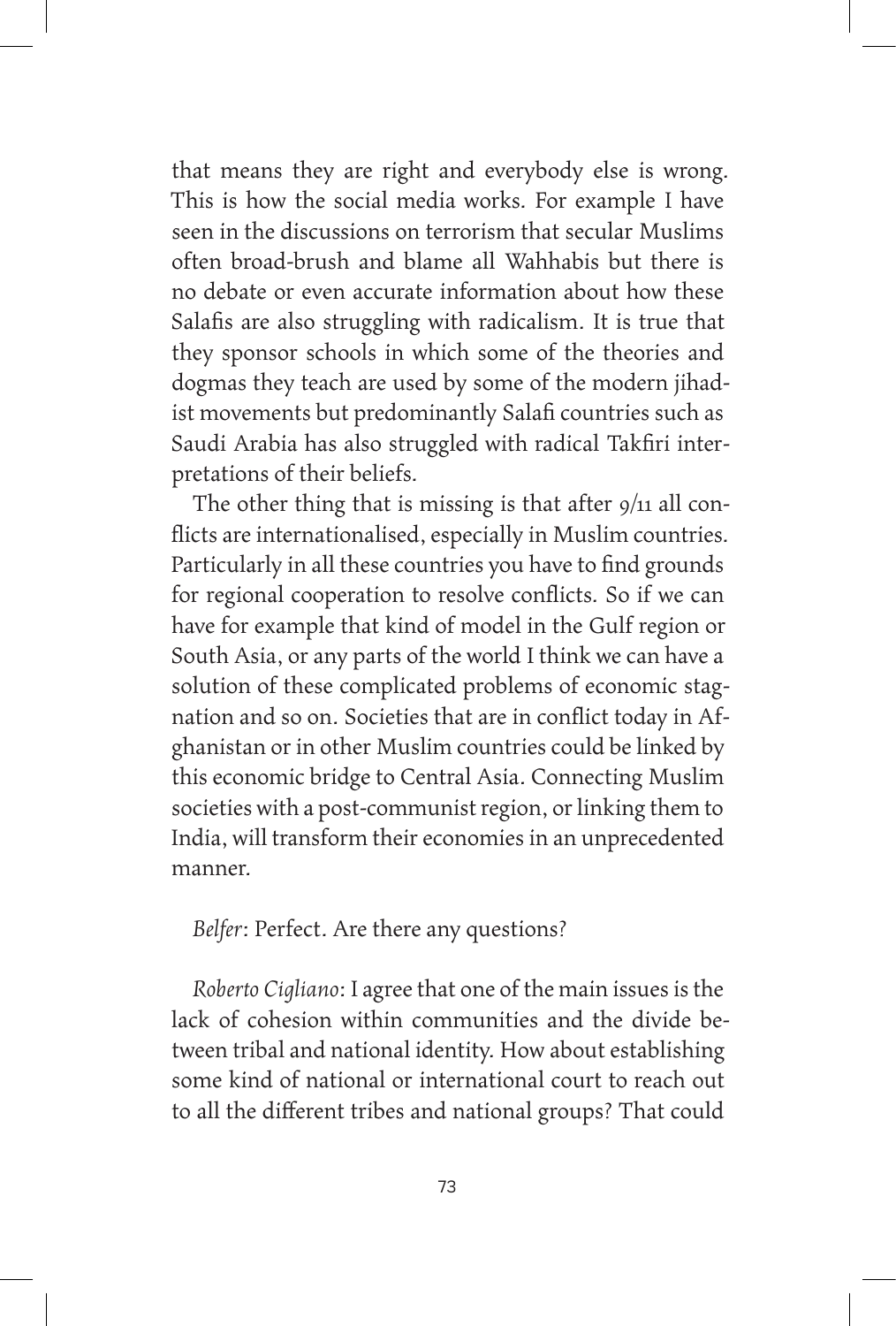be something that could happen, similar to the court the European community has, that these societies could refer to. It should be recognised by states but also by different groups. This could be an idea for a solution.

*Belfer*: Or to use these wonderful courts we already have and use them properly. We have these courts filled with judges and lawyers and administration but they are so politicised. The ICC for example: just think of the duty and jurisdiction of the ICC and then look at the countries that are not signed up to it – the USA, Russia, Iran, North Korea – and then you can see where the conflict of interests is. These countries are countries with problematic human rights records. Especially North Korea, the country that is one of the worst violators of everything what we are talking about, engaging in torture, and all kinds of political violence. So how do you get the ICC to answer to its mandate properly? But I think that you are 100% right when you say that we need to stimulate the energies of those institutions.

As Shaiza said earlier the key to this is that there is no trust. So the reason that many states don't trust international institutions enough, is the fear of manipulation. Which is why universal jurisdiction that was something that was very popular in Europe has been retracted due to suspicions of manipulation by national government on the basis of national agendas. Because of this almost global lack of trust, all these institutions have become paralysed and again maybe that is where our energy should go, because we have created those legal programmes.

\*\*\*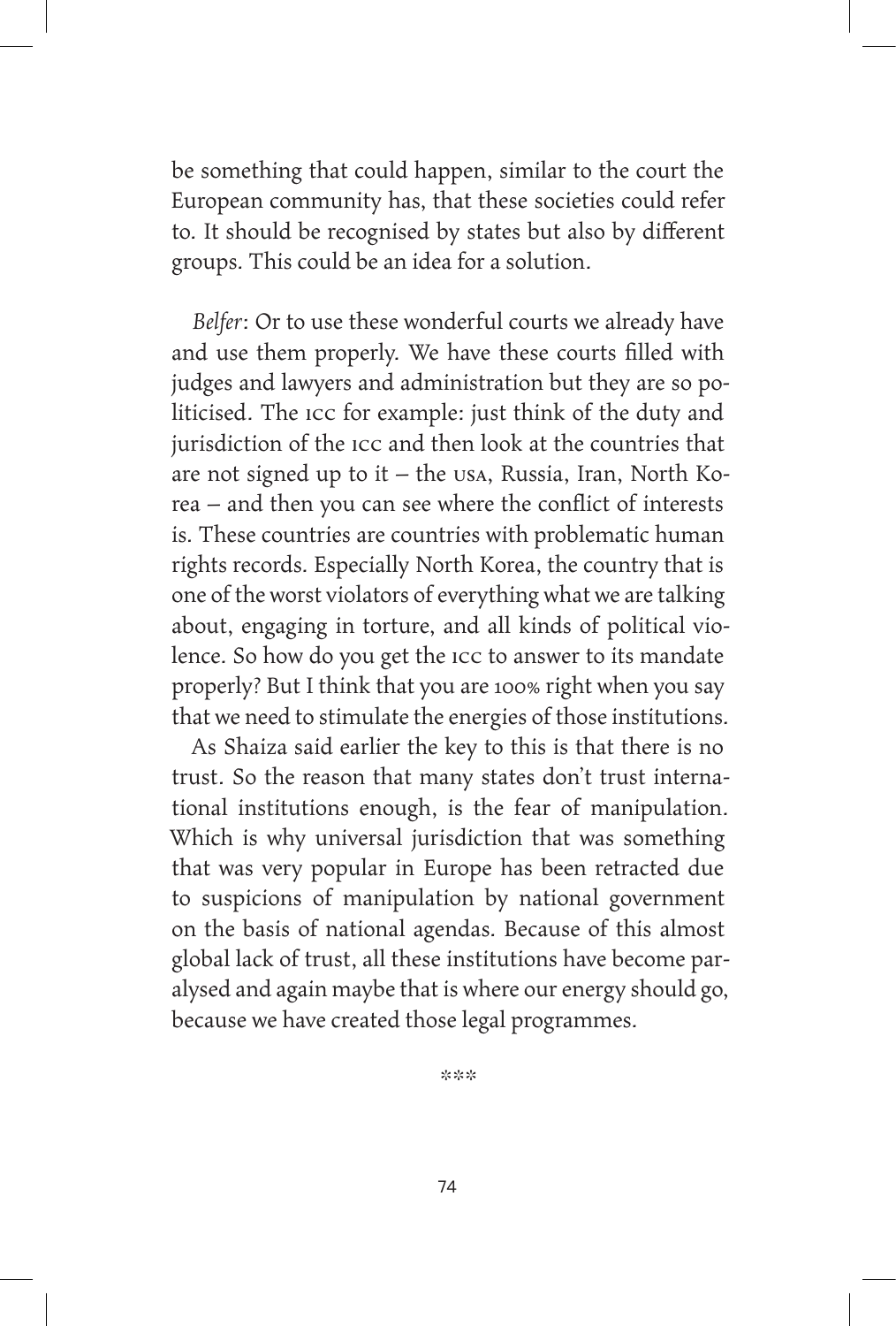We certainly have posed more problems and question than we addressed. Ladies and gentlemen, thank you and see you at one of upcoming events!